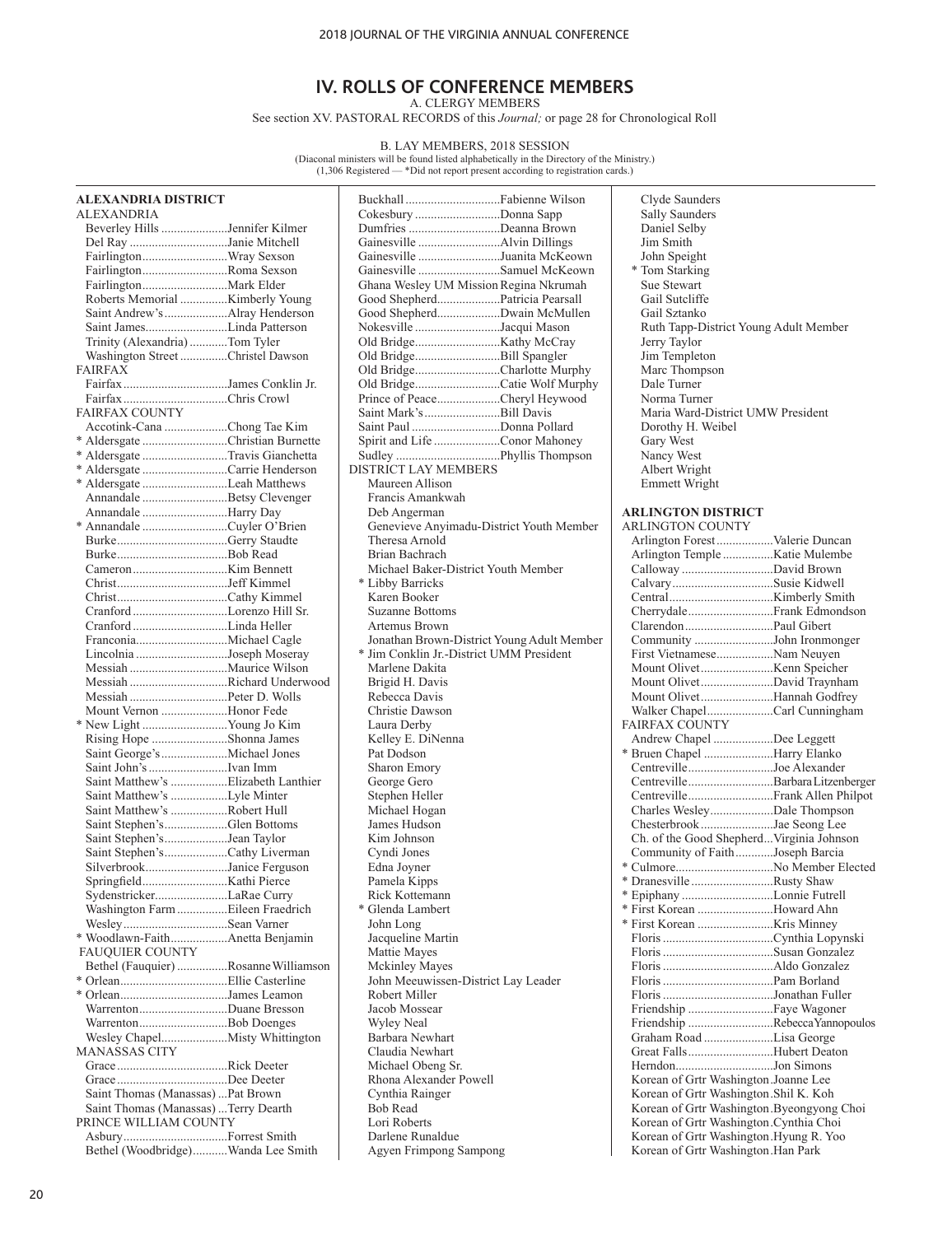|          | Korean of KoinoniaJason Yoon                        |  |
|----------|-----------------------------------------------------|--|
|          | Korean of KoinoniaEui-Hong Han                      |  |
|          | * OaktonJack Dalaba                                 |  |
|          |                                                     |  |
|          |                                                     |  |
|          | Saint Luke's L aura Harris                          |  |
| Chwastyk |                                                     |  |
|          | Sleepy HollowLavera Hamidi                          |  |
|          | * Smiths Chapel Lavinia Lambert                     |  |
|          |                                                     |  |
|          |                                                     |  |
|          | United Christian Parish  Kathy Kelley               |  |
|          |                                                     |  |
|          |                                                     |  |
|          | WesleyJanet Keener                                  |  |
|          | FALLS CHURCH<br>Christ CrossmanBrian Christoffersen |  |
|          |                                                     |  |
|          |                                                     |  |
|          | Galloway Tanya Hardy<br>LOUDOUN COUNTY              |  |
|          | Aldie-Arcola Tianna Durbin                          |  |
|          | * Ashburn Korean No Member Elected                  |  |
|          | * CrossroadsNo Member Elected                       |  |
|          |                                                     |  |
|          |                                                     |  |
|          |                                                     |  |
|          | * Pleasant Valley William Walden                    |  |
|          | SterlingBeth Meserve                                |  |
|          | <b>DISTRICT LAY MEMBERS</b>                         |  |
|          | <b>Ted Black</b>                                    |  |
|          | Virginia Carney                                     |  |
|          | Shirley Cauffman                                    |  |
|          | J. Eugene Cross, District Lay Leader                |  |
|          | Willi Dalaba                                        |  |
|          | Andrew LaBar-Dietz                                  |  |
|          | Doris Douglass, District UMW President              |  |
|          | Rebekah Elmore                                      |  |
|          | Thomas Feeney                                       |  |
|          | * Andrew Flowers                                    |  |
|          | Jonathan Fuller                                     |  |
|          | Lula Gaskins                                        |  |
|          | Christian Granberg                                  |  |
|          | * Sam Han                                           |  |
|          | David Hitchings                                     |  |
|          | Laura Hough-Shelton                                 |  |
|          | <b>Betsy Hudson</b>                                 |  |
|          | Kathi Hughes Wise                                   |  |
|          | Art Hunt                                            |  |
|          | Claire Joseph, District Young Adult Member          |  |
|          | Miran Kim                                           |  |
|          | Jae Lee                                             |  |
|          | John Litzenberger                                   |  |
|          | Jennifer Liu                                        |  |
|          | Karen McElfish                                      |  |
|          | Elton Minney                                        |  |
|          | Phil Mohr                                           |  |
|          | A. Cantrell Moten                                   |  |
|          | Kelvin Mulembe                                      |  |
|          | Alison Murphy, District Young Adult Member          |  |
|          | Janice Myers-Coleman                                |  |
|          | * Joanne Nam, District Youth Member                 |  |
|          | Vicki Poindexter                                    |  |
|          | Sam Riedel                                          |  |
|          | Jennifer Secki-Shields                              |  |
|          | Tylee Smith                                         |  |
|          | Eric Snader                                         |  |
|          | * Susan Swan                                        |  |
|          | Lane Timm                                           |  |
|          | Marilyn Traynham                                    |  |
|          | Mary Ellen Van Nederynen                            |  |
|          | Bane Vaughn                                         |  |
|          | Ian Wilson, District Youth Member<br>Grace Wines    |  |
|          | * Neal Wise                                         |  |
|          |                                                     |  |
|          | * Andrew Woten                                      |  |

| Sunja Yang |
|------------|
|------------|

\* Han Yi

**CHARLOTTESVILLE DISTRICT** ALBEMARLE COUNTY Aldersgate ...........................Susan Painter Batesville................................Gloria Nash \* Binghams............................Crystal Payne Crozet..................................Karen Rowlingson Ivy Creek.............................Bob Pattison Mount Moriah .....................Jay Ragsdale \* Restoration ..........................No Member Elected Southern Albemarle ............Don Critzer Trinity (North Garden)........Bill Marley West Albemarle...................Dillard Morris AMHERST COUNTY \* Bethany-Sardis....................Glenda Hash Mount Pleasant....................Linda Woody \* Wesleyan .............................Jean Schaar CHARLOTTESVILLE First .....................................Bill Clarke First .....................................Meredith Rose Hinton Avenue.....................Cookie Ferrier Wesley Memorial................Fred O'Bryant CULPEPER COUNTY Culpeper..............................Michael Carey Culpeper..............................Jan Fitts Culpeper..............................Allison West East Culpeper......................Karen McGowan Little Fork Circuit ...............Eleanor Crosley FLUVANNA COUNTY Byrd Chapel ........................Catherine McLaughlin Cunningham........................Micahel C. Wilkerson \* Haden Chapel......................No Member Elected Palmyra ...............................Patricia Sclater Salem...................................Frank Page \* South Fluvanna ...................No Member Elected GREENE COUNTY Greene .................................Lewis Byrd Stanardsville........................Val Shifflett Westover..............................Gwen Prather LOUISA COUNTY Louisa..................................Janine Desrochers Macedonia...........................Lucy Harris Mineral-Mount Pleasant......Nancy Webster \* West Louisa.........................No Member Elected \* Zion.....................................Dennis Wells MADISON COUNTY Bethel-Mountain View........Rosemary Anderegg Madison...............................Larry Moody North Madison ....................Fay Butcher Rapidan ...............................Tom Miller NELSON COUNTY \* Bethany ...............................No Member Elected \* Bethlehem (Nelson) ............Judy Spencer Nelson .................................Dian McNaught New Faith............................Virginia Wood Rock Spring ........................Debbie Sites Rodes...................................Jim Garwood ORANGE COUNTY Gordonsville........................Paul Harris Orange Circuit.....................Rhonda Chrisman Trinity (Orange)..................Uva W. Stanley RAPPAHANNOCK COUNTY Amissville ...........................Edie Fishback Rappahannock.....................Ce Pike DISTRICT LAY MEMBERS Cindy Beazell Katy Brandt, District Young Adult Member Tommy Clark, District UMM President Lynda Chandler Pat Cutright Susan Fletcher Mark Frazier Kayla Fyock \* William George Mary Jeffries Connie LeFon Dian McNaught, District Lay Leader & District UMW President

 Chelsea Morse Anthony Moyers Kimberly Moyers Martha Murray, District Lay Leader Helen Nitzsche, District Youth Member Ashley Oliver, District Young Adult Member Mary Parr \* Deb Reynolds Timothy Sandridge, District Youth Member William Stead Mira Suddreth, District Lay Leader \* Sandra Thornton Rebecca Wagner \* Margaret Webster Scott Webster \* James Wells \* Sue Wells \* Allison West Nina Cortada Winkler JoAnne D. Worley **DANVILLE DISTRICT DANVILLE** \* Fairview ..............................Barbara Grogan \* Grace Design.......................Billy Phelps Moseley Memorial..............Debbie Fox Mount Vernon .....................Melissa Herke Saint Luke's ........................Sherman England Trinity..................................Sonnie Brown Wesley Chapel-Rock Springs NJason W. Tato FLOYD COUNTY \* Harris Chapel ......................Ralph Barnard FRANKLIN COUNTY Bethlehem (Rocky Mount) .Darla Bennett Callaway Parish ..................Eric Krauss East Franklin .......................Debbie Carter East Franklin .......................Nancy Mitchell \* Fork Mountain ....................No Member Elected \* Gogginsville........................No Member Elected Pleasant Hill........................Linda Ayers Red Valley...........................Tammy Manning Red Valley...........................Edward P. Gorski \* Redwood .............................Tammy Manning Rocky Mount ......................Rodney Cundiff Saint James (Ferrum)..........Annita Nelson \* Upper Franklin Parish.........Teresa Andrews Washington Parish...............Bill Gorby Washington Parish...............Christine Mosig Washington Parish...............Valerie Jordan \* West Franklin ......................Patty Spencer \* West Franklin ......................Rodney Spencer HENRY COUNTY Axton...................................Robert Young Fieldale-Mount Bethel ........Bonnie Byrne Henry County Parish...........Lidia Hairston \* Pleasant Grove ....................Christina Tisdale Smith Memorial ..................Wally Cook \* Stanleytown.........................Lisa Westmoreland Two County Parish..............Jeff Crews Two County Parish..............Mike Bass MARTINSVILLE First (Martinsville)..............Paul Geib \* Wesley Memorial................Kathy Rice PATRICK COUNTY \* Meadow...............................Crystal Collins \* Mountain View....................No Member Elected North Patrick.......................Evelyn Ivey \* Providence...........................Phyllis Whitehead Salem...................................Marian Ullrich Stuart...................................Mark Vernon West Patrick ........................Sylvia Cummings PITTSYLVANIA COUNTY Brosville..............................Irene Jordan \* Calvary-Kern Memorial......Hilda Williamson Concord-Mt Pleasant ..........Rebecca Lutz \* Floral Hills..........................Patsy Wyatt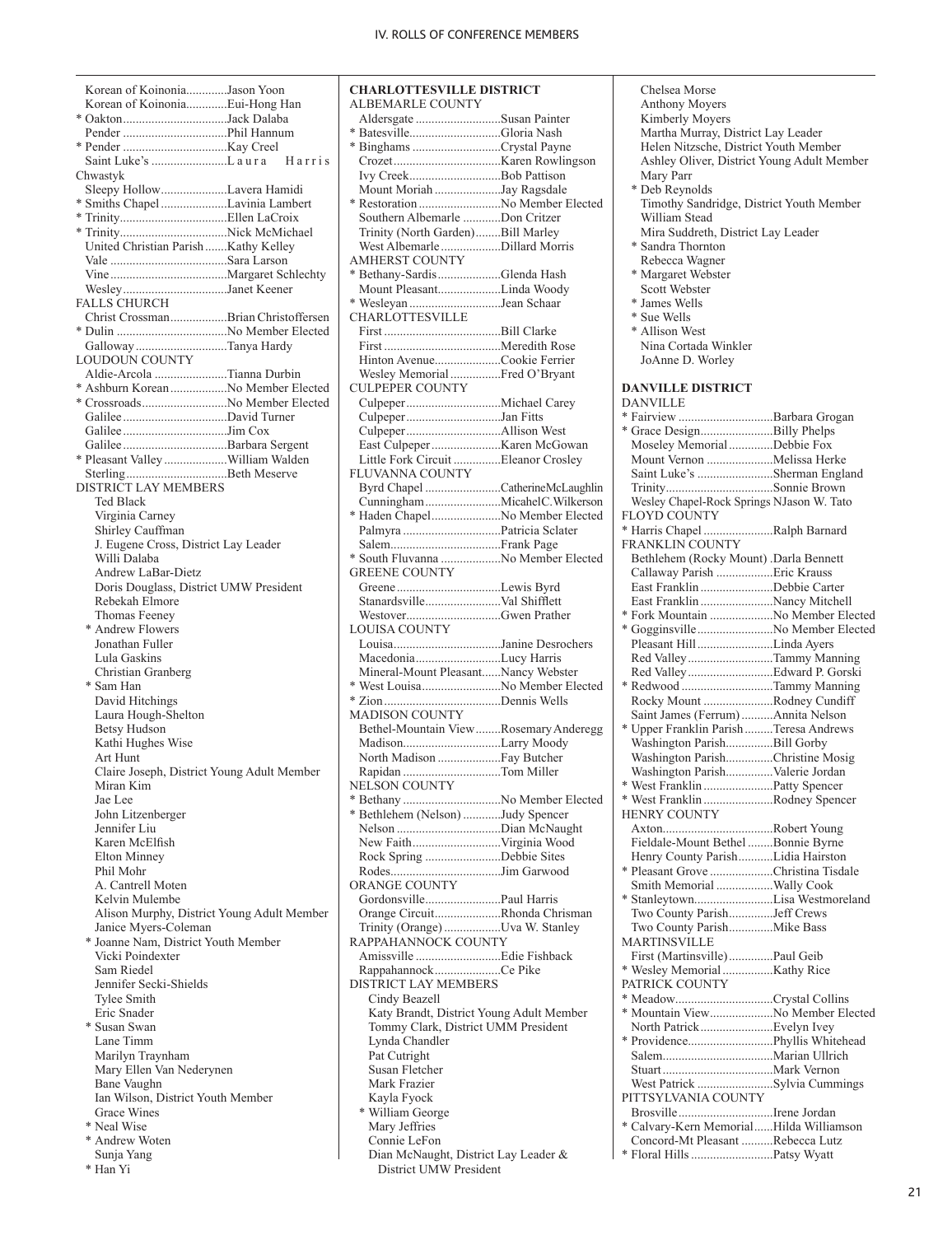| Harmony Judy Griffith                         |  |
|-----------------------------------------------|--|
| HopewellJune Barcalow                         |  |
| Mount OlivetRuth Dillion                      |  |
| OaklandChris Miller                           |  |
| * SwansonvilleRita Irby                       |  |
| Watson MemorialGlenn Shelton                  |  |
| * Wesley Chapel-Rock SpgsNo Member Elected    |  |
| Whitmell-St. John'sCarol Stowe                |  |
| * Whitmell-St. John'sEmma Austin              |  |
| <b>DISTRICT LAY MEMBERS</b>                   |  |
| Dylan Aron                                    |  |
| Ciera Barth                                   |  |
| Joe Calhoun, District Youth Member            |  |
| Tara Ferris, District Young Adult Member      |  |
| Sandra S. Fulcher                             |  |
| Barbara Grogan                                |  |
| Emma Hale                                     |  |
| * Hannah Hale                                 |  |
| * Lia Haskins                                 |  |
| Emma Johnston, District Young Adult Member    |  |
| Sherri Krauss, District UMW President         |  |
| Charles "Chaz" Nickens, District Youth Member |  |
| Juli O'Dell                                   |  |
| * Dwain Severs, District UMM President        |  |
| Rebecca Shadrick, District Youth Member       |  |
| Alice Shelton                                 |  |
| Mary Sue Terry                                |  |
| Bobby Thompson, District Lay Leader           |  |
| Jennifer White                                |  |
| <b>Taylor White</b>                           |  |
| Samantha Wilds                                |  |
| Madison Williams                              |  |
| Matthew Withers                               |  |
| <b>EASTERN SHORE DISTRICT</b>                 |  |
| <b>ACCOMACK COUNTY</b>                        |  |
| Accomack Co-op Parish Marlene Donnell         |  |
| Accomack Co-op Parish  Vernon C. Gunter       |  |
|                                               |  |

| Accomack Co-op Parish  Vernon C. Gunter          |  |
|--------------------------------------------------|--|
| Adams-Bloxom Co-op ParSandra White               |  |
| AtlanticRobin Lewers                             |  |
| Belle Haven-BethelBarbara O'Toole                |  |
|                                                  |  |
|                                                  |  |
| CraddockvilleCarol Wehner                        |  |
|                                                  |  |
|                                                  |  |
| GreenbackvilleJudy Hunt                          |  |
| GuilfordJoel Simpson                             |  |
|                                                  |  |
| Market Street (Onancock)Larry Thomas             |  |
|                                                  |  |
|                                                  |  |
|                                                  |  |
| Oak Hall Barbara Lazenby                         |  |
| * Ocean View  No Member Elected                  |  |
| OnleyJuanita Daley                               |  |
| * Pittsville-Pocomoke-Wattsville .Mickey Merritt |  |
| Saint John's (Altantic)Justine Custis            |  |
| * Sanford-SaxisNo Member Elected                 |  |
|                                                  |  |
| Snead Memorial Boyd White                        |  |
| Swain Memorial (Tangier). William A. Parks Sr.   |  |
|                                                  |  |
| NORTHAMPTON COUNTY                               |  |
| Cape Charles-Capeville  Mary Jernigan            |  |
|                                                  |  |
| Epworth (Exmore) Laura Lungarelli                |  |
| Epworth (Exmore) Allen Caison                    |  |
|                                                  |  |
| Franktown Doug Godbey                            |  |
| JohnsonsLorna DeGrazia                           |  |
|                                                  |  |
| <b>DISTRICT LAY MEMBERS</b>                      |  |
| <b>Annette Austin</b>                            |  |

Bill Cheesman

| William Lee Custis Sr.<br>Faye Godbey<br>David Greer, District Youth Member<br>Dani Greer, District Young Adult Member<br>* Elise Harrison, District UMW President<br>Jennifer Hume, District Lay Leader<br>* Barbara Justis<br>Connie Kershner<br>* Katelyn Leatherbury, District Youth Member<br>Barbara Mason<br>Ida Nedab<br>Robin Nedab<br>Iris Smith<br>Harold White Jr., District Young Adult Member |  |
|-------------------------------------------------------------------------------------------------------------------------------------------------------------------------------------------------------------------------------------------------------------------------------------------------------------------------------------------------------------------------------------------------------------|--|
| <b>ELIZABETH RIVER DISTRICT</b><br><b>CHESAPEAKE</b>                                                                                                                                                                                                                                                                                                                                                        |  |
| Covenant Carlyle Duncan                                                                                                                                                                                                                                                                                                                                                                                     |  |
|                                                                                                                                                                                                                                                                                                                                                                                                             |  |
| Good HopeJohn Doody                                                                                                                                                                                                                                                                                                                                                                                         |  |
|                                                                                                                                                                                                                                                                                                                                                                                                             |  |
| Great BridgeDenise Carbaugh                                                                                                                                                                                                                                                                                                                                                                                 |  |
| Great BridgeJim Butts<br>Hickory Clyde Harrell                                                                                                                                                                                                                                                                                                                                                              |  |
|                                                                                                                                                                                                                                                                                                                                                                                                             |  |
|                                                                                                                                                                                                                                                                                                                                                                                                             |  |
|                                                                                                                                                                                                                                                                                                                                                                                                             |  |
| Mount PleasantJohnna Byrd-King                                                                                                                                                                                                                                                                                                                                                                              |  |
| New Creation Sandy Stapleton                                                                                                                                                                                                                                                                                                                                                                                |  |
| New Creation Debbie Armistead                                                                                                                                                                                                                                                                                                                                                                               |  |
| Oak GroveBette Price                                                                                                                                                                                                                                                                                                                                                                                        |  |
|                                                                                                                                                                                                                                                                                                                                                                                                             |  |
| Portlock Desiree Flora                                                                                                                                                                                                                                                                                                                                                                                      |  |
|                                                                                                                                                                                                                                                                                                                                                                                                             |  |
| CURRITUCK COUNTY, NC                                                                                                                                                                                                                                                                                                                                                                                        |  |
|                                                                                                                                                                                                                                                                                                                                                                                                             |  |
| NORFOLK                                                                                                                                                                                                                                                                                                                                                                                                     |  |
| Aldersgate Beverly Cooper                                                                                                                                                                                                                                                                                                                                                                                   |  |
|                                                                                                                                                                                                                                                                                                                                                                                                             |  |
|                                                                                                                                                                                                                                                                                                                                                                                                             |  |
| * Fairmount ParkPaula Haith                                                                                                                                                                                                                                                                                                                                                                                 |  |
|                                                                                                                                                                                                                                                                                                                                                                                                             |  |
| LarchmontGinny Pollard                                                                                                                                                                                                                                                                                                                                                                                      |  |
| LarchmontFrances Holsinger                                                                                                                                                                                                                                                                                                                                                                                  |  |
| Miles MemorialEd Majors                                                                                                                                                                                                                                                                                                                                                                                     |  |
| NorfolkFreida Clark                                                                                                                                                                                                                                                                                                                                                                                         |  |
|                                                                                                                                                                                                                                                                                                                                                                                                             |  |
| Saint John's Joni Shifflett                                                                                                                                                                                                                                                                                                                                                                                 |  |
| Wesley Grace G. Gray Puryear Jr.<br>PORTSMOUTH                                                                                                                                                                                                                                                                                                                                                              |  |
| Broad Street Janet L. Day                                                                                                                                                                                                                                                                                                                                                                                   |  |
|                                                                                                                                                                                                                                                                                                                                                                                                             |  |
| Community-Saint Mark Terry Forringer                                                                                                                                                                                                                                                                                                                                                                        |  |
| Community-Saint Mark Terry Dettmer                                                                                                                                                                                                                                                                                                                                                                          |  |
|                                                                                                                                                                                                                                                                                                                                                                                                             |  |
| Saint Andrew's  Vernon Bloodgood                                                                                                                                                                                                                                                                                                                                                                            |  |
| West End Iverson Garrison Jr.                                                                                                                                                                                                                                                                                                                                                                               |  |
| <b>SUFFOLK</b>                                                                                                                                                                                                                                                                                                                                                                                              |  |
| Beech GroveChuck Rintamaki                                                                                                                                                                                                                                                                                                                                                                                  |  |
|                                                                                                                                                                                                                                                                                                                                                                                                             |  |
| * Virginia KoreanSe Won Oh                                                                                                                                                                                                                                                                                                                                                                                  |  |
| Wesley ChapelDavid Goodrich                                                                                                                                                                                                                                                                                                                                                                                 |  |
| VIRGINIA BEACH                                                                                                                                                                                                                                                                                                                                                                                              |  |
| Baylake Janet Moore                                                                                                                                                                                                                                                                                                                                                                                         |  |
|                                                                                                                                                                                                                                                                                                                                                                                                             |  |
|                                                                                                                                                                                                                                                                                                                                                                                                             |  |
| CharityJames Oglesby                                                                                                                                                                                                                                                                                                                                                                                        |  |
| Community Jackie Stein                                                                                                                                                                                                                                                                                                                                                                                      |  |
|                                                                                                                                                                                                                                                                                                                                                                                                             |  |
| Courthouse Community Carl Peake                                                                                                                                                                                                                                                                                                                                                                             |  |
| Foundry Ralph Keel                                                                                                                                                                                                                                                                                                                                                                                          |  |
| Francis Asbury Bruce Doyle                                                                                                                                                                                                                                                                                                                                                                                  |  |
| HaygoodRuth Page                                                                                                                                                                                                                                                                                                                                                                                            |  |
| HeritageNancy Barron                                                                                                                                                                                                                                                                                                                                                                                        |  |
| LynnhavenDave Yemington                                                                                                                                                                                                                                                                                                                                                                                     |  |
|                                                                                                                                                                                                                                                                                                                                                                                                             |  |

| Princess Anne/St. Luke's Jennifer King         |
|------------------------------------------------|
| Resurrection Laarni Bibay                      |
| Saint Andrew's Jocelyn Owens                   |
|                                                |
| * Sandbridge Community No Member Elected       |
| TabernacleGinger Williams                      |
|                                                |
| The Gathering at Scott Mem.Rudo Kashiri        |
| Virginia BeachBart Folta                       |
| Virginia BeachRon Dyer                         |
| DISTRICT LAY MEMBERS                           |
| Darlene Amon                                   |
| Joseph L. Bass                                 |
| Allison Beck                                   |
| Jamie Beck                                     |
| Jim Bergdoll                                   |
| Helen Bottenfield                              |
| Janet Bracey                                   |
| Olga Caalim                                    |
| * Joy Carrington                               |
| John Case                                      |
| * Anita Chapman                                |
| Jannette Clavez                                |
| David Collins, District UMM President          |
| Donna Denette                                  |
| Gary Denette, District Lay Leader              |
| Christine Dipietro, District Youth Member      |
| Johnnie Draughon                               |
| Rebecca Ellis                                  |
| Mary Sue Floyd                                 |
| Phyllis Ford                                   |
| * Terry Forringer                              |
| Olivia Hinton                                  |
| Wendy Howard                                   |
| Pam Kelly                                      |
| Ashley Kline                                   |
| Michael LaRock                                 |
| Tim Learn                                      |
| Donn Lee                                       |
| Gary Lupton                                    |
| Alec Mang                                      |
| * Peter Maytham                                |
| Andrew McClung                                 |
| Joann McClung, District UMW President          |
| * Joseph McDaniel                              |
| Lori Michalochick, District Young Adult Member |
| Patricia Mills                                 |
| Mike Monge                                     |
| * Kevin Otey, Jr                               |
| Marta Pizzeck                                  |
| Ja'alycia Richmond                             |
| * Andrew Schwartz                              |
| <b>Bill Slingerland</b><br><b>Beth Snead</b>   |
| Jacob Sorrentino                               |
| Brenda Stahl                                   |
| Michael Strickland                             |
| Sabrina Tausch, District Youth Member          |
| <b>Forrest Teague</b>                          |
| Gloria Thompson                                |
| Dale Ware                                      |
| Jackie Ware                                    |
| Katie Wax, District Young Adult Member         |
| <b>Betty Whitehurst</b>                        |
| George Williams                                |
|                                                |
| FARMVILLE DISTRICT                             |
| AMELIA COUNTY                                  |
|                                                |

| North AmeliaDebbie Schroder           |
|---------------------------------------|
| <b>APPOMATTOX COUNTY</b>              |
| Memorial (Appomattox) George Bergdoll |
| Pamplin Ricky Harris                  |
|                                       |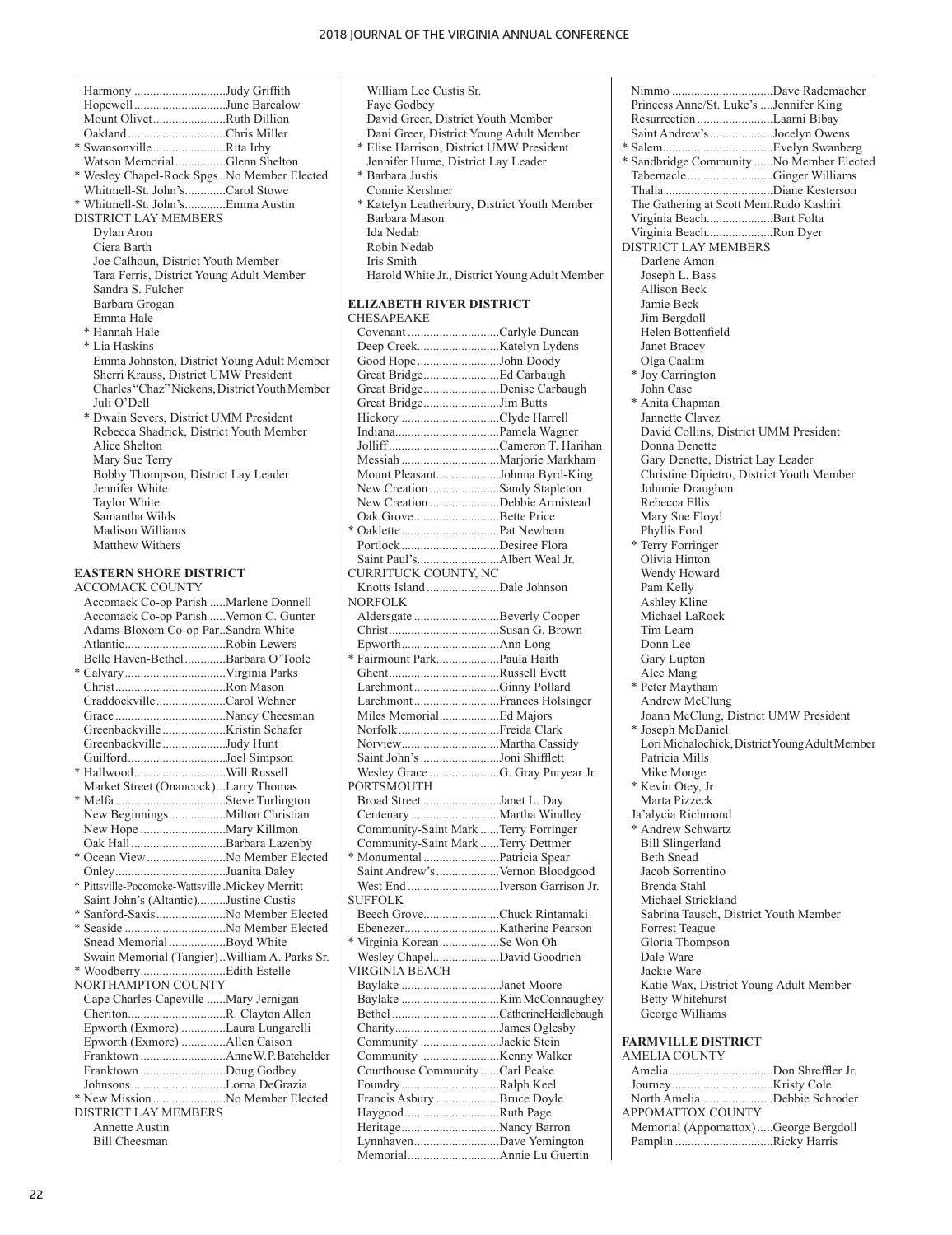BRUNSWICK COUNTY Brodnax...............................Jim Polhman Lawrenceville......................John Sykes \* North Brunswick.................Pete Bishop Prospect...............................Linda May South Brunswick.................Vickie Evans West Brunswick ..................Muriel W. Gray West Brunswick ................Becky M. Hinkle BUCKINGHAM COUNTY Buckingham .......................Nancy Dragovich Dillwyn ...............................Janet Rose \* James River.........................No Member Elected \* West Buckingham ...............Sherry Ragland CHARLOTTE COUNTY Charlotte..............................Breanne Hicks Keysville .............................Dan Michaelson Mount Carmel-Phenix.........Rose Ann Terrell New Hope-Southall Mem. ..Misook Hong CUMBERLAND COUNTY \* Antioch................................Dale Toten Cumberland.........................Herbert Goodman \* Oakwood.............................Dwight Baker Thomas Chapel ...................Faye Lickey HALIFAX COUNTY \* Cherry Hill ..........................Mitch Conner East Halifax.........................Lee Snead \* Glenwood............................Bryant Hunt Halifax-Union Parish ..........David Beckley Main Street..........................Lucy Harris \* McCanless Memorial..........Vicky Throckmorton \* McKendree-Asbury.............No Member Elected Mount Cana.........................Dianne Holmes Mount Laurel ......................Robin Yates Shady Grove........................Kelly Desclos-Estes \* South Halifax ......................Phyllis Farris LUNENBURG COUNTY \* Kenbridge............................No Member Elected Lunenburg ...........................Nancy Turner \* Plantersville.........................Janice Thompson Victoria................................Melissa Johnson MECKLENBURG COUNTY Boydton...............................Mary Garrett \* Centenary (Chase City).......Delmer Aylor Easters.................................No Member Elected Jamieson Memorial.............Leigh Felton LaCrosse .............................Laura Jane Rash Lakeland..............................Elizabeth F. Sadler \* North Mecklenburg.............No Member Elected \* Providence-Trinity ..............Candi Adcock \* Providence-Trinity ..............Jamie Rogers \* Rehoboth (Boydton)............Catherine Flynn Sardis...................................Bob Buck South Hill............................Douglas B. Child Sr. Union Chapel ......................No Member Elected West Mecklenburg ..............Sherry Guerrant \* Zion.....................................Betsy Green NOTTOWAY COUNTY Burkeville............................Amy White Crenshaw (Blackstone).......Mickey Shields Crewe ..................................Robert Horn East Nottoway.....................Roberta W. Armes Nottoway.............................Connie Jones Nottoway-Lunenburg..........Phillip Urban PRINCE EDWARD COUNTY Farmville .............................Mike Montgomery Farmville .............................Erik Wilson \* Meherrin..............................No Member Elected Prince Edward.....................Mary Whitlock \* Prospect...............................Steven Kerns DISTRICT LAY MEMBERS Ruby Lee Anderson Abigail Barnes Joshua Blakely \* Michelle Clary, District Young Adult Member Kristy Cole Thelma Crowder

- \* Brenda Decker Betsy Hanmer Larry Harris Sue Mayo, District Lay Leader \* Betty Morris \* Johnnie Morris Carrolyn "C.C." Nehme Libby Parrish Jeff Postans Nancy Postans Charles Rathgeber Billy Sanderson eraldine Sanderson Carol Sanger Joan Tipton Susie Wolf **HARRISONBURG DISTRICT** AUGUSTA COUNTY Annex-Crimora ...................Kimi Wills Bethany ...............................Rosemary Wagoner \* Harriston-Mt. Bethel...........No Member Elected Mount Pisgah ......................Portia Pruitt \* Mount Zion (Mount Solon).Cherie Driver New Hope ...........................Kim Maugans Parnassus.............................Sue Ann Sheets Sangerville ..........................Lulubelle Ziegler Verona .................................Doug MacTavish Weyers Cave .......................Steve Van Vickle
- HARRISONBURG Asbury.................................Ellen McDorman Asbury.................................Ann Knicely \* John Wesley ........................Dorita Moore Otterbein .............................Linda Conrad \* RISE....................................No Member Elected PAGE COUNTY Luray...................................Ron Vickers Page.....................................Signe Vaughan Shenandoah.........................Richard Pierce \* Shenandoah.........................Lisa Shenk Shenandoah Circuit.............Marv Kelley Stanley.................................Jef Horchner ROCKINGHAM COUNTY \* Blue Ridge ..........................No Member Elected Bridgewater.........................Becky Downey Clover Hill ..........................George Quick Dayton.................................Susie Dinsmore Elkton..................................Winston Hensley Evangelical..........................Kam Stabler Evangelical..........................Kimberly Sampson Fellowship-Linville-Edom..Stashia Kline \* First (Broadway).................No Member Elected \* Fulks Run............................Betty May Grottoes...............................Melanie Wiseman Keezletown .........................Sherry Summers Massanutten .......................Harold Smith McGaheysville ....................Phyllis Foltz Mount Clinton.....................Kathy Rothgeb \* Mount Crawford..................Timothy Hevener \* Mount Horeb.......................Shirley Newman Mount Tabor........................Daneen Coakley Mountain Vly-Cedar Grove Barbara Phillips Port Republic ......................Ralph Groves \* Saint James (Pleasant Vly)..David Gordon \* Saint James (Pleasant Vly)..Carire Talbott \* Saint Paul ............................Harold Johnson Singers Glen........................Megan Geier Sunset Drive (Broadway)....Michael Malloy Vision of Hope ....................Bill Lalla SHENANDOAH COUNTY \* Christian Newcomer ...........Jean Crites \* Columbia Furnace-Union Forge No Member Elected Edinburg..............................Fay Wymer-Hollar \* Edinburg..............................Sarah Kline Fort Valley...........................Carol Senters

Manor Memorial .................Monty Cox

| Mount Jackson Cherryl Hassler                          |
|--------------------------------------------------------|
| * Mount Olive-Shiloh Terry Denton                      |
|                                                        |
| Mount PleasantLarry Haughey                            |
| Shenandoah ValleyPeggy Pye                             |
|                                                        |
| * Toms BrookLinda Hudgins                              |
| WoodstockBeth Dalton                                   |
| DISTRICT LAY MEMBERS                                   |
| Joe Amend III, District Lay Leader                     |
| Kitty Bolinger                                         |
| Janice M. Bussard                                      |
| Rodney E. Bussard, District Lay Leader                 |
| Wendell Cochran                                        |
| Lisa A. Coffelt                                        |
| Christine Cole                                         |
| Charles Wesley Curry                                   |
| Elizabeth "Betsy" Curry                                |
| Tom Devore                                             |
| Scott Dillard, District UMM President                  |
| * Dale Dodrill                                         |
| * Edith H. Good                                        |
| Marsha Gordon                                          |
| * Tamara (Tammy) R. Gordon                             |
| Jacob Hall, District Youth Member                      |
| Marcus Hall, District Youth Member                     |
| Sharon Harold, District UMW President                  |
| Dolly Huffman                                          |
| Sarah Jennings, District Young Adult Member            |
| Gene Knicely                                           |
| Katharine Layton                                       |
| Jo Ann Liskey                                          |
| Paul McFarland                                         |
| Diana S. Miller                                        |
| Richard Pierce                                         |
| Sherri Poeckert                                        |
| Kara Posey                                             |
| Dennis W. Rawley                                       |
| * Alison Leigh Sisson                                  |
| Phyllis Todd                                           |
| Ginger A. Turner                                       |
| Matthew Von Schuch                                     |
| Priscilla M. West                                      |
|                                                        |
| Nicholas Zimmerman, Young Adult Member                 |
|                                                        |
| <b>JAMES RIVER DISTRICT</b><br>BRUNSWICK COUNTY        |
| Brunswick Jane Ward                                    |
|                                                        |
| PhiladelphiaLinda Callis<br><b>CHESTERFIELD COUNTY</b> |
|                                                        |
| Bermuda HundredGary Starr                              |
|                                                        |
| * Centenary No Member Elected                          |
|                                                        |
|                                                        |

| HopewellPaul Smith                  |  |
|-------------------------------------|--|
| Ivey MemorialStuart Short           |  |
| MatoacaDavid Monger                 |  |
| Trinity (Chesterfield)Jen Lively    |  |
| Wesley ChapelTerry Shipe            |  |
| WoodsJanae House                    |  |
| <b>COLONIAL HEIGHTS</b>             |  |
| HighlandRichard Covington           |  |
| HighlandJanice Payne                |  |
|                                     |  |
| <b>DINWIDDIE COUNTY</b>             |  |
|                                     |  |
|                                     |  |
| * Crawford Jim Fry                  |  |
| Kenwood (Dinwiddie) Tracy DeLuca    |  |
|                                     |  |
|                                     |  |
| Rocky Run T.Y. Lee                  |  |
| South Dinwiddie HopeRennie Bridgman |  |
| Twin Grove Daryel Hill              |  |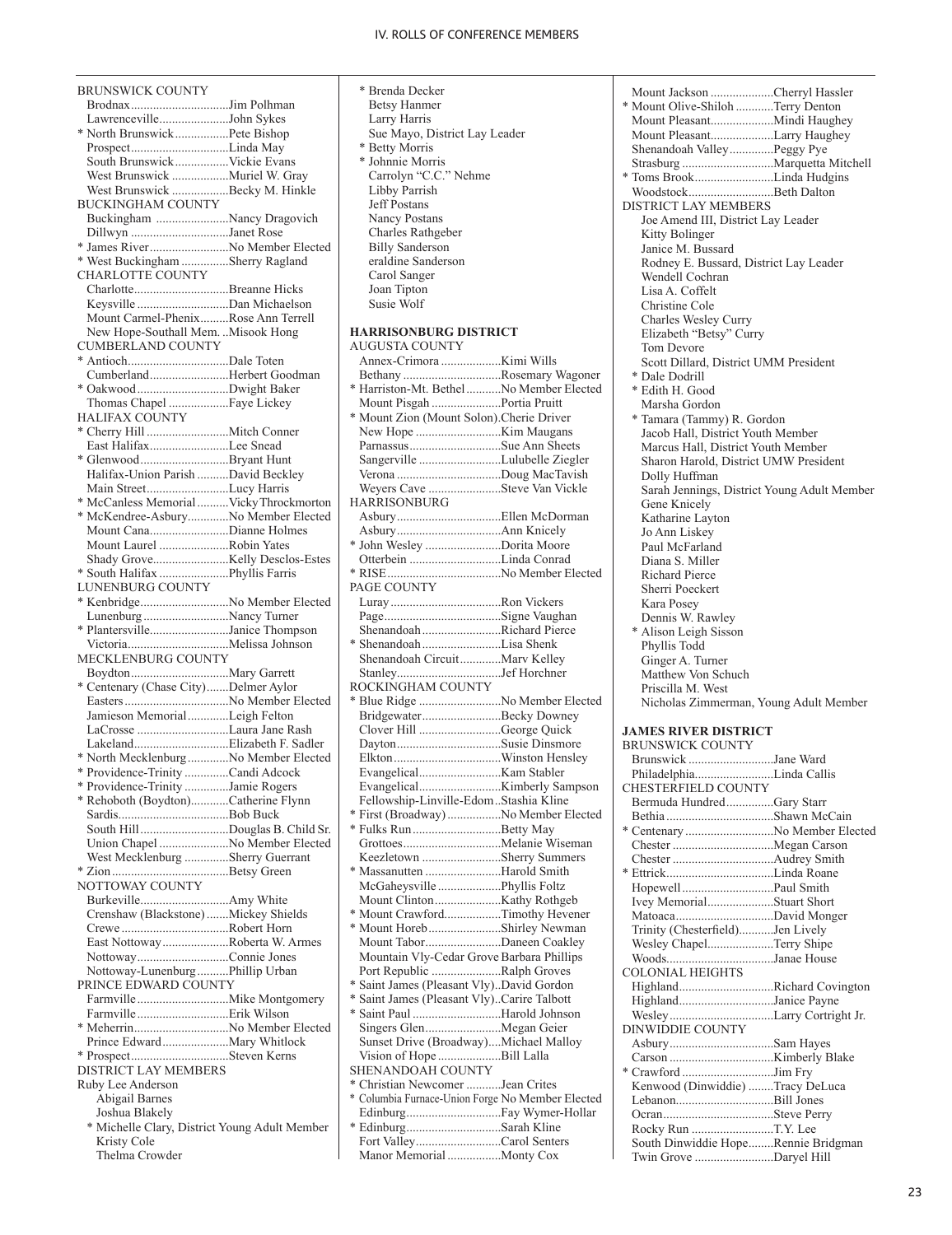| West DinwiddieMary Jane Harvey                                        |  |
|-----------------------------------------------------------------------|--|
| EMPORIA                                                               |  |
| Main Street (Emporia) Thomas G. Slippy                                |  |
| Monumental Chuck Lifsey                                               |  |
| <b>GREENSVILLE COUNTY</b>                                             |  |
| * Centenary No Member Elected                                         |  |
| HOPEWELL                                                              |  |
|                                                                       |  |
| * Wesley (Hopewell)Bonnie Barbini                                     |  |
| PETERSBURG                                                            |  |
| Saint Mark's Nancy Washabaugh                                         |  |
| Trinity (Petersburg)Jamie Burnett                                     |  |
| * Washington Street Elaine Nance                                      |  |
| PRINCE GEORGE COUNTY                                                  |  |
| Prince George ParishRachel Vaughan                                    |  |
| * Prince George ParishLisa Harrison<br>Prince GeorgeNo Member Elected |  |
| SycamoreRobert Dyer                                                   |  |
| Trinity (Disputanta)Savannah Helmer                                   |  |
| <b>SOUTHAMPTON COUNTY</b>                                             |  |
| Boykins Carolyn Modlin                                                |  |
|                                                                       |  |
| CourtlandSteve Clark                                                  |  |
| Grace Memorial LouAnne Davis                                          |  |
|                                                                       |  |
| NewsomsDenise Bunn<br><b>SUFFOLK</b>                                  |  |
| Magnolia Tracie June                                                  |  |
| Main Street (Suffolk) Beverly Cox                                     |  |
| * Oxford No Member Elected                                            |  |
| ProvidenceLarry Griffin                                               |  |
| Somerton David McMillan                                               |  |
| * WhaleyvilleScott Anderson                                           |  |
| <b>SUSSEX COUNTY</b>                                                  |  |
| Concord (Sussex)JJ Green                                              |  |
| Fort GroveLisa Hammer                                                 |  |
| Lebanon (Sussex)Martha Gordon                                         |  |
| Sharon Woody Dunn Jr.                                                 |  |
| Wakefield Judy Britt<br>Waverly Nancy Pritchett                       |  |
| <b>SURRY COUNTY</b>                                                   |  |
|                                                                       |  |
|                                                                       |  |
| <b>DISTRICT LAY MEMBERS</b>                                           |  |
| * Steve Barcena, District UMM President                               |  |
| Leticia Borden                                                        |  |
| Carol Elmore                                                          |  |
| Brogan Foy                                                            |  |
| Justin Foy                                                            |  |
| Alison Frohlich, District Youth Member                                |  |
| Gerry Fuss, District Lay Leader<br>Chris Ganoe, District Youth Member |  |
| Eric Hamilton                                                         |  |
| Nancy Hamilton                                                        |  |
| Laura Hancock                                                         |  |
| Diana Harbarger, District UMW President                               |  |
| Darlene Harvanek                                                      |  |
| Marie Hawks                                                           |  |
| Scott Honaker, District Young Adult Member                            |  |
| Trish Honaker                                                         |  |
| Keith Jordan, District Lay Leader                                     |  |
| Russell Kvasnika                                                      |  |
| * Sheena Laine<br>Kathy Lee                                           |  |
| Katey Petrey McCarney                                                 |  |
| Jeannette McMillion                                                   |  |
| Magen Moore                                                           |  |
| <b>Susan Petrey</b>                                                   |  |
| Joseph Plemmons                                                       |  |
| * Mike Ponder                                                         |  |
| Rick Ridpath                                                          |  |
| Amy Riggs                                                             |  |
| Candee Speirs                                                         |  |
| * Richard Speirs                                                      |  |

| Mildred Spiers |  |
|----------------|--|

| Peggy Watson                                                         |        |
|----------------------------------------------------------------------|--------|
| Alexandra Woody, District Young Adult Member                         |        |
| Chris Workman                                                        |        |
|                                                                      |        |
| <b>LYNCHBURG DISTRICT</b>                                            |        |
| <b>AMHERST COUNTY</b>                                                |        |
| AmelonJudy Dudley                                                    |        |
| Emmanuel Beverly Brown                                               |        |
| * Monroe-Saint JamesNo Member Elected                                |        |
| * Mount Tabor-Smyrna No Member Elected                               |        |
| APPOMATTOX COUNTY                                                    |        |
| Appomattox Circuit Louis Moore                                       |        |
|                                                                      |        |
| <b>BEDFORD</b>                                                       |        |
| Main StreetCarol Ellis                                               |        |
| <b>BEDFORD COUNTY</b>                                                |        |
|                                                                      |        |
| Bethesda-Patmos ParishMarylee Barton                                 |        |
| * Bethlehem (Moneta) Sue Whitney                                     |        |
| * Big Island-Cove No Member Elected                                  |        |
| * Center Point-Salem Marian Kelly                                    |        |
| Court Street-Marsh Mem.  Martha A. Prebble                           |        |
| Ebenezer-OttervilleRobert Foutz                                      |        |
| Emmaus-LeesvilleMary Wither                                          |        |
| Epworth (Thaxton)James Agee                                          |        |
|                                                                      |        |
| * Kelly CircuitNo Member Elected                                     |        |
| LebanonSandra Parker                                                 |        |
| Mountain ViewCharles P. Reynolds                                     |        |
|                                                                      |        |
| * PatmosNo Member Elected                                            |        |
| * Peaksview Janet Carter                                             |        |
| * Shiloh Joanne Johnson                                              |        |
|                                                                      |        |
| CAMPBELL COUNTY                                                      |        |
| Bethany (Campbell)Mary Caldwell                                      |        |
| * Bethlehem (Concord)No Member Elected                               |        |
| * BrooknealBenny David                                               |        |
| CalvaryJames Owen Cyrus<br>Huddleston-Mount Horeb  No Member Elected |        |
|                                                                      |        |
| Indian Hill Susan Jones                                              |        |
|                                                                      |        |
| Mead MemorialLinda Millner                                           |        |
| Mount HermonJan Klahn                                                |        |
| Mount Zion (Campbell) Kevin Holt                                     |        |
| * New Hope-SharonGeraldine Riley                                     |        |
|                                                                      |        |
| SalemVeronica Hall                                                   |        |
|                                                                      |        |
| Timberlake Larry Scott<br>* WesleyburySarah Monroe                   |        |
|                                                                      |        |
| West Campbell Jeanette Walker<br><b>LYNCHBURG</b>                    |        |
|                                                                      |        |
| Centenary Garland Harper                                             |        |
| * Chestnut Hill Jody Underwood                                       |        |
| Christ's Comm Fellowship .Ken Cyrus                                  |        |
| Fairview-New Bethel Bobbie Trent                                     |        |
| Fairview-New Bethel Le Ann Showers                                   |        |
| * Forest Road-Mount Olivet No Member Elected                         |        |
|                                                                      |        |
| Fort HillGreg Vincent                                                |        |
| HeritageCarla Lentz-Bales                                            |        |
| HeritageJamie Michalides                                             |        |
| Jackson StreetTheresa R. Copeland                                    |        |
| PeaklandSharyn Marks                                                 |        |
| * Tyreeanna-SalemNo Member Elected                                   |        |
| PITTSYLVANIA COUNTY                                                  |        |
| Anderson Mem (Gretna)Deborah Moran                                   |        |
| Fowler Memorial Deborah                                              | Elaine |
| <b>Brown</b>                                                         |        |
|                                                                      |        |
| * Mount AiryNo Member Elected                                        |        |
|                                                                      |        |
|                                                                      |        |
| * New Bethel-MotleyJohn Gibson                                       |        |
| * Payneton-Siloam Barbara Hancock<br>Smith Mountain Melissa Newbill  |        |

| <b>DISTRICT LAY MEMBERS</b>                                       |  |
|-------------------------------------------------------------------|--|
| Karen Bragg                                                       |  |
| Brenda Bryant<br>Shelley Burleigh                                 |  |
| * Bob Carpenter                                                   |  |
| Randall Carter, District Young Adult Member                       |  |
| Connie Coleman                                                    |  |
| Harriett Darst<br>Mazie Doss, District Youth Member               |  |
| Stephen Driskill                                                  |  |
| Joyce Duncan, District Lay Leader                                 |  |
| Kenneth Ellis                                                     |  |
| Dodie Fauber                                                      |  |
| Fred Fauber<br>Ginny Greer                                        |  |
| Virginia Greer                                                    |  |
| Chris Howell                                                      |  |
| Brenda Hudson                                                     |  |
| Joanne Johnson<br>Christina Kim                                   |  |
| Linda Millner                                                     |  |
| <b>Travis Morris</b>                                              |  |
| Ida Powell                                                        |  |
| * E-dee Taylor                                                    |  |
| Elnora Tucker<br>Roberta Tucker                                   |  |
| Willie Weigand                                                    |  |
| Andy Whitehead                                                    |  |
| <b>Brett Witcher</b>                                              |  |
| * Amanda Wolfe                                                    |  |
| RAPPAHANNOCK RIVER DISTRICT                                       |  |
| <b>CAROLINE COUNTY</b>                                            |  |
|                                                                   |  |
|                                                                   |  |
| * HopewellLisa Chandler                                           |  |
| Rehoboth (Caroline)Karen Sloop                                    |  |
|                                                                   |  |
| Wrights Chapel Shawn Kiger                                        |  |
| ESSEX COUNTY<br>Essex-King and QueenSusan Gayle                   |  |
| Tappahannock MemorialRichard P. Guest Jr.                         |  |
| <b>FAUQUIER COUNTY</b>                                            |  |
|                                                                   |  |
| Grace (Hartwood) David Whitesell                                  |  |
| * LibertyWanda Dellinger                                          |  |
| MorrisvillePam Dannaf                                             |  |
| Mount HorebJay VanGelder                                          |  |
| RemingtonBetsy McConn                                             |  |
| <b>FREDERICKSBURG</b><br>Fredericksburg Dave Berry                |  |
| Fredericksburg Tony Schroth                                       |  |
| Fredericksburg Henry McCaslin                                     |  |
|                                                                   |  |
| KING AND QUEEN COUNTY                                             |  |
| * Mizpah No Member Elected                                        |  |
| KING GEORGE COUNTY                                                |  |
| DahlgrenDenise Ramsbotham                                         |  |
| * Fletchers ChapelTina Lauber                                     |  |
|                                                                   |  |
| Trinity (King George) Dave Loudin                                 |  |
| KING WILLIAM COUNTY                                               |  |
| EpworthLona Dunlavey                                              |  |
| McKendreeCorey McConville<br><b>LANCASTER COUNTY</b>              |  |
| * AsburyNo Member Elected                                         |  |
| Bethel-Emmanuel Joe Hecht                                         |  |
| IrvingtonDonna Funkhouser                                         |  |
| Kilmarnock Sherry Ketner<br>White StoneJulie George               |  |
| NORTHUMBERLAND COUNTY                                             |  |
| Bethany (Reedville) Linda Hixon<br>* Bluff PointNo Member Elected |  |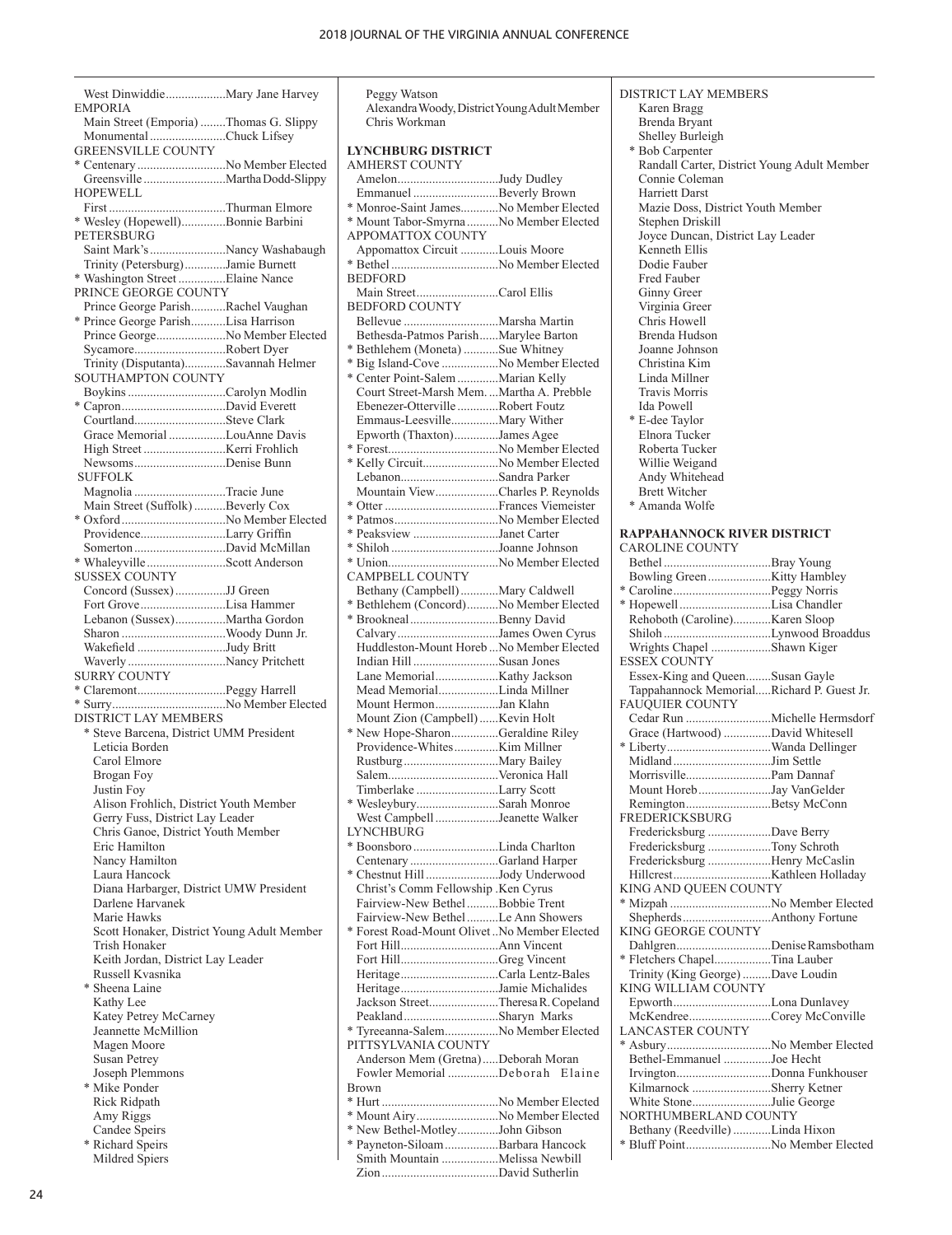Galilee .................................Eddie Barnes Jr. Heathsville ..........................Becky Perry Henderson ...........................Gwen Headley Melrose ...............................Angela Self \* Mila-Wicomico ...................No Member Elected Northumberland ..................Judy Mooers \* Rehoboth.............................No Member Elected RICHMOND COUNTY Richmond............................Laura Barrett Warsaw................................Julia Blackley-Rice SPOTSYLVANIA COUNTY \* Eastland...............................Frances Vaughn Peace ...................................Robert Harbick \* Shady Grove-Olivet ............B.J. Oliver \* Tabernacle ...........................Kent Schrader \* Wilderness Community.......Ben Gearhardt Zion.....................................Richard Reichert STAFFORD COUNTY Andrew Chapel ...................George W. Langford \* Antioch................................Jim Taylor Ebenezer (Stafford).............Don Williams Ebenezer (Stafford).............Sandra Williams Falmouth .............................Deborah Beveridge New Hope ...........................Charles Jett Regester Chapel ..................Steven Synder Saint Matthias.....................Peg Jones \* Salem...................................Darenn BeMiller WESTMORELAND COUNTY Andrew Chapel ...................Sue Oliveri \* Carmel-Coles Point.............Kris Hicks Colonial Beach....................Amy Tabler Ebenezer..............................Scott Flickinger Grace (Oak Grove)..............Michael Liskiewicz Montross .............................Diane Waltrip DISTRICT LAY MEMBERS Annette Ashton Terry Bain, District Lay Leader Harold Britton Suzie Britton Ellen Brown Mary Beth Bryant Debbie Dietrich, District Lay Leader Karen Elmore Mary Ella Fuquay Julia Meade "JM" Gallier, District UMW President Dottie Garrison Gary Gross Linda Gross Jim Helm Patricia Martin Kevin Mooers Carolyn Nelson John Nelson \* Sue Oliveri Charlotte Parrish Wayne Parrish Abbagale Perez, District Youth Member Judah Perez, District Youth Member Bob Pickett, District UMM President Ramona Ritter Stephanie Serrett Helen Smith, District Young Adult Member Pam Smith Barbara Swingle Larry Tubbs Mary Wildy Joanne Wilson Kelsey Wilson Kristina Wilson, District Young Adult Member Terri Wiseman Kay Wright

### **RICHMOND DISTRICT**

CHESTERFIELD COUNTY Asbury Memorial........................Eugene Hawkins

| Mount PisgahDiane Hassell                                           |  |
|---------------------------------------------------------------------|--|
| Mount PisgahHenry Hassell                                           |  |
|                                                                     |  |
| Providence (Chesterfield)Joe Gillette                               |  |
|                                                                     |  |
|                                                                     |  |
|                                                                     |  |
|                                                                     |  |
|                                                                     |  |
|                                                                     |  |
| <b>GOOCHLAND COUNTY</b>                                             |  |
|                                                                     |  |
| Corinth (Goochland)Thomas Browning                                  |  |
|                                                                     |  |
| Saint Matthew'sJerry Lindquist                                      |  |
| HANOVER COUNTY                                                      |  |
| Duncan Memorial (Ashland)  Sue Ann Lewis                            |  |
| Duncan Memorial (Ashland) Charlotte Jones                           |  |
| Dunns Chapel Theresa Warinner                                       |  |
|                                                                     |  |
|                                                                     |  |
| Forest GroveRobert L. Smith                                         |  |
|                                                                     |  |
|                                                                     |  |
| MechanicsvilleDavid Brown                                           |  |
|                                                                     |  |
|                                                                     |  |
|                                                                     |  |
|                                                                     |  |
|                                                                     |  |
|                                                                     |  |
| Shady Grove (Mechanicsville) .Nathan Hochstrasser                   |  |
| Shady Grove (Mechanicsville) Jacque Frame                           |  |
|                                                                     |  |
|                                                                     |  |
| HENRICO COUNTY                                                      |  |
|                                                                     |  |
|                                                                     |  |
|                                                                     |  |
|                                                                     |  |
| * Chamberlayne HeightsNo Member Elected                             |  |
|                                                                     |  |
|                                                                     |  |
|                                                                     |  |
|                                                                     |  |
|                                                                     |  |
| Good ShepherdRenee Delgado                                          |  |
|                                                                     |  |
| Greenwood-Laurel ParkSusan Johnston                                 |  |
| Highland SpringsTom Eubank                                          |  |
|                                                                     |  |
|                                                                     |  |
| Laurel Hill <b>Theresa Duke</b>                                     |  |
|                                                                     |  |
|                                                                     |  |
| Shady Grove (Short Pump) Jack Reasor                                |  |
| Shady Grove (Short Pump)Dave Adkins                                 |  |
|                                                                     |  |
|                                                                     |  |
|                                                                     |  |
|                                                                     |  |
|                                                                     |  |
|                                                                     |  |
|                                                                     |  |
| * Worship and PraiseLinwood Alford                                  |  |
| <b>LOUISA COUNTY</b>                                                |  |
|                                                                     |  |
|                                                                     |  |
| NEW KENT COUNTY                                                     |  |
| Providence (New Kent)Dan Vandervort                                 |  |
| POWHATAN COUNTY                                                     |  |
|                                                                     |  |
| <b>RICHMOND</b>                                                     |  |
|                                                                     |  |
| Asbury (Church Hill)Angela Coleman                                  |  |
|                                                                     |  |
|                                                                     |  |
|                                                                     |  |
|                                                                     |  |
|                                                                     |  |
| * Emmaus at Stratford HillsJang Yul Kwak<br>Ginter Park Sarah Croll |  |

| Ramsey Memorial Sue Newman                         |  |
|----------------------------------------------------|--|
| Ramsey Memorial Rick Vance                         |  |
|                                                    |  |
|                                                    |  |
| Walmsley Boulevard  Bob Moseley                    |  |
| Wesley MemorialBessie Owens                        |  |
| Westhampton Tristan Runge                          |  |
| Westover HillsJames Mays                           |  |
| DISTRICT LAY MEMBERS                               |  |
| Lauren Adkins                                      |  |
| Karen Albro<br>Marshall Bailey                     |  |
| <b>Brandon Barts</b>                               |  |
| Joann Batteiger                                    |  |
| Russell Busch                                      |  |
| <b>Bill Chaffin</b>                                |  |
| * Dale Childrey                                    |  |
| * Robert (Bob) Childrey                            |  |
| MaryKaye Cochran                                   |  |
| Marie F. Coone<br><b>Agnes Dalton</b>              |  |
| Leila Denton                                       |  |
| Scotty Doyle, District UMW President               |  |
| Carol Draper                                       |  |
| Hailey Draper, District Youth Member               |  |
| <b>Emily Eaton</b>                                 |  |
| Joanna Etheredge                                   |  |
| Elizabeth Farrell<br>John Fuller                   |  |
| <b>Betty Gillis</b>                                |  |
| Myrna Graves                                       |  |
| Durward Hechler                                    |  |
| Sara Herndon                                       |  |
| Pamela K. Johnson                                  |  |
| Carolyn Kreider                                    |  |
| * A. Regina Leftwich                               |  |
| Rosa Lewis<br>* Carol Faye Lipes                   |  |
| * Daniel Long Jr.                                  |  |
| Maria Maxwell                                      |  |
| Verena McCall                                      |  |
| Maureen McKay                                      |  |
| Sheldon McLeod                                     |  |
| Brenda NeSmith                                     |  |
| Kay Nicholas<br>Janie Nuttall                      |  |
| <b>Bill Pike</b>                                   |  |
| Linda Porter                                       |  |
| <b>Rives Priddy</b>                                |  |
| Garrett Ray, District Youth Member                 |  |
| * Sonny Rea, District UMM President<br>Jill Riddle |  |
| Kip Robinson                                       |  |
| Julia Roquemore                                    |  |
| Nicholas Ruxton                                    |  |
| Wenda Singer                                       |  |
| Sung Song                                          |  |
| Yoon Song                                          |  |
| <b>Emily Stallings</b><br>Robert "Bob" Stephens    |  |
| Claude Stocky, District UMM President              |  |
| Martha Stokes                                      |  |
| * Owen Taylor                                      |  |
| Susan Thomas                                       |  |
| Tom Wagstaff                                       |  |
| <b>Betty Walker</b>                                |  |
| Ron White, District Lay Leader<br>Ruth Wilkinson   |  |
| Angie Williams                                     |  |
| <b>ROANOKE DISTRICT</b>                            |  |
| <b>BEDFORD COUNTY</b>                              |  |
| * Mays MemorialJean Cochran                        |  |
|                                                    |  |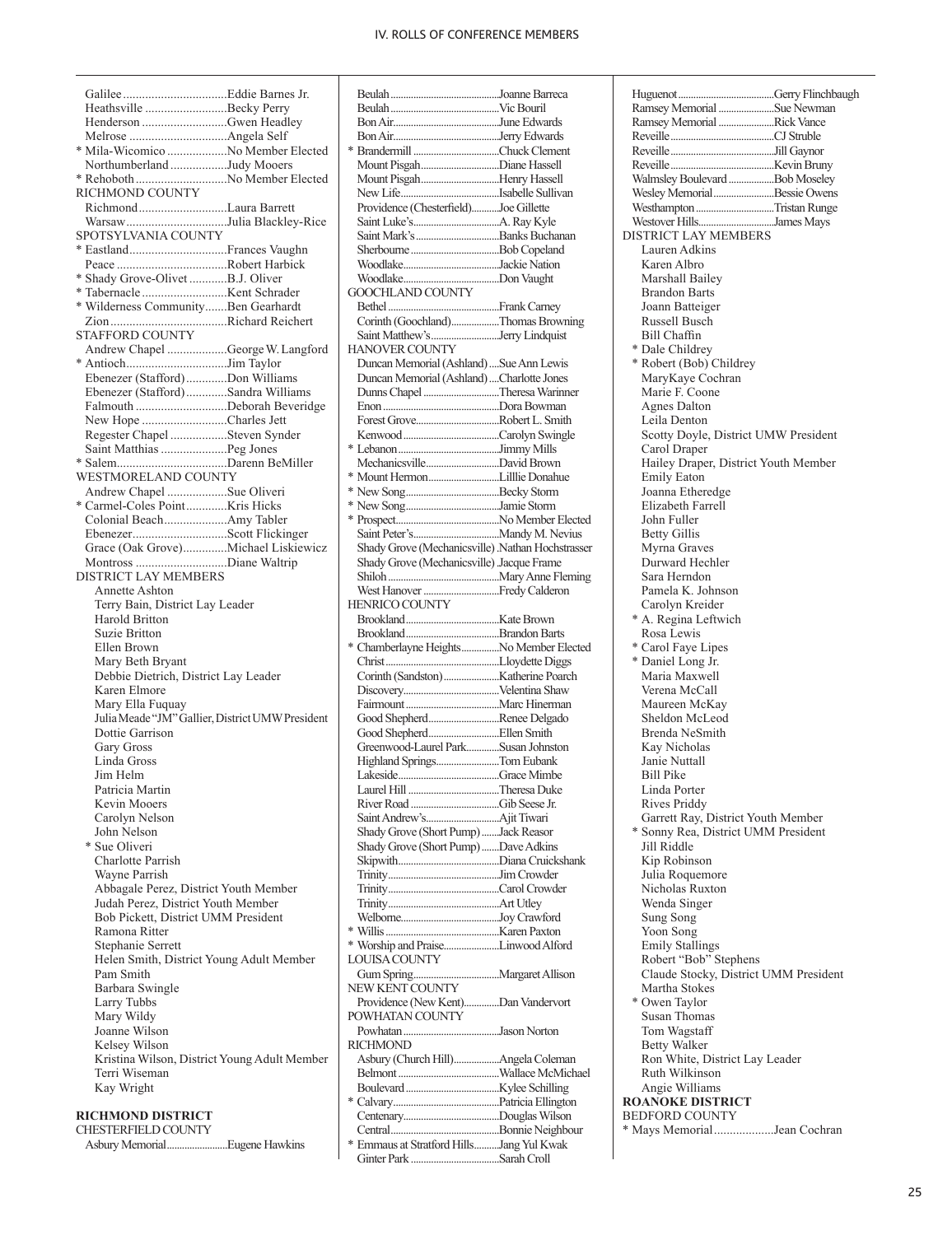Parrish Chapel.....................Stephanie Lynch Three Oaks Fellowship .......Robin Claris BOTETOURT COUNTY Andrew Chapel ...................Sandra Camper \* Buchanan.............................No Member Elected Eagle Rock..........................Debbie Thurston \* Ebenezer..............................Ella Parker Fincastle ..............................Weldon Martin Saint Mark's........................Norman Craft CRAIG COUNTY \* Foothills..............................Luther Compton New Castle ..........................Richard Martindell FLOYD COUNTY Floyd Parish ........................Chris Landon FRANKLIN COUNTY \* Boones Mill.........................Susan Cain \* Mount Olivet.......................McKinley Nelson GILES COUNTY Newport-Mt. Olivet.............Carole Poland Pembroke ............................Ron Smith MONTGOMERY COUNTY Asbury (Christiansburg)......Jalin Diggs \* Belview ...............................Mark Bruce Blacksburg ..........................Amy Frecker Blacksburg ..........................Claire Waldron Calvary (Christiansburg).....Mary Hughes \* Crockett Springs..................Joyce Jewell Fieldstone............................Tricia Cox Goodwin Memorial.............Karen E. Montgomery \* Halls....................................Lynn Reese \* Lafayette .............................Meredith Novak Mount Elbert .......................Glenda Brouwer Mount Tabor........................Bob MacLeod Park .....................................Sallie Strauss \* Prices Fork ..........................Karey Gray Saint Paul (Christiansburg).Tom Bell Trinity (Christiansburg) ......Clarisa Shepherd Wesley Memorial................Judy Peter White Memorial..................Barnett Carr ROANOKE Fairview ..............................Jackie Baldwin Grace ...................................Sandra R. Bullington Greene Memorial ................Mitch Irvin Huntington Court ................Sue Brewer Raleigh Court......................Sue McCoy Saint Paul (Roanoke) ..........Frances P. Chubb South Roanoke....................Everett Holland Southview ...........................Karen Davis Trinity (Roanoke)................LeRoy Worley West End .............................Everett Werness Windsor Hills......................Heather Case Woodlawn ...........................John Bingham ROANOKE COUNTY Bonsack...............................Jeff Armstrong \* Catawba Circuit ..................Carl Absher Cave Spring.........................Karen Dinkins Cave Spring.........................Bonnie Dickson Cave Spring.........................Debbie Jones Lawrence Memorial............Susie Ross Locust Grove.......................Nancy Deyerle Mount Pleasant....................Jane Burks Northview ...........................Helen Watson Rockingham Court..............Maria Wickham Thrasher Memorial..............Carol Brown Thrasher Memorial..............Carol Mattox SALEM \* Calvary (Salem) ..................Joe Salvia Central.................................Stephanie Senter First .....................................Joe Ferguson First .....................................Morgan Combs DISTRICT LAY MEMBERS David Bates Nathaniel Bishop Sylvia Bishop Brenda Brooks, District Lay Leader

 James Buckles, District Youth Member Jan McCall Failes Phyllis Geoghegan, District UMW President Gayle Graves Alan Johnson \* Quaid Jones, District Youth Member \* Lanora King Madison Long Cynthia Martin Carrie Moffitt Gary Morris, District Lay Leader Jacob Paysour Rhonda Rogers James Wyatt Sasser Nancy Sasser Mary Sutphin Terri Urquhart Austin Wheeling Harvey Woodmansee **STAUNTON DISTRICT**  ALLEGHANY COUNTY \* Alleghany............................Sam Clemons Callaghan ............................Linda White

\* Epworth...............................Monty Bowman \* Iron Gate .............................No Member Elected \* Mountain Valley..................Kathy McCoy Mt Pleasant-S Covington ....Patty Anderson \* Potts Valley .........................Carl Mann AUGUSTA COUNTY \* Bethlehem-Jollivue .............Daniel Carter \* Bethlehem-Jollivue .............Mark Hackett Calvary................................Amelia Fauber Calvary................................Jeanne Tillerey \* Churchville Co-op Par.........No Member Elected Fishersville..........................Leigh Iberg Fishersville..........................Janet Hopewell Greenville............................Dianne Strader \* Lyndhurst-Oak Hill .............Elmer Alger \* McKinley ............................No Member Elected Mint Spring .........................Midge Price \* Saint Paul's-Goshen............Cody Adkins Shenandoah.........................Carol-Ann Redmon \* Sherando .............................Steve Snyder West Augusta.......................Peggy Beck BATH COUNTY Bath.....................................Geri Tuning \* Hot Springs.........................Frank Johnson BOTETOURT COUNTY Mount Olivet.......................Martha Gray BUENA VISTA Saint John's (Buena Vista)..Paul Janiczek \* People United in Christ.......No Member Elected CLIFTON FORGE Central (Clifton Forge)........Richard W. Bates COVINGTON Christ's Co-op Parish ..........Don Woodward Granbery Memorial.............Gary Barger \* Mount Carmel .....................Joyce Emerson HIGHLAND COUNTY Blue Grass...........................Don Ferrell McDowell ...........................Lee Blagg Monterey.............................Jennifer Propst **LEXINGTON** Trinity (Lexington) .............Anne Grimmer ROCKBRIDGE COUNTY \* Collierstown........................Patricia Nicely \* Ebenezer..............................No Member Elected Fairfield...............................Gail Heslep \* Marvin.................................Brenda Campbell Rockbridge..........................Sherry Shafer **STAUNTON** Central (Staunton)...............Ellen DeLong Cherryvale Co-op Parish.....Lisa Chambers Christ (Staunton).................Betty Moomau

Marquis Memorial ..............Barbara Painter

Saint John's (Staunton).......Amanda Riley Saint Paul's..........................Doug Harris Staunton-Grottoes...............Dorothy G. Dunnings WAYNESBORO Basic....................................Robin Powell Glovier Memorial................Karen Wright Main Street..........................Everlyn F. Britton Pleasant View......................Clarence Durrette Saint Mark's........................Donna Desper DISTRICT LAY MEMBERS Marilyn Blagg Vicki J. Boger Earl David Cash Beth Christian Larry Creamer, District Lay Leader Hannah Doty, District Youth Member Mary Ellen Golden David Grimm Deborah Grimm Kay Hanger Patricia K. Hartman Calvin Hughes, District UMM President Anita Jackson Libby Keyser, District UMW President Ann Klotz \* Jeremiah McGinnis, District Youth Member Susan Obaugh Sarah Powell, District Young Adult Member Carol-Ann Redmon Linda Roberson Joseph Rose Erin Schaeffer, District Young Adult Member Lori Smith Jennifer Strother Gayle Urban Butch Washer **WINCHESTER DISTRICT**  CLARKE COUNTY Boyce-Millwood-White Post.Aaron Lloyd Crums..................................Mary Ellen Phillips Duncan Memorial ...............Virginia Owens \* Marvin Chapel ....................No Member Elected Paris Mountain....................Sharon Gibson FAUQUIER COUNTY \* Cool Spring .........................Bill Puckett Linden-Markham-Marshall.Edith Middleton Middleburg-Rectortown......Richard Wilde \* Saint Mark's........................Fredi Berge FREDERICK COUNTY Brucetown...........................Forrest Smith Burnt Factory ......................Angela Renner \* Cedar Grove ........................Dennis Fishel Emmanuel ...........................Cheryl Gearhart Fairview-Refuge .................Mary Strosnider \* Francis Asbury ....................Patty Dehaven \* Gainesboro ..........................Mary Fay Jones Grace (Middletown)............Carolyn Bell Hites Chapel........................Rhea Orndorff Kernstown...........................JR Richard \* Macedonia...........................Linda McCauley Mount Olive-Relief.............Natalie McGeachy North Frederick...................Lauren Bagnell Old Bethel-Welltown ..........Beverley Ridings Pleasant View......................Larry Tomek Redland ...............................Jim Ford Round Hill (Frederick)........William A. Orndoff Stephens City ......................Paul Levesque \* Wesley Chapel-Pine Grove .Susie Ballenger \* Wesley Chapel-Pine Grove .Nancy Reed LOUDOUN COUNTY Agape ..................................Rebecca Campbell Bethany (Purcellville).........Bobbie Cochran Bethel..................................Jan Benjamin Evergreen ............................Ralph Carver Harmony (Hamilton)...........Lorenzo Goins

J. Andree Brooks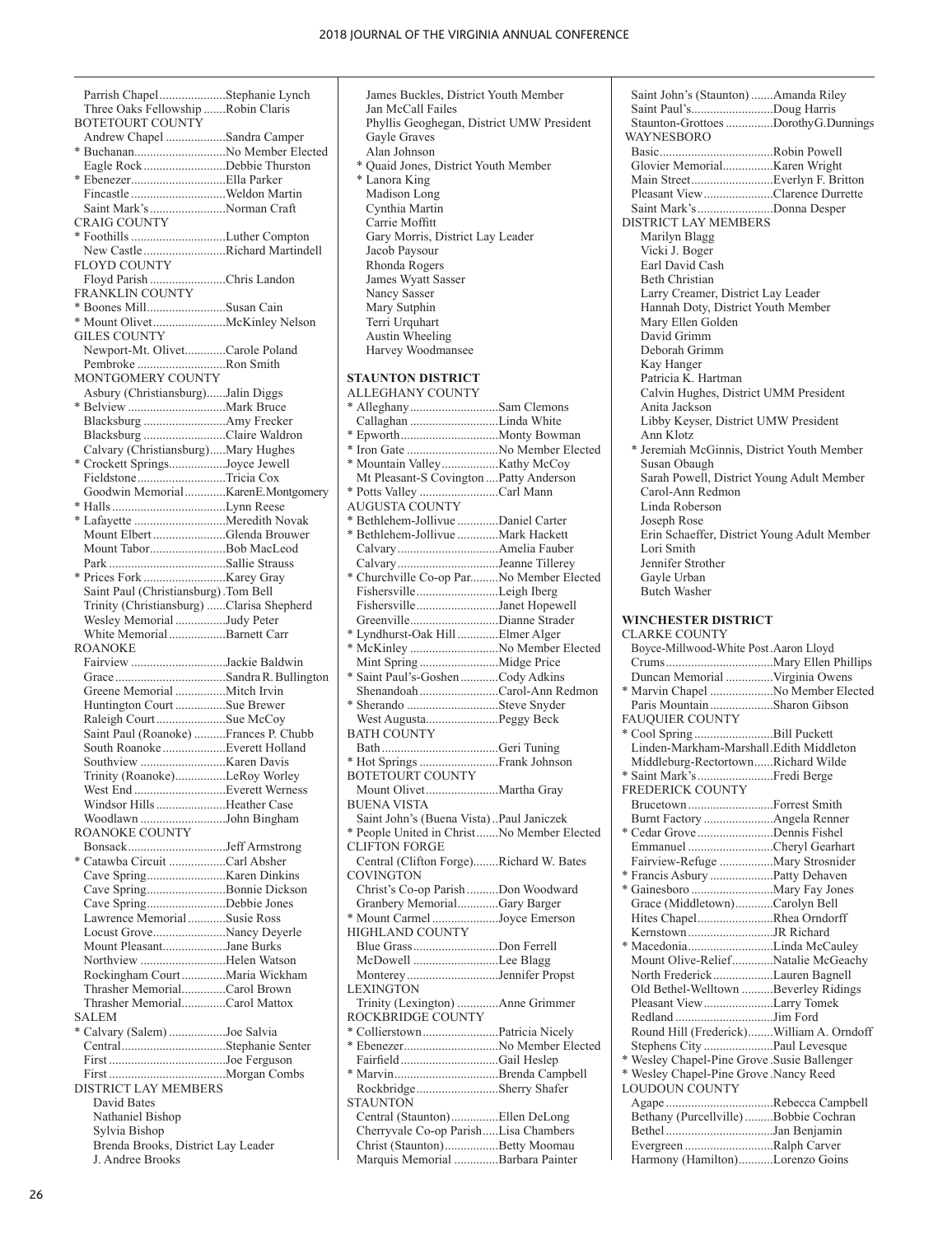Leesburg..............................Jill Ryan \* Leesburg..............................Walter Tennyson \* Loudoun ..............................No Member Elected \* Lovettsville .........................No Member Elected Mt. Olivet-Mt. Pleasant.......Steven Harris Mt. Zion-Willisville ............Charles E. Williams \* Rehobeth .............................Julie Cornelius \* Round Hill (Loudoun).........Jennifer Imthurn Short Hill.............................Nicole Clark West Loudoun .....................Janice Coon WARREN COUNTY Bethel (Warren)...................Jerri Ridgway Front Royal .........................Cary Burke Howellsville ........................Heather Justice \* John Wesley ........................Preston Barbour Reliance-Ridings Chapel ....Ashby Judy Riverton...............................Cecil Pullen Warren.................................Douglas Jones WINCHESTER Braddock Street...................Chip Newcome Braddock Street...................Delores Gordon Braddock Street...................Jerry Gordon First .....................................JoEllen F. Smith Greenwood-Market St.........Janet Moore Greenwood-Market St.........Heather Littleton John Mann-Wesley Parish...Harmon Byrd Jr. John Mann-Wesley Parish...Donnie Whitacre Montague Avenue ...............Archie Skiles DISTRICT LAY MEMBERS Betty Armentrout Linda Borror Robert Brock Debra Brown Charles Browning Susan Browning Kathleen Chapman Jordan Clark Steve Cunningham, District UMM President Nathan Everett, District Young Adult Member Carole L. Feirins Tracy Fitzsimmons Chad Hrbek Wilma Jennings, District Lay Leader Bailey Jones, District Young Adult Member Pat Cassada Kelley Lisa Knick Paula Levesque Kathy Lutman Meleah Mayton, District Youth Member Bob McDonald-Walker Melanie Melester Beth Moon Randy Moon Daniel Renner, District Youth Member Catherine Richard Shirley Richardson Susan Schall Larry Scheuble Lillian Sloane Judy Smith Sheila Smith \* Nancy Walsh \* Philip Walsh Linda Whitacre Carolyn Woodrum, District UMW President **YORK RIVER DISTRICT** CHASE CITY COUNTY<br>Memorial David Ledbetter

| <b>GLOUCESTER COUNTY</b>                |                                     |
|-----------------------------------------|-------------------------------------|
|                                         |                                     |
| Bethany (Gloucester Point). Alan Harvey |                                     |
|                                         |                                     |
|                                         | Gloucester-Mathews Charles Clements |
|                                         |                                     |
|                                         | Salem-Olive BranchGordon Llewellyn  |
|                                         |                                     |

| Salem-Olive BranchEarlene Miller                             |  |
|--------------------------------------------------------------|--|
| Singleton Brownie Bartley                                    |  |
| Susanna WesleyJeff Merrill                                   |  |
| <b>HAMPTON</b><br>Bethany (Hampton)Curtis Davis              |  |
| Bethany (Hampton)Jose Inchausti                              |  |
| * East HamptonNo Member Elected                              |  |
| First (Fox Hill) Lynn Landrum                                |  |
| First (Fox Hill)  Paul J. Polma                              |  |
| First (Hampton)Rich Foley                                    |  |
| Fox Hill Central Carol Hudgins                               |  |
| Kecoughtan Christina Marshall                                |  |
|                                                              |  |
| Saint JamesTracySmall-Johnson<br>Saint Mark's Trish Hurst    |  |
| Wallace MemorialReggie Holloway                              |  |
| WesleyCharlie Morris                                         |  |
| <b>ISLE OF WIGHT COUNTY</b>                                  |  |
|                                                              |  |
| ders                                                         |  |
| Bethany (Isle of Wight)Linda Edwards                         |  |
| Oak Grove-RiverviewJoan Mizelle                              |  |
| Trinity (Isle of Wight) Blair Meador                         |  |
|                                                              |  |
| <b>JAMES CITY COUNTY</b>                                     |  |
|                                                              |  |
| New Town Thomas Hassler                                      |  |
| Wellspring Beth Burroughs                                    |  |
| KING & QUEEN COUNTY                                          |  |
| * Shackelfords Chapel Josephine Smith                        |  |
| KING WILLIAM COUNTY                                          |  |
| West Point Todd Hoar                                         |  |
| <b>MATHEWS COUNTY</b><br>Bethel-Saint Matthew Betty Hammond  |  |
| * Beulah-Saint PaulSuzi Maloney                              |  |
| Central (Mathews) Nancy Jagger                               |  |
| Mathews ChapelPeggy Newsome                                  |  |
| Salem (Mathews) Diane Bing                                   |  |
| West MathewsGeorge McKnight                                  |  |
| MIDDLESEX COUNTY                                             |  |
| ClarksburyTerry Cleveland                                    |  |
| Lower Church Cullen Walker                                   |  |
| MiddlesexDebbie Wyatt                                        |  |
| UrbannaJeannette Sharp<br>NEW KENT COUNTY                    |  |
|                                                              |  |
| * New Kent Barney M. Payne                                   |  |
| NEWPORT NEWS                                                 |  |
| * Asbury<br>Bryon Kelly                                      |  |
| Chestnut MemorialCindy Jacob                                 |  |
| Christ (Newport News) Diane Bonney                           |  |
| First (Newport News) Joyce Harrell                           |  |
| Grace Timothy Hart                                           |  |
| Parkview Jean Wimmer<br>Trinity (Newport News)Beverley Wicks |  |
| Warwick Memorial Maggie Vincelette                           |  |
| Warwick Memorial Brian Rose                                  |  |
| Warwick Memorial Jason Vincelette                            |  |
| POOUOSON                                                     |  |
| Tabernacle Nancy Grizzard                                    |  |
| Tabernacle Betsy Forrest                                     |  |
| Trinity (Poquoson) Robert Chapman                            |  |
| WILLIAMSBURG                                                 |  |
| WilliamsburgDonna Potts                                      |  |
| WilliamsburgClyde Spence                                     |  |
| YORK COUNTY                                                  |  |
| Crooks Memorial Chuck Eldred                                 |  |
| Saint Luke's Megan Collins                                   |  |
| Saint Luke's Helen Farley                                    |  |
|                                                              |  |
| <b>DISTRICT LAY MEMBERS</b>                                  |  |
| Phyllis Ayers                                                |  |
| William Ayers                                                |  |

 Emily Bacon Lynn Butler \* James Corliss Fred Dant \* Curtis Davis Blair Ellis Emily Ezzell, District Youth Member Jessie Fisher, District Young Adult Member Eliana Fountain, District Youth Member \* Joshua Hagstrom, District Young Adult Member Ron Hardman Sandra Harper Addie Haynes Walker Mary Lou Hollingshead Emily Howdyshell, District Young Adult Member \* Carol Hudgins Kathryn Inchausti Byron E. Kelly Michael Koerber, District Youth Member Berkley (Allen) Langford Jr. Peggy Langford Carlos Liceaga Leah McGlynn \* George McKnight Susan McKnight C.W. Miller Judy Moughon Mike Nelson Ross Phillips, District UMMen \* Linda Rhodes Julianne Rosas Sylvia Rumsey Judy Rushton Carlson Sawyer, District Young Adult Member Anne Scott Virginia Sherrod Cecelia Short Tracy Small-Johnson Loretta Sutton William Sutton Melissa White, District UMW President Joyce Winston Warren Wright Nancy Yarborough, District Lay Leader **CONFERENCE LAY MEMBERS** Conference Chancellor—Steven D. Brown Conference Treasurer—David D. Dommisse Member, World Methodist Council—Willard H. Douglas Jr. Chair, Council on Finance and Administration— Betty Forbes President, CCYM—Hannah Hale Chair, Bd. of Church and Society—Jaydee Hanson Conference Lay Leader—Warren R. Harper Connectional Table—Michelle Hettmann President, United Methodist Men—Andrew Kissell General Board of Church and Society—Alison Malloy President, Bd. of Communications—Keri Marston Chair of Trustees—Carl L. Moravitz Assistant Conference Secretary—Bev Myers President, Bd. of Pensions—Ken Peterson Conference President of UMW—Mary Jane Rawley Dir., Lay Servant Ministries—Richard Speirs CEMCA Co-Chair—Lori Valentine de Segovia Chair, Site Selection Committee—Neal Wise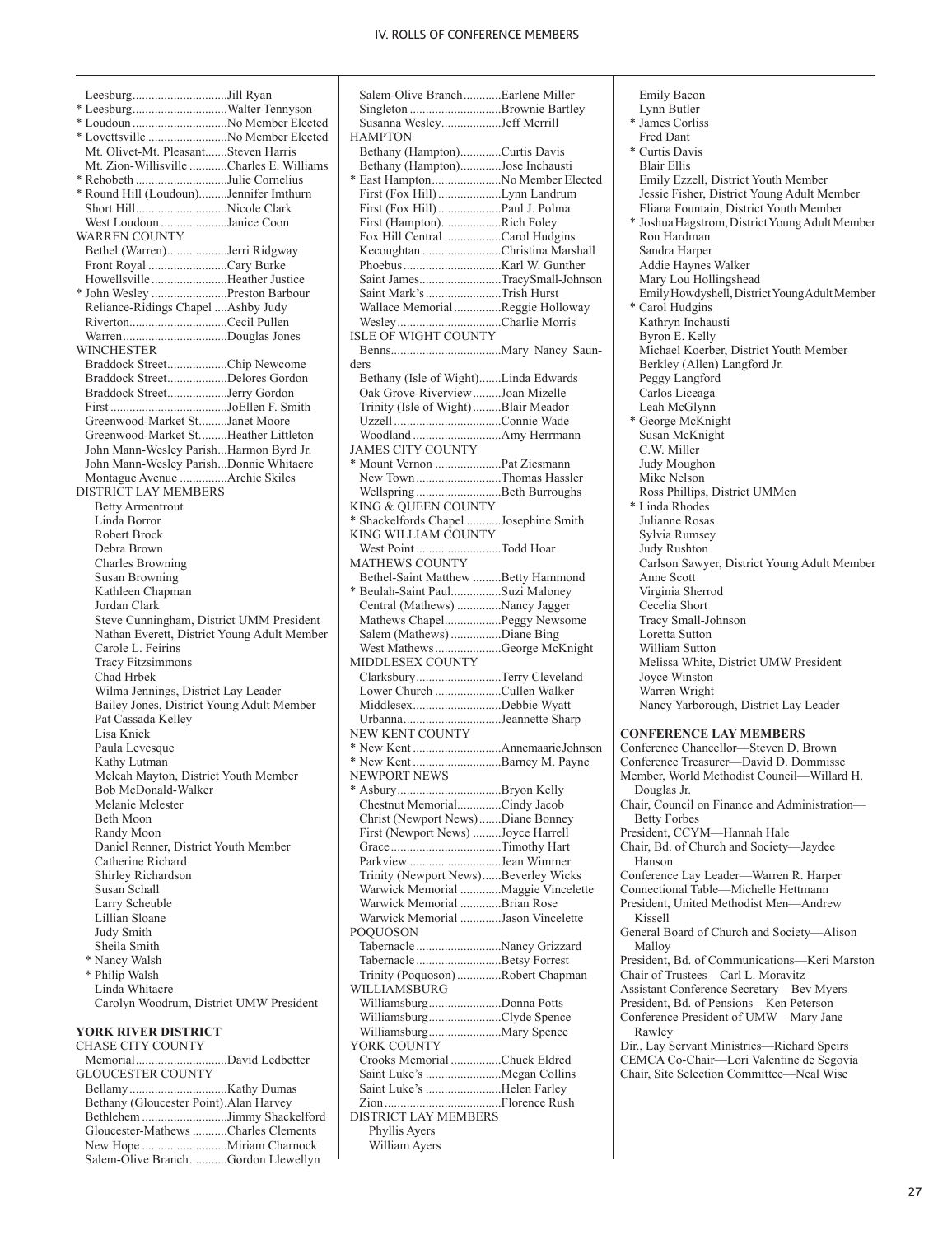### **C. CHRONOLOGICAL ROLL AND SERVICE YEARS**

1. ELDERS IN FULL CONNECTION IN ORDER OF SENIORITY

\*Denotes Retired Relationship ‡ Denotes serving extension or other valid ministries § Denotes Granted Medical Leave *f* Denotes Family Leave *S* Denotes Sabbatical Leave

*t* Denotes Transition Leave

"Ent. Probationary/Provisional" is the year entered into membership as Probationer/Provisional.

"Other Years" are years in the chaplaincy, institutions or other conferences which Virginia United Methodist Pensions, Inc. is not responsible for years of service.

"Va. Conf. Yrs." include years of service that are counted toward retirement eligibility under ¶357.2 in the *Book of Discipline*.

"Total Yrs." are the total years of service that are counted toward retirement eligibility under ¶357.2 in the *Book of Discipline*.

These records are revised to correspond with the records of Wespath and Virginia United Methodist Pensions, Inc. as of July 1, 2018. Contact Nancy Blair, Virginia United Methodist Pensions, Inc., P. O. Box 5606, Glen Allen, Va. 23058 with questions. Each individual will need to be in contact with Wespath or the Virginia United Methodist Pensions, Inc. office to determine pension benefits available at the time of retirement.

*Bishop C.P. Minnick Jr. (Retired), Bishop R. Kern Eutsler (Retired), Bishop H. Hasbrouck Hughes Jr. (Retired), Bishop Ray W. Chamberlain Jr. (Retired), Bishop Timothy W. Whitaker (Retired), Bishop Charlene Kammerer (Retired) and Bishop Young Jin Cho (Retired), having been elected to the episcopacy from the Virginia Conference, are Honorary Members of the Virginia Conference.*

| Number         |        | Name                                  | Ent. Min. O.T.<br>(Probationary) | Other Years      | Conf. Yrs.<br>Уa. | Total Y <sub>IS</sub> . | Number   |                                   | Name                                     | O.T.<br>Ent Min. O.T.<br>(Probationary) | Other Years                    | Conf. Yrs.<br>Š. | Total Yrs. |
|----------------|--------|---------------------------------------|----------------------------------|------------------|-------------------|-------------------------|----------|-----------------------------------|------------------------------------------|-----------------------------------------|--------------------------------|------------------|------------|
| 1              | $\ast$ | Wrenn, Raymond F                      | 1942                             | $\boldsymbol{0}$ | 40.25             | 40.25                   | 52       | $\frac{1}{2\pi}$                  | Tate, John Bibb, Jr.                     | 1956                                    | 1                              | 43               | 44         |
| $\overline{c}$ |        | Cofer, Gilbert F                      | 1945                             | $\boldsymbol{0}$ | 30.75             | 30.75                   | 53       | $\frac{1}{2\pi}$                  | Walters, W. Dabney                       | 1956                                    | $\boldsymbol{0}$               | 41               | 41         |
| 3              |        | Crumb, C. Warner                      | 1945                             | $\mathbf{1}$     | 44.75             | 45.75                   | 54       | *                                 | Ward, Gerould A., Jr                     | 1956                                    | $\mathbf{2}$                   | 42               | 44         |
| 4              |        | Newman, M. Douglas                    | 1945                             | $\mathbf{0}$     | 47.75             | 47.75                   | 55       | *                                 | Whitehurst, Walter A.                    | 1956                                    | 8.5                            | 34.5             | 43         |
| 5              |        | Reynolds, J.W., Jr                    | 1947                             | $\mathbf{0}$     | 45                | 45                      | 56       | $\ast$                            | Amon, William E                          | 1957                                    | 3                              | 39               | 42         |
| 6              |        | Paylor, Earl W., Jr.                  | 1948                             | $\mathbf{0}$     | 42.75             | 42.75                   | 57       | $\ast$                            | Cosslett, Carl E.                        | 1957                                    | $\mathbf{1}$                   | 41               | 42         |
| 7              |        | Donat, Ward L.                        | 1949                             | $\mathbf{0}$     | 39.75             | 39.75                   | 58       | ∗                                 | Montgomery, N.P.                         | 1957                                    | 2.75                           | 41.25            | 44         |
| 8              |        | Jamison, Lee Roy                      | 1950                             | $\boldsymbol{0}$ | 32.75             | 32.75                   | 59       | ×.                                | Arndt, Frederick A.                      | 1958                                    | $\mathbf{0}$                   | 38               | 38         |
| 9              |        | Potts, R.H., III                      | 1950                             | $\boldsymbol{0}$ | 39.75             | 39.75                   | 60       | *                                 | Ashby, Chester T.                        | 1958                                    | 18                             | 8                | 26         |
| 10             |        | Thomas, William K.                    | 1950                             | $\overline{0}$   | 38.75             | 38.75                   | 61       | *                                 | Daniel, Linwood E.                       | 1958                                    | $\overline{0}$                 | 42.5             | 42.5       |
| 11             |        | Thomas, Wilton B.                     | 1950                             | 28               | 16.75             | 44.75                   | 62       |                                   | Ennis, Richard Carl                      | 1958                                    | 12                             | 29               | 41         |
| 12             |        | Chappell, Willie A.                   | 1951                             | 26               | 14.75             | 40.75                   | 63       | $\frac{d\mathbf{r}}{d\mathbf{r}}$ | Faris, Richard B.                        | 1958                                    | $\overline{0}$                 | 40               | 40         |
| 13             |        | John, James M.                        | 1951                             | 5.25             | 38.75             | 44                      | 64       | *                                 | Hobbs, Herbert G.                        | 1958                                    | $\overline{0}$                 | 42               | 42         |
| 14             |        | Kitchen, Theodore J                   | 1951                             | 44               | $\boldsymbol{0}$  | 44                      | 65       |                                   | Lynch, H. Jack                           | 1958                                    | $\mathbf{0}$                   | 38               | 38         |
| 15             |        | Via, Bernard S., Jr.                  | 1951                             | $\boldsymbol{0}$ | 40.75             | 40.75                   | 66       | *                                 | Riley, Henry E., Jr.                     | 1958                                    | $\mathbf{0}$                   | 41               | 41         |
| 16             |        | Bodie, Raymond G.                     | 1952                             | $\overline{0}$   | 19.75             | 19.75                   | 67       | ∗                                 | Stewart, Carl Oscar                      | 1958                                    | $\overline{0}$                 | 39               | 39         |
| 17             |        | Carson, Louis E.                      | 1952                             | $\overline{0}$   | 44.75             | 44.75                   | 68       | ∗                                 | Whetzel, Kenneth E.                      | 1958                                    | 3                              | 37               | 40         |
| 18             |        | Coffey, John H.                       | 1952                             | $\overline{0}$   | 34.75             | 34.75                   | 69       | ×.                                | Worden, Richard L.                       | 1958                                    | $\overline{0}$                 | 41               | 41         |
| 19             |        | Coffman, Thomas                       | 1952                             | $\overline{c}$   | 37.75             | 39.75                   | 70       | $\frac{1}{2}$                     | Beane, Wendell C.                        | 1959                                    | 28                             | 14               | 42         |
| 20             |        | Gore, Albert N.                       | 1952                             | 19               | 6                 | 25                      | 71       | *                                 | Casey, Carlton D.                        | 1959                                    | $\overline{0}$                 | 39               | 39         |
| 21             |        | Hall, James T.                        | 1952                             | 43               | $\boldsymbol{0}$  | 43                      | 72       | $\frac{1}{2}$<br>*                | DeVerter, John S.                        | 1959                                    | $\theta$                       | 40               | 40         |
| 22             |        | Howell, David H.                      | 1952                             | $\mathbf{1}$     | 39.75             | 40.75                   | 73       | ∗                                 | Edmonds, R.H., Jr.                       | 1959                                    | 11.75                          | 33               | 44.75      |
| 23             |        | James, Frank D.                       | 1952                             | $\overline{0}$   | 39.75             | 39.75                   | 74       | *                                 | Erbach, William W.                       | 1959                                    | 31                             | 15               | 46         |
| 24             |        | Pfeiffer, Bruce C.                    | 1952                             | 5.25             | 38.5              | 43.75                   | 75       | $\frac{d\mu}{d\tau}$              | Gue, Robert L.                           | 1959                                    | 24                             | 13               | 37         |
| 25             |        | Regan, J. Robert, Jr.                 | 1952                             | 11.5<br>10       | 31                | 42.5<br>49.75           | 76       | $\frac{d\phi}{d\phi}$             | Hunsicker, Philip N.                     | 1959                                    | $\mathbf{0}$<br>$\overline{0}$ | 41<br>30         | 41<br>30   |
| 26             |        | Sheaffer, Lee B.                      | 1952<br>1952                     | $\overline{2}$   | 39.75<br>39       |                         | 77<br>78 | *                                 | Jennings, Thomas E.                      | 1959                                    | $\mathbf{0}$                   | 44               |            |
| 27<br>28       |        | Yaple, Malcolm L.<br>Baird, Donald A. | 1953                             | 16.5             | 9                 | 41<br>25.5              | 79       | *                                 | Mayton, Wilfred M.<br>McDonald, James F. | 1959<br>1959                            | $\mathbf{0}$                   | 41               | 44<br>41   |
| 29             |        | Boice, James H., Jr.                  | 1953                             | $\theta$         | 40.75             | 40.75                   | 80       | $\frac{d\phi}{d\phi}$             | Morefield, David C                       | 1959                                    | $\mathbf{0}$                   | 42               | 42         |
| 30             |        | Burnette, R.R., Jr.                   | 1953                             | 35               | 9.75              | 44.75                   | 81       | ÷                                 | Morgan, Lewis H.                         | 1959                                    | $\overline{0}$                 | 36               | 36         |
| 31             |        | Casey, Robert T.                      | 1953                             | $\mathbf{0}$     | 42.75             | 42.75                   | 82       | *                                 | NeSmith, Samuel E.                       | 1959                                    | $\overline{7}$                 | 33               | 40         |
| 32             |        | Grant, Arthur E.                      | 1953                             | 6                | 41.75             | 47.75                   | 83       | $\frac{d\phi}{d\phi}$             | Pollok, William H.                       | 1959                                    | $\mathbf{0}$                   | 35               | 35         |
| 33             |        | Nichols, Hugh E.                      | 1953                             | $\boldsymbol{0}$ | 40                | 40                      | 84       | *                                 | Vaiden, Gerald M, Jr.                    | 1959                                    | $\overline{2}$                 | 39               | 41         |
| 34             |        | Rollins, Milford C.                   | 1953                             | 0.25             | 36.75             | 37                      | 85       | *                                 | Athearn, W. James                        | 1960                                    | $\mathbf{0}$                   | 42               | 42         |
| 35             |        | Stables, Alfred G.                    | 1953                             | $\Omega$         | 25.75             | 25.75                   | 86       | *                                 | Gravely, James L. III                    | 1960                                    | 24                             | 15               | 39         |
| 36             |        | Beasley, Joseph H.                    | 1954                             | $\overline{0}$   | 42                | 42                      | 87       | $\ast$                            | Jarvis, David F., II                     | 1960                                    | 3                              | 37               | 40         |
| 37             |        | Caudill, Charles C                    | 1954                             | $\mathbf{0}$     | 45.5              | 45.5                    | 88       | ∗                                 | Knox, Robert T.                          | 1960                                    | $\overline{0}$                 | 39               | 39         |
| 38             |        | Hogge, W. Ernest                      | 1954                             | $\mathbf{0}$     | 43                | 43                      | 89       | ∗                                 | Luker, Maurice S., Jr.                   | 1960                                    | 34                             | 10               | 44         |
| 39             |        | McAden, Robinson                      | 1954                             | 11               | 36                | 47                      | 90       | $\ast$                            | Morse, Christopher                       | 1960                                    | 30                             | 15               | 45         |
| 40             |        | Martin, Richard K.                    | 1954                             | 25               | 6.25              | 31.25                   | 91       | *                                 | Parker, John S.                          | 1960                                    | 9                              | 26               | 35         |
| 41             |        | Minnick, Jack A.                      | 1954                             | $\Omega$         | 44                | 44                      | 92       | *                                 | Sikkelee, Albert D.                      | 1960                                    | $\mathbf{0}$                   | 42               | 42         |
| 42             |        | Moyer, Herbert A.                     | 1954                             | $\overline{0}$   | 40                | 40                      | 93       | $\ast$                            | Stith, W. Hewlett, Jr.                   | 1960                                    | 3.5                            | 23.5             | 27         |
| 43             |        | Palmer, David J.                      | 1954                             | 20               | 19                | 39                      | 94       | $\ast$                            | Will, William A., Jr                     | 1960                                    | 18                             | 19               | 37         |
| 44             |        | Smith, David H.                       | 1954                             | $\overline{0}$   | 43                | 43                      | 95       | ∗                                 | Dixon, Roger L.                          | 1961                                    | 31                             | 12               | 43         |
| 45             |        | Soulen, Richard N.                    | 1954                             | 31               | 12                | 43                      | 96       | ∗                                 | Draper, James W.                         | 1961                                    | $\mathbf{0}$                   | 39               | 39         |
| 46             |        | Campbell, Deroy C.                    | 1955                             | $\theta$         | 38                | 38                      | 97       | ∗                                 | Galloway, Jeremy Q.                      | 1961                                    | $\boldsymbol{0}$               | 36.5             | 36.5       |
| 47             |        | Corr, Laughton L.                     | 1955                             | $\overline{0}$   | 40                | 40                      | 98       | ∗                                 | Jones, LeRoy V.                          | 1961                                    | 3                              | 35               | 38         |
| 48             |        | Hall, Wm. P. Jr.                      | 1955                             | $\mathbf{0}$     | 27                | 27                      | 99       | ∗                                 | Leonard, P.E., Jr.                       | 1961                                    | $\overline{0}$                 | 42               | 42         |
| 49             |        | Sutlive, Vinson H.Jr.                 | 1955                             | $\overline{0}$   | 35                | 35                      | 100      | $\ast$                            | Nuckols, W.H.                            | 1961                                    | $\overline{c}$                 | 15               | 17         |
| 50             |        | Fink, Rufus B.                        | 1956                             | 20.75            | $\mathbf{2}$      | 22.75                   | 101      | *                                 | Righter, James D.                        | 1961                                    | $\boldsymbol{0}$               | 38               | 38         |
| 51             |        | Hastings, Robert C.                   | 1956                             | 3                | 40                | 43                      | 102      |                                   | Cushnie, William D.                      | 1962                                    | 1                              | 10               | 11         |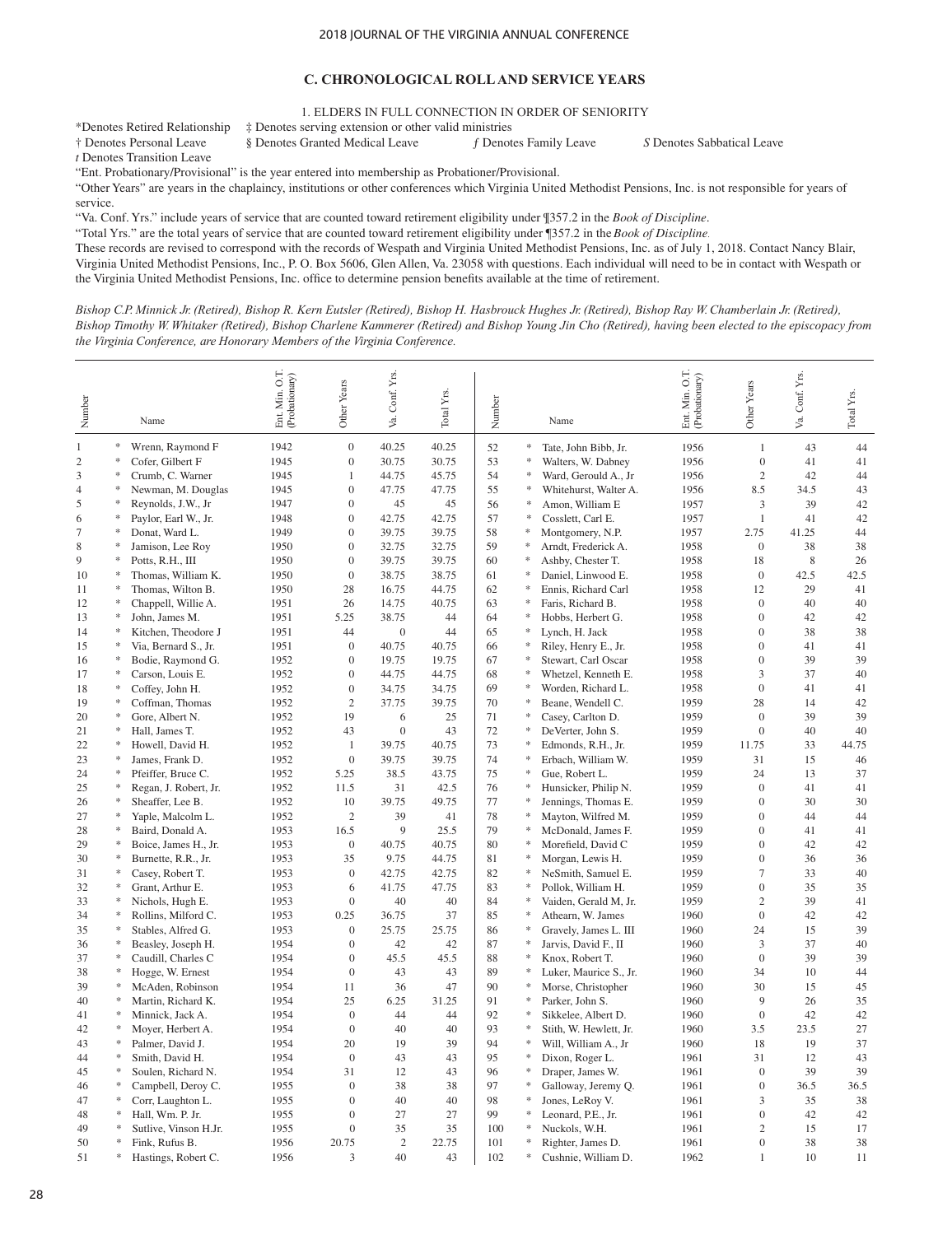| Number     |        | Name                                        | O.T.<br>Ent. Min. O.T.<br>(Probationary) | Other Years                      | Conf. Yrs.<br>Va. | Total Y <sub>IS</sub> . | Number     |             | Name                                       | Ent. Min. O.T.<br>(Probationary) | Other Years                      | Va. Conf. Yrs.         | Total Yrs.  |
|------------|--------|---------------------------------------------|------------------------------------------|----------------------------------|-------------------|-------------------------|------------|-------------|--------------------------------------------|----------------------------------|----------------------------------|------------------------|-------------|
| 103        | ∗      | Hattle, George B.                           | 1962                                     | 27                               | 1                 | 28                      | 175        | ∗           | Cofield, R.F., Jr                          | 1968                             | $\boldsymbol{0}$                 | 39                     | 39          |
| 104        |        | Morrison, John, Jr.                         | 1962                                     | 18                               | 20.75             | 38.75                   | 176        | ∗           | Garrett, Daniel L                          | 1968                             | $\Omega$                         | 35                     | 35          |
| 105        |        | Mullaney, Fahy G.                           | 1962                                     | 24                               | 1                 | 25                      | 177        | ∗           | LeGault, John T.                           | 1968                             | $\Omega$                         | 43                     | 43          |
| 106        |        | Seely, Donald H.                            | 1962                                     | 3                                | 37                | 40                      | 178        | ∗           | Parsley, G. Wayne                          | 1968                             | $\overline{0}$                   | 39                     | 39          |
| 107        |        | Thomason, Robert T.                         | 1962                                     | 26.25                            | 8.75              | 35                      | 179        | ∗           | Reames, Waverly G                          | 1968                             | $\overline{0}$                   | 41                     | 41          |
| 108<br>109 |        | Blankenship, R.C.<br>Bomberger, C. Grant    | 1963<br>1963                             | $\mathbf{0}$<br>18               | 40<br>18          | 40<br>36                | 180<br>181 | ∗<br>∗      | Sirk, Wade L.<br>Smith, Charles H., III    | 1968<br>1968                     | 5<br>6                           | 30<br>33               | 35<br>39    |
| 110        |        | Brusati, John F.                            | 1963                                     | $\mathbf{0}$                     | 39                | 39                      | 182        | ∗           | Vann, William L, III                       | 1968                             | $\mathbf{0}$                     | 37                     | 37          |
| 111        |        | Donnelly, Robert J.                         | 1963                                     | $\overline{0}$                   | 38                | 38                      | 183        | ∗           | Washington, Alton                          | 1968                             | 12                               | 23                     | 35          |
| 112        |        | Gardner, William P.                         | 1963                                     | $\mathbf{0}$                     | 29                | 29                      | 184        | ∗           | Wilkins, Mary M.                           | 1968                             | 28                               | 6                      | 34          |
| 113        |        | Hicks, Harold L.                            | 1963                                     | 3                                | 41                | 44                      | 185        | ∗           | Acklin, Clarence E.                        | 1969                             | 9                                | 26                     | 35          |
| 114        |        | Hill, L. Douglas                            | 1963                                     | $\mathbf{0}$                     | 42                | 42                      | 186        | *           | Beals, Kenneth A.                          | 1969                             | 35                               | 11                     | 46          |
| 115        |        | Ivey, Daniel K.                             | 1963                                     | $\mathbf{0}$                     | 40                | 40                      | 187        | ∗           | Camden, David B.                           | 1969                             | 0.25                             | 24.5                   | 24.75       |
| 116        | ∗      | Kim, Myung J.                               | 1963<br>1963                             | $\overline{0}$<br>$\overline{0}$ | 40<br>38          | 40<br>38                | 188<br>189 | ∗<br>∗      | Crawford, John, III                        | 1969<br>1969                     | $\overline{0}$<br>$\overline{0}$ | 36<br>37               | 36<br>37    |
| 117<br>118 |        | Logan, William C.<br>Munford, J. Wade, Jr.  | 1963                                     | $\overline{0}$                   | 37                | 37                      | 190        | ∗           | Dunkum, Thomas R<br>Eldridge, Joseph T.    | 1969                             | 48                               | $\boldsymbol{0}$       | 48          |
| 119        |        | Murphy, E.T., Jr.                           | 1963                                     | $\overline{0}$                   | 39                | 39                      | 191        | ∗           | Gant, Edward P.                            | 1969                             | $\overline{0}$                   | 32                     | 32          |
| 120        |        | Gillis, R. Franklin, Jr.                    | 1964                                     | $\theta$                         | 37                | 37                      | 192        | ∗           | Godwin, James B.                           | 1969                             | 3                                | 27                     | 30          |
| 121        |        | Gosnell, Howard M.                          | 1964                                     | 11                               | 26                | 37                      | 193        | ∗           | Hamilton, F.C.                             | 1969                             | $\overline{0}$                   | 37                     | 37          |
| 122        |        | Larkin, R. Eugene                           | 1964                                     | 20                               | 22                | 42                      | 194        | *           | Hanke, Jay M.                              | 1969                             | $\mathbf{0}$                     | 39                     | 39          |
| 123        | ∗      | Moore, Robert                               | 1964                                     | $\overline{0}$                   | 40                | 40                      | 195        | ∗           | Harless, Charles H.                        | 1969                             | 3.25                             | 28                     | 31.25       |
| 124        |        | Nobles, Michael, Sr.                        | 1964                                     | $\overline{0}$                   | 39                | 39                      | 196        | ∗           | Joyce, Thomas L.                           | 1969                             | $\mathbf{0}$                     | 44                     | 44          |
| 125        | ∗      | Pillow, C. Douglas                          | 1964                                     | $\theta$<br>17                   | 30<br>20          | 30<br>37                | 197<br>198 | ∗<br>∗      | Kanney, Douglas W.                         | 1969                             | $\mathbf{0}$                     | 35<br>$\boldsymbol{0}$ | 35          |
| 126<br>127 | ∗      | Pratt, W. Benjamin<br>Ridout, Edward M      | 1964<br>1964                             | $\overline{2}$                   | 21                | 23                      | 199        | ∗           | Keever, Evelyn G.<br>King, George E.       | 1969<br>1969                     | 35.25<br>17                      | 12                     | 35.25<br>29 |
| 128        |        | Truxell, James McG.                         | 1964                                     | 36                               | 13                | 49                      | 200        | ∗           | Long, Donald L.                            | 1969                             | $\theta$                         | 31                     | 31          |
| 129        |        | Allport, Braxton, Jr.                       | 1965                                     | 3                                | 32                | 35                      | 201        | ∗           | Mahaffey, James L.                         | 1969                             | $\theta$                         | 37                     | 37          |
| 130        | ∗      | Boger, David R                              | 1965                                     | $\mathbf{0}$                     | 36                | 36                      | 202        | ∗           | Shinn, Samuel                              | 1969                             | 6                                | 19                     | 25          |
| 131        | *      | Cannon, Glen H.                             | 1965                                     | 26                               | 14                | 40                      | 203        | ∗           | Smith, Rudy L.                             | 1969                             | $\theta$                         | 38                     | 38          |
| 132        |        | Chamberlain, C.D.                           | 1965                                     | 37                               | 3                 | 40                      | 204        | ∗           | Spilman, Martin K.                         | 1969                             | $\overline{0}$                   | 30                     | 30          |
| 133        |        | Davis, Creed S., Jr.                        | 1965                                     | $\overline{0}$                   | 40                | 40                      | 205        | ∗           | Stewart, George W.                         | 1969                             | $\mathbf{0}$                     | 36                     | 36          |
| 134        | ∗      | Garrett, Ed M., Jr.                         | 1965                                     | $\overline{0}$                   | 41                | 41                      | 206        | ∗           | Tanner, W. D., Jr.                         | 1969                             | 31.5                             | $\overline{4}$         | 35.5        |
| 135        |        | Harris, Hugh T.                             | 1965                                     | $\overline{0}$                   | 31                | 31                      | 207        | ∗<br>∗      | Tongue, James M.                           | 1969                             | $\overline{c}$                   | 47                     | 49          |
| 136<br>137 |        | Harris, Kelsey H.<br>Jones, C. Bailey       | 1965<br>1965                             | 14<br>$\overline{0}$             | 23<br>26          | 37<br>26                | 208<br>209 | *           | Brown, G.Thomas, Jr.<br>Canada, David M.   | 1970<br>1970                     | $\boldsymbol{0}$<br>16           | 40<br>19               | 40<br>35    |
| 138        |        | King, Charles B.                            | 1965                                     | $\mathbf{0}$                     | 41                | 41                      | 210        | *           | Carlton, Donald E.                         | 1970                             | $\mathbf{0}$                     | 36                     | 36          |
| 139        |        | McMahan, Wm. F                              | 1965                                     | $\overline{0}$                   | 34                | 34                      | 211        | *           | Eccard, E.W., Jr.                          | 1970                             | $\overline{c}$                   | 30                     | 32          |
| 140        |        | Parsons, Robert L.                          | 1965                                     | $\overline{0}$                   | 36                | 36                      | 212        | *           | Freeman, George H.                         | 1970                             | 9                                | 32                     | 41          |
| 141        | ∗      | Paul-Coker, Isaac S.                        | 1965                                     | 11                               | 30                | 41                      | 213        | ÷           | Geoghegan, Richard Jr.                     | 1970                             | $\mathbf{0}$                     | 43                     | 43          |
| 142        | *      | Pratt, John David                           | 1965                                     | 26.5                             | 8.5               | 35                      | 214        | *           | Harris, Charles E.                         | 1970                             | 41                               | $\mathbf{0}$           | 41          |
| 143        |        | Rideout, Amos S. Jr.                        | 1965                                     | $\overline{0}$                   | 38                | 38                      | 215        | *           | Markham, T.T., Jr.                         | 1970                             | $\theta$                         | 33                     | 33          |
| 144        |        | Spear, Harry B., II                         | 1965                                     | $\theta$                         | 39                | 39                      | 216        | ∗           | Meloy, D. Michael                          | 1970                             | $\theta$                         | 35                     | 35          |
| 145<br>146 | ∗      | Tingle, Larry O.                            | 1965<br>1965                             | $\Omega$<br>$\overline{0}$       | 39<br>44          | 39<br>44                | 217<br>218 | ∗<br>∗      | Noseworthy, James A.                       | 1970<br>1970                     | 45.5<br>25                       | $\overline{0}$<br>17   | 45.5<br>42  |
| 147        | *      | Tyndall, L.Glenn<br>Wade, David L.          | 1965                                     | $\theta$                         | 40                | 40                      | 219        | *           | Plymale, Steven R.<br>Sawyer, Jack C.      | 1970                             | $\overline{c}$                   | 29.5                   | 31.5        |
| 148        | ∗      | Wilson, Douglas K.                          | 1965                                     | $\boldsymbol{0}$                 | 35                | 35                      | 220        | *           | Snider, Michael L                          | 1970                             | $\boldsymbol{0}$                 | 31.5                   | 31.5        |
| 149        | ∗      | Arthur, Wesley E.                           | 1966                                     | $\mathbf{0}$                     | 35                | 35                      | 221        | *           | Weaver, Clyde W., Jr.                      | 1970                             | $\boldsymbol{0}$                 | 31                     | 31          |
| 150        |        | Bailey, Melbourne                           | 1966                                     | 13                               | 26                | 39                      | 222        | *           | Au, Thomas H                               | 1971                             | 6.75                             | 23.25                  | 30          |
| 151        | ∗      | Cock, John P.                               | 1966                                     | 19.25                            | 0.75              | 20                      | 223        | ∗           | Beighley, Paul A., III                     | 1971                             | 2.5                              | 33.5                   | 36          |
| 152        | *      | Cooke, James R.                             | 1966                                     | $\boldsymbol{0}$                 | 34.5              | 34.5                    | 224        | ∗           | Davis, Paul B., Jr.                        | 1971                             | $\mathbf{0}$                     | 32                     | 32          |
| 153        | ∗<br>÷ | Greer, William T.                           | 1966                                     | 47                               | $\boldsymbol{0}$  | 47                      | 225        | ∗           | Martin, John T., Jr.                       | 1971                             | $\mathbf{0}$                     | 41                     | 41          |
| 154<br>155 | ∗      | McWilliams, Jos. C.<br>Pruitt, C. Edward    | 1966<br>1966                             | 34<br>$\mathbf{0}$               | 5<br>44           | 39<br>44                | 226<br>227 | ∗<br>∗      | Mateer, Ronald W.<br>McHose, Charles       | 1971<br>1971                     | $\mathbf{0}$<br>17               | 41<br>18               | 41<br>35    |
| 156        | ÷      | Ricketts, W.A., Jr.                         | 1966                                     | $\mathbf{0}$                     | 37                | 37                      | 228        | *           | Morris, Robert L., Jr.                     | 1971                             | $\boldsymbol{0}$                 | 27                     | 27          |
| 157        |        | Satterwhite, E.H.                           | 1966                                     | $\mathbf{0}$                     | 25                | 25                      | 229        | $\ast$      | Peters, John B.                            | 1971                             | $\mathbf{0}$                     | 42                     | 42          |
| 158        |        | Savinsky, Joseph G.                         | 1966                                     | $\boldsymbol{0}$                 | 39                | 39                      | 230        | *           | Reifsnyder, Alan G.                        | 1971                             | $\mathbf{0}$                     | 39                     | 39          |
| 159        |        | Zeigler, Gary A.                            | 1966                                     | $\mathfrak{2}$                   | 30                | 32                      | 231        | $\ast$      | Setchel, Eugene A.                         | 1971                             | $\mathbf{0}$                     | 28                     | 28          |
| 160        |        | Adams, Larry E.                             | 1967                                     | 8                                | 32.5              | 40.5                    | 232        | ∗           | Sisson, Richard B.                         | 1971                             | $\mathbf{0}$                     | 35                     | 35          |
| 161        |        | Bare, I. William                            | 1967                                     | $\boldsymbol{0}$                 | 24                | 24                      | 233        | $\ast$      | Thornton, Harold E.                        | 1971                             | $\boldsymbol{0}$                 | 35                     | 35          |
| 162        |        | Burgess, Stephen W.                         | 1967                                     | $\mathbf{0}$                     | 38                | 38                      | 234        | $\ast$      | Wade, William N.                           | 1971                             | 3                                | 37                     | 40          |
| 163        |        | Cobb, Richard E.                            | 1967                                     | 13.5                             | 30                | 43.5                    | 235        | $\ast$<br>∗ | Chadsey, John S.                           | 1972                             | $\mathbf{0}$                     | 43                     | 43          |
| 164<br>165 |        | Curry, Henry L., III<br>Franklin, A. Howell | 1967                                     | 26<br>$\mathbf{0}$               | 10<br>36          | 36<br>36                | 236<br>237 | ∗           | Erickson, W.D., Jr.<br>Espinoza, Samuel J. | 1972<br>1972                     | $\mathbf{0}$<br>$\mathbf{0}$     | 42<br>31               | 42<br>31    |
| 166        |        | Hawkins, Robert E.                          | 1967<br>1967                             | $\boldsymbol{0}$                 | 31                | 31                      | 238        | ∗           | Hain, James A.                             | 1972                             | $\mathbf{0}$                     | 22                     | 22          |
| 167        |        | Layman, William A.                          | 1967                                     | 3                                | 39                | 42                      | 239        | ∗           | Hassmer, Stephen B.                        | 1972                             | $\boldsymbol{0}$                 | 42                     | 42          |
| 168        |        | Lotts, Joseph L.                            | 1967                                     | $\boldsymbol{0}$                 | 28                | 28                      | 240        | ∗           | Marks, Milton E.                           | 1972                             | $\boldsymbol{0}$                 | 43                     | 43          |
| 169        |        | Miller, Gerald M.                           | 1967                                     | $\mathbf{0}$                     | 25.25             | 25.25                   | 241        | ∗           | Meek, C. Eugene.                           | 1972                             | $\boldsymbol{0}$                 | 40                     | 40          |
| 170        |        | Miller, Roy L.                              | 1967                                     | $\boldsymbol{0}$                 | 37                | 37                      | 242        | ∗           | Schill, David                              | 1972                             | 16                               | 20                     | 36          |
| 171        |        | Siegle, John A                              | 1967                                     | $\boldsymbol{0}$                 | 38                | 38                      | 243        | $\ast$      | Wilbur, Lynn R.                            | 1972                             | 13                               | 23                     | 36          |
| 172        |        | Watson, H. Douglas                          | 1967                                     | 43.25                            | $\boldsymbol{0}$  | 43.25                   | 244        | ∗           | Andrews, John M.                           | 1973                             | $\boldsymbol{0}$                 | 39                     | 39          |
| 173        |        | White, Robert E.                            | 1967                                     | $\boldsymbol{0}$                 | 33                | 33                      | 245        | ∗           | Burgess, Reginald D.                       | 1973                             | $\boldsymbol{0}$                 | 37                     | 37          |
| 174        | *      | Wingfield, A.W.                             | 1967                                     | $\boldsymbol{0}$                 | 43.75             | 43.75                   | 246        | $\ddagger$  | Carl, David E.                             | 1973                             | 45                               | $\boldsymbol{0}$       | 45          |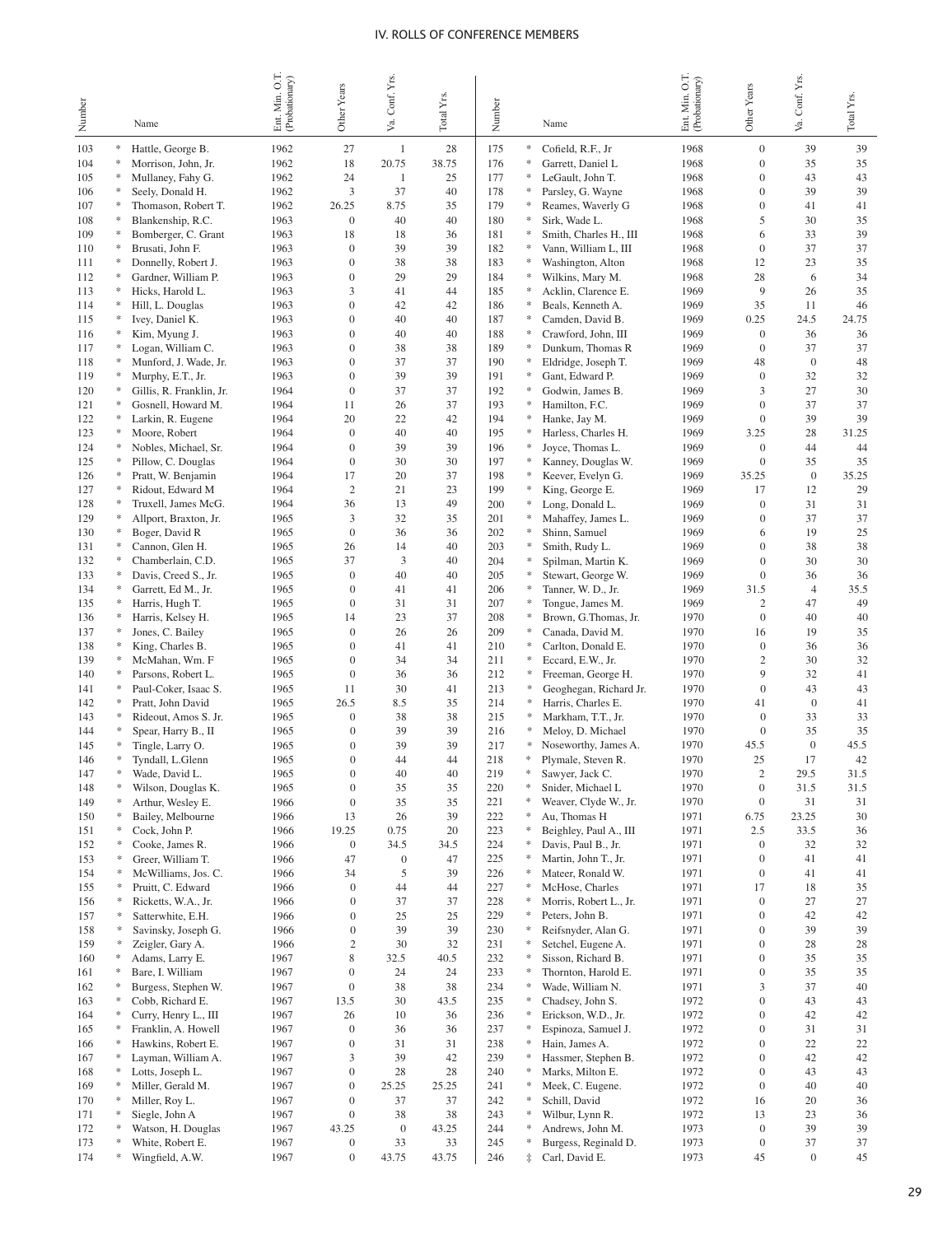|            |               |                                              | Ent Min. O.T.<br>(Probationary) |                                      | Conf. Yrs.       |               |            |                      |                                           | Min. O.T.<br>Ent. Min. O.T.<br>(Probationary) |                                      | Conf. Yrs.             |             |
|------------|---------------|----------------------------------------------|---------------------------------|--------------------------------------|------------------|---------------|------------|----------------------|-------------------------------------------|-----------------------------------------------|--------------------------------------|------------------------|-------------|
| Number     |               | Name                                         |                                 | Other Years                          | Σ₹.              | Total Yrs.    | Number     |                      | Name                                      |                                               | Other Years                          | Š.                     | Total Yrs.  |
| 247        |               | Close, George H., Jr.                        | 1973                            | $\overline{0}$                       | 31.5             | 31.5          | 319        | $\ast$               | Ullian, James C.                          | 1976                                          | 11                                   | 22                     | 33          |
| 248        |               | Farabaugh, Timothy                           | 1973                            | 39                                   | $\boldsymbol{0}$ | 39            | 320        | $\ast$               | Vaughn, Peter M.                          | 1976                                          | $\overline{0}$                       | 30.75                  | 30.75       |
| 249        |               | Forrest, David T.                            | 1973                            | $\overline{0}$                       | 45               | 45            | 321        |                      | Vaughn, Robert E., Jr                     | 1976                                          | $\mathbf{0}$                         | 42                     | 42          |
| 250        |               | Hindman, David M.                            | 1973                            | $\mathbf{0}$                         | 42               | 42            | 322        | *                    | Williams, Gene M.                         | 1976                                          | $\overline{0}$                       | 29                     | 29          |
| 251<br>252 |               | Houff, D. Michael<br>Johnston, Robert F.     | 1973<br>1973                    | $\mathbf{0}$<br>$\overline{0}$       | 40<br>21.75      | 40<br>21.75   | 323<br>324 | $\ast$<br>$\ast$     | Wilson, Donald W.<br>Woodfin, Robert H.   | 1976<br>1976                                  | $\overline{0}$<br>6                  | 32<br>25.25            | 32<br>31.25 |
| 253        |               | Jones, Steven R.                             | 1973                            | $\mathbf{0}$                         | 42               | 42            | 325        | $\ast$               | Anderson, Joseph R.                       | 1977                                          | $\mathbf{0}$                         | 26                     | 26          |
| 254        |               | Leavitt, Charles, Jr                         | 1973                            | 34.5                                 | 6                | 40.5          | 326        | ∗                    | Barclay, Richard A                        | 1977                                          | $\mathbf{0}$                         | 23                     | 23          |
| 255        |               | Patrick, Kenneth K.                          | 1973                            | $\theta$                             | 41               | 41            | 327        | ∗                    | Blubaugh, J. Blaine                       | 1977                                          | 3.5                                  | 39                     | 42.5        |
| 256        |               | Payne, Michael D.                            | 1973                            | $\overline{c}$                       | 33               | 35            | 328        | $\ddagger$           | Brown, Marc D.                            | 1977                                          | $\overline{0}$                       | 41                     | 41          |
| 257        |               | Roberts, Donald H.                           | 1973                            | $\mathbf{0}$                         | 40               | 40            | 329        |                      | Burgess, Mark A.                          | 1977                                          | $\overline{0}$                       | 41                     | 41          |
| 258        |               | Robinson, E. Kirk<br>Barnett, C.H., Jr.      | 1973<br>1974                    | $\overline{0}$<br>$\overline{0}$     | 33<br>16         | 33<br>16      | 330<br>331 | ∗<br>*               | Burrough, David R.<br>Butcher, Jeffrey    | 1977<br>1977                                  | $\overline{0}$<br>$\overline{0}$     | 44.5<br>40             | 44.5<br>40  |
| 259<br>260 |               | Bray, Stephen G.                             | 1974                            | $\theta$                             | 41               | 41            | 332        | ∗                    | Carrier, John H.                          | 1977                                          | $\overline{0}$                       | 33                     | 33          |
| 261        |               | Buchanan, Ray A.                             | 1974                            | 33                                   | 10               | 43            | 333        | ∗                    | Copenhaver, J.D., Jr.                     | 1977                                          | 26                                   | 11                     | 37          |
| 262        |               | Davidson, Wm. G.                             | 1974                            | $\mathbf{0}$                         | 39               | 39            | 334        | *                    | Dameron, John C.                          | 1977                                          | $\overline{0}$                       | 33                     | 33          |
| 263        |               | Evans, Glen C., Jr.                          | 1974                            | 5                                    | 32               | 37            | 335        | *                    | Davidson, Ronald T.                       | 1977                                          | $\overline{0}$                       | 35.25                  | 35.25       |
| 264        |               | Finley, Wm. M., III                          | 1974                            | $\overline{4}$                       | 33               | 37            | 336        | *                    | Finn-McKenzie, M.D.                       | 1977                                          | $\overline{0}$                       | 40                     | 40          |
| 265        |               | Harlow, C. Randall                           | 1974<br>1974                    | $\overline{0}$                       | 37.5<br>40       | 37.5<br>44.75 | 337<br>338 | *<br>$\ast$          | Fisher, John A.                           | 1977<br>1977                                  | $\overline{0}$<br>3                  | 29.25<br>31            | 29.25<br>34 |
| 266<br>267 |               | Herndon, Ernest, Jr.<br>Horne, K.C., Jr.     | 1974                            | 4.75<br>13                           | 21               | 34            | 339        | ∗                    | Friend, Robt E., Jr.<br>Gibson, R. Gordon | 1977                                          | $\Omega$                             | 41                     | 41          |
| 268        |               | Hudson, Sara L.                              | 1974                            | $\mathbf{1}$                         | 33               | 34            | 340        | *                    | Harrison-Davidson, C.                     | 1977                                          | $\theta$                             | 30                     | 30          |
| 269        |               | Hurley-Browning, L.                          | 1974                            | 41                                   | $\mathfrak{Z}$   | 44            | 341        | *                    | Helveston, Richard                        | 1977                                          | $\overline{0}$                       | 23                     | 23          |
| 270        |               | Kutz, Margaret T.                            | 1974                            | $\overline{0}$                       | 39               | 39            | 342        | *                    | Jones, Harry B.                           | 1977                                          | $\theta$                             | 27                     | 27          |
| 271        |               | Manner, David E., Jr.                        | 1974                            | 12                                   | 24               | 36            | 343        |                      | Jones, Matthew, IV                        | 1977                                          | $\mathbf{0}$                         | 41                     | 41          |
| 272        | ŧ             | Ogren, Mark V.                               | 1974                            | $\overline{0}$                       | 44               | 44            | 344        | ∗<br>*               | Langston, D. Glen                         | 1977                                          | $\theta$                             | 2700                   | 2700        |
| 273<br>274 |               | Parish, Frederick L.<br>Pendley, Dee F., III | 1974<br>1974                    | $\mathbf{0}$<br>$\mathbf{0}$         | 37<br>33         | 37<br>33      | 345<br>346 | $\ast$               | Martin, P. Douglas<br>Moore, Charles N.   | 1977<br>1977                                  | $\overline{0}$<br>$\Omega$           | 37<br>36               | 37<br>36    |
| 275        |               | Pendrak, Gary A.                             | 1974                            | 21                                   | 11               | 32            | 347        | *                    | Olewiler, William E.                      | 1977                                          | $\mathbf{0}$                         | 27                     | 27          |
| 276        | *             | Wilkins, Edward F.                           | 1974                            | 2.75                                 | 37               | 39.75         | 348        | $\ast$               | Pearson, George, Jr.                      | 1977                                          | $\mathfrak{2}$                       | 35                     | 37          |
| 277        | *             | Willson, J. Brooke                           | 1974                            | $\overline{0}$                       | 40               | 40            | 349        |                      | Rickman, S. Wayne                         | 1977                                          | $\mathbf{0}$                         | 41                     | 41          |
| 278        |               | Young, Stephen E.                            | 1974                            | 16                                   | 20               | 36            | 350        | $\ast$               | Seibert, H. Leroy                         | 1977                                          | $\overline{0}$                       | 40                     | 40          |
| 279        | ∗             | Browder, Michael H.                          | 1975                            | $\overline{0}$                       | 40               | 40            | 351        | $\ast$               | Sharp, Robert W.                          | 1977                                          | $\mathbf{0}$                         | 40                     | 40          |
| 280        | ∗             | Burgess, Ruth                                | 1975<br>1975                    | 1.5<br>$\overline{0}$                | 31<br>41         | 32.5<br>41    | 352<br>353 | ∗                    | Sherrod, Thomas W.                        | 1977<br>1977                                  | 32<br>$\overline{0}$                 | 9<br>42                | 41          |
| 281<br>282 |               | Buxton, Lawrence W.<br>Colby, Donald V.      | 1975                            | 3                                    | 33               | 36            | 354        | $\ast$               | Sprouse, James, Jr.<br>VanDyck, Edward S. | 1977                                          | $\overline{0}$                       | 33                     | 42<br>33    |
| 283        |               | Edwards, Robert A.                           | 1975                            | $\overline{0}$                       | 39               | 39            | 355        | ∗                    | Walters, Gordon, Jr.                      | 1977                                          | 20.5                                 | 14.5                   | 35          |
| 284        |               | Horton, Alvin J.                             | 1975                            | $\overline{0}$                       | 43               | 43            | 356        | $\ast$               | Wilborn, Roger E.                         | 1977                                          | $\mathbf{0}$                         | 28.25                  | 28.25       |
| 285        |               | Keller, Richard S.                           | 1975                            | $\overline{0}$                       | 31               | 31            | 357        | ÷                    | Adkins, Gregory L.                        | 1978                                          | $\mathbf{0}$                         | 38.5                   | 38.5        |
| 286        | ∗             | Kubat, J. Michael                            | 1975                            | $\overline{0}$                       | 42               | 42            | 358        | $\frac{d\mu}{d\tau}$ | Alvis, Gary F.                            | 1978                                          | $\mathbf{0}$                         | 32                     | 32          |
| 287        | ∗             | Manner, Sara L.                              | 1975                            | 10<br>$\overline{0}$                 | 30<br>32.25      | 40            | 359        | ÷<br>∗               | Ashby, Jay F.                             | 1978                                          | $\mathbf{0}$<br>$\mathbf{0}$         | 21.5                   | 21.5        |
| 288<br>289 |               | Mucha, David R.<br>Pittard, Vickie E.        | 1975<br>1975                    | $\overline{0}$                       | 27               | 32.25<br>27   | 360<br>361 | ş                    | Burrough, William F.<br>Callis, Rita A    | 1978<br>1978                                  | $\overline{c}$                       | 40<br>40               | 40<br>42    |
| 290        |               | Reynolds, T.P., Jr.                          | 1975                            | $\overline{0}$                       | 30               | 30            | 362        | ‡                    | Darr, Stephen E.                          | 1978                                          | 37                                   | 3                      | 40          |
| 291        | ∗             | Rorrer, Sebert W.                            | 1975                            | $\overline{4}$                       | 34               | 38            | 363        | ∗                    | Drinkard, David R.                        | 1978                                          | $\Omega$                             | 40                     | 40          |
| 292        | ∗             | Sims, Phillip E.                             | 1975                            | 3                                    | 18               | 21            | 364        | ∗                    | Goodman, R.B., Jr.                        | 1978                                          | $\boldsymbol{0}$                     | 27                     | 27          |
| 293        | *             | Swadley, Charles E.                          | 1975                            | $\mathbf{0}$                         | 34               | 34            | 365        | ∗                    | Hampton, David T.                         | 1978                                          | $\mathbf{2}$                         | 26                     | 28          |
| 294        | ∗<br>*        | Sweat, Thomas W.<br>Thomas, Howe O.          | 1975                            | $\overline{4}$                       | 36               | 40            | 366        | $\ddagger$<br>∗      | Hollar, Barry Penn                        | 1978                                          | 31                                   | 9                      | 40          |
| 295<br>296 | ∗             | Unterberger, Gail L.                         | 1975<br>1975                    | 28<br>15                             | 14<br>19         | 42<br>34      | 367<br>368 | $\approx$            | Hundley, Stephen C.<br>King, William M.   | 1978<br>1978                                  | $\mathbf{1}$<br>41                   | 38<br>$\boldsymbol{0}$ | 39<br>41    |
| 297        | *             | White, Roy P.                                | 1975                            | $\boldsymbol{0}$                     | 37               | 37            | 369        | ∗                    | Lough, David E.                           | 1978                                          | $\mathbf{1}$                         | 29                     | 30          |
| 298        | *             | Breeden, Frederic L.                         | 1976                            | $\boldsymbol{0}$                     | 30.25            | 30.25         | 370        |                      | McDowell, J. Richard                      | 1978                                          | $\boldsymbol{0}$                     | 40                     | 40          |
| 299        | *             | Butler, Willie E                             | 1976                            | $\overline{4}$                       | 27               | 31            | 371        | $\ddagger$           | Mickle, Jeffrey P.                        | 1978                                          | $\boldsymbol{0}$                     | 40                     | 40          |
| 300        | *             | Clever, A.J. Edwin                           | 1976                            | $\boldsymbol{0}$                     | 37               | 37            | 372        | ∗                    | Morris, Ronald K.                         | 1978                                          | $\boldsymbol{0}$                     | 40                     | 40          |
| 301        | *<br>*        | Corley, Cynthia A.                           | 1976                            | $\boldsymbol{0}$                     | 35               | 35            | 373        | $\ast$<br>$\ast$     | Morris, M. Mochel                         | 1978                                          | $\boldsymbol{0}$                     | 38                     | 38          |
| 302<br>303 | *             | Felumlee, Alan R.<br>Finley, Jeanne T.       | 1976<br>1976                    | $\mathbf{0}$<br>25                   | 40<br>10         | 40<br>35      | 374<br>375 | ∗                    | Pugh, Jeffrey C.<br>Throckmorton, R., Jr. | 1978<br>1978                                  | 40<br>$\boldsymbol{0}$               | $\boldsymbol{2}$<br>37 | 42<br>37    |
| 304        |               | Gilfillan, Douglas Y.                        | 1976                            | $\mathbf{0}$                         | 33               | 33            | 376        |                      | Winfree, W. Joseph                        | 1978                                          | $\boldsymbol{0}$                     | 40                     | 40          |
| 305        |               | Grogan, Louis J., Jr.                        | 1976                            | $\mathbf{0}$                         | 36               | 36            | 377        | ∗                    | Adkins, David L.                          | 1979                                          | 1                                    | 37                     | 38          |
| 306        |               | Hanak, Paul A.                               | 1976                            | 25.5                                 | 10               | 35.5          | 378        | $\ast$               | Atwell, William F.                        | 1979                                          | $\boldsymbol{0}$                     | 26                     | 26          |
| 307        | $\frac{1}{2}$ | Hewitt, James A. III                         | 1976                            | $\mathbf{0}$                         | 41               | 41            | 379        | ∗                    | Bennett, Judith M.                        | 1979                                          | 24                                   | $\boldsymbol{0}$       | 24          |
| 308        |               | Kincannon, Keary C.                          | 1976                            | 6                                    | 26               | 32            | 380        | $\ast$               | Conner, John E.                           | 1979                                          | $\boldsymbol{0}$                     | 31                     | 31          |
| 309<br>310 |               | Lavender, James, Jr.<br>Maddox, James R.     | 1976<br>1976                    | $\boldsymbol{0}$<br>$\boldsymbol{0}$ | 40<br>35         | 40<br>35      | 381<br>382 |                      | Davis, Jack E.<br>Earley, II James N.     | 1979<br>1979                                  | 7.5<br>$\boldsymbol{0}$              | 31.5<br>39             | 39<br>39    |
| 311        |               | Nelson, Clyde T.                             | 1976                            | $\boldsymbol{0}$                     | 41               | 41            | 383        |                      | Edmonds, Larry J.                         | 1979                                          | 8                                    | 31                     | 39          |
| 312        |               | Porter, W. Forest, Jr.                       | 1976                            | $\boldsymbol{0}$                     | 35               | 35            | 384        |                      | Finn-McKenzie, E.L.                       | 1979                                          | 0.5                                  | 32.75                  | 33.25       |
| 313        |               | Robbins, Gary L.                             | 1976                            | $\mathfrak{Z}$                       | 39               | 42            | 385        | ∗                    | Garrett, Susan S.                         | 1979                                          | $\boldsymbol{0}$                     | 29                     | 29          |
| 314        |               | Savage, Carl E, III                          | 1976                            | $\boldsymbol{0}$                     | 21               | 21            | 386        | $\ast$               | Harris, James A.                          | 1979                                          | $\mathfrak{2}$                       | 25                     | 27          |
| 315        |               | Shepherd, W. Joseph                          | 1976                            | $\boldsymbol{0}$                     | 37               | 37            | 387        | *                    | Helmbrecht, Beth Marie                    | 1979                                          | $\boldsymbol{0}$                     | 30                     | 30          |
| 316<br>317 |               | Smith, Riley R., Jr.<br>Tanner, David R.     | 1976<br>1976                    | $\boldsymbol{0}$<br>4                | 42<br>31         | 42<br>35      | 388<br>389 | ÷<br>÷               | Hemphill, Eugene R.<br>Hendrix, Jeffry L. | 1979<br>1979                                  | $\boldsymbol{0}$<br>$\boldsymbol{0}$ | 21<br>21               | 21<br>21    |
| 318        | ∗             | Turbyfill, Margaret                          | 1976                            | $\boldsymbol{0}$                     | 20               | 20            | 390        |                      | Mercer, Thomas L.                         | 1979                                          | $\boldsymbol{0}$                     | 39                     | 39          |
|            |               |                                              |                                 |                                      |                  |               |            |                      |                                           |                                               |                                      |                        |             |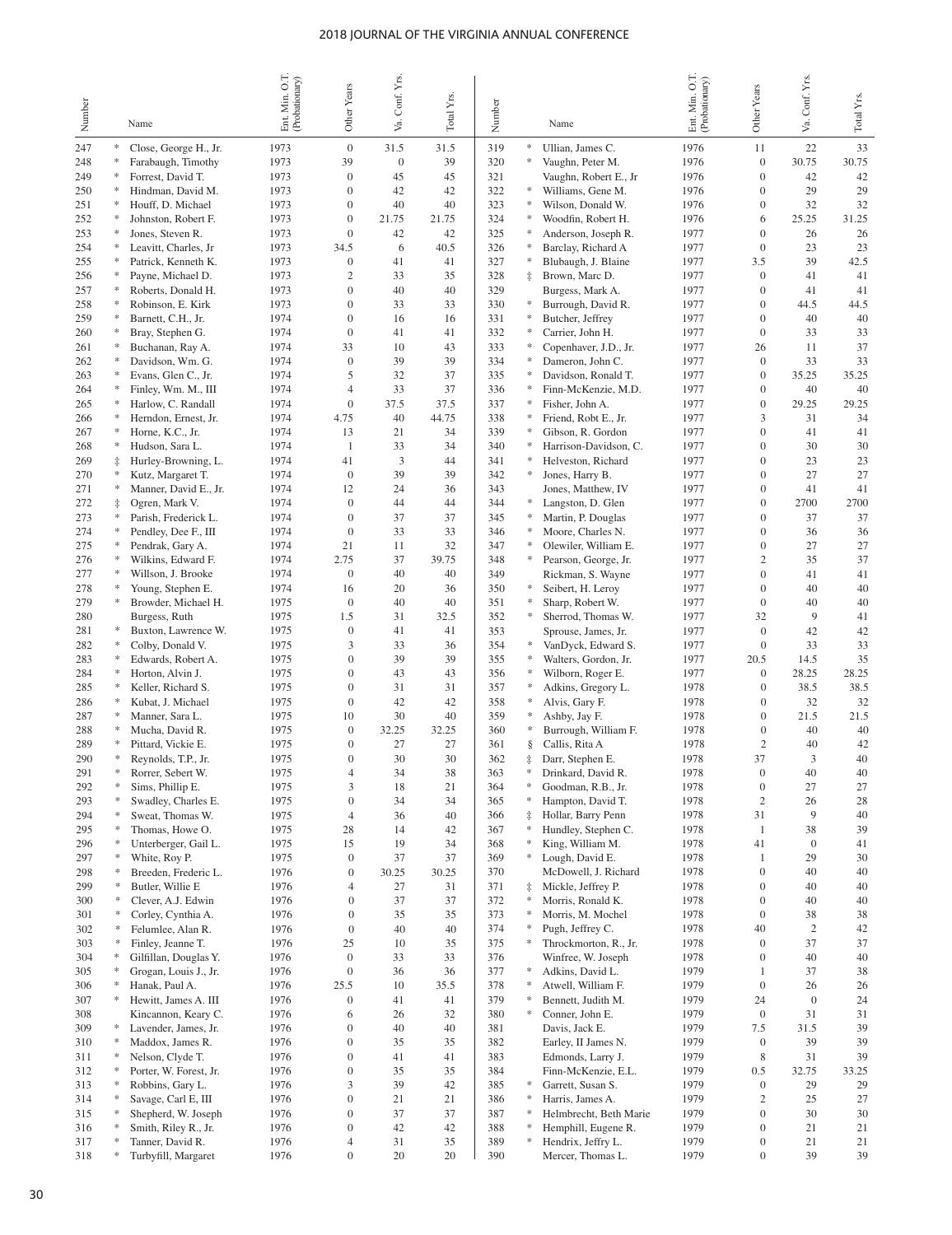| Number     |            | Name                                    | Ent. Min. O.T.<br>(Probationary) | Other Years                      | Va. Conf. Yrs.       | Total Y <sub>IS</sub> | Number     | Name                                                   | Ent Min. O.T.<br>(Probationary) | Other Years                      | Conf. Yrs.<br>Уa. | Total Yrs. |
|------------|------------|-----------------------------------------|----------------------------------|----------------------------------|----------------------|-----------------------|------------|--------------------------------------------------------|---------------------------------|----------------------------------|-------------------|------------|
| 391        |            | Mottley, Keith A.                       | 1979                             | $\overline{0}$                   | 40                   | 40                    | 463        | Chapman, Robert M                                      | 1983                            | 13                               | 21                | 34         |
| 392        |            | Perry, Dennis                           | 1979                             | 3                                | 39                   | 42                    | 464        | $\ddagger$<br>Driscoll, James R.                       | 1983                            | $\overline{c}$                   | 33                | 35         |
| 393        | ∗          | Price, John C                           | 1979                             | $\mathbf{0}$                     | 32                   | 32                    | 465        | $\ast$<br>Fathbruckner, Alexis                         | 1983                            | $\overline{c}$                   | 19.5              | 21.5       |
| 394        |            | Reynolds, David T.                      | 1979                             | $\mathbf{0}$                     | 38                   | 38                    | 466        | Gillis, Dale E.                                        | 1983                            | $\overline{0}$                   | 34                | 34         |
| 395        |            | Rivero, Janice                          | 1979                             | 17                               | 20.25                | 37.25                 | 467        | Guill, Willie B.<br>*                                  | 1983                            | $\overline{0}$                   | 35                | 35         |
| 396        |            | Rowley, Ralph W.                        | 1979                             | 3                                | 39                   | 42                    | 468        | $\ast$<br>Harrell, Manning B.                          | 1983                            | 3                                | 25                | 28         |
| 397        | ∗          | Spivey, Robert A.                       | 1979                             | $\mathbf{0}$                     | 18                   | 18                    | 469        | Hays, Brant K.<br>∗                                    | 1983                            | $\overline{0}$                   | 31                | 31         |
| 398        |            | Tangeman, Karl K.                       | 1979                             | $\boldsymbol{0}$                 | 16                   | 16                    | 470        | $\ast$<br>Hull, John Francis                           | 1983                            | $\overline{0}$                   | 28                | 28         |
| 399        |            | Thompson, L.R., Jr.                     | 1979<br>1979                     | 3<br>$\mathbf{1}$                | 39<br>18             | 42<br>19              | 471<br>472 | $\ast$<br>Justis, Robert E.<br>Martin, Edward S.H.     | 1983<br>1983                    | $\overline{0}$<br>$\overline{0}$ | 33<br>33          | 33<br>33   |
| 400<br>401 | *          | Waters, Maria M.<br>Woodall, Richard T. | 1979                             | $\overline{0}$                   | 33                   | 33                    | 473        | Milstead, Gary W.<br>§.                                | 1983                            | $\overline{0}$                   | 35                | 35         |
| 402        |            | Akers, C. Douglas                       | 1980                             | $\overline{0}$                   | 38                   | 38                    | 474        | Norman, David A.                                       | 1983                            | $\mathbf{0}$                     | 35                | 35         |
| 403        | *          | Austin, Deborah L.                      | 1980                             | $\overline{0}$                   | 32                   | 32                    | 475        | Patterson, John E.                                     | 1983                            | 5.5                              | 30                | 35.5       |
| 404        |            | Bird, Steven L.                         | 1980                             | $\overline{0}$                   | 37                   | 37                    | 476        | Paysour, Douglas B.                                    | 1983                            | $\overline{0}$                   | 35                | 35         |
| 405        |            | Barrow, Vernie, Jr.                     | 1980                             | $\overline{0}$                   | 24                   | 24                    | 477        | *<br>Reuter, Mark A.                                   | 1983                            | $\overline{0}$                   | 22.5              | 22.5       |
| 406        |            | Bollfrass, Katha M.                     | 1980                             | $\overline{0}$                   | 20                   | 20                    | 478        | $\ast$<br>Rhodes, Cheryl M.B.                          | 1983                            | 17.5                             | 5                 | 22.5       |
| 407        |            | Burns, James E                          | 1980                             | $\overline{0}$                   | 31                   | 31                    | 479        | *<br>Rowley, Charles E.                                | 1983                            | 18                               | 16                | 34         |
| 408        |            | Daily, Richard A.                       | 1980                             | 6                                | 24                   | 30                    | 480        | Speight, John C.                                       | 1983                            | 6.5                              | 28                | 34.5       |
| 409        |            | Dawson, William K.                      | 1980                             | 9                                | 24                   | 33                    | 481        | Tuttle, Bruce D.<br>*                                  | 1983                            | $\overline{0}$                   | 30                | 30         |
| 410        | $\ddagger$ | Decker, Frank P.<br>Gerde, Timothy R.   | 1980<br>1980                     | 31<br>$\overline{4}$             | $\overline{7}$<br>33 | 38<br>37              | 482<br>483 | Walker, Edward R.<br>*                                 | 1983<br>1983                    | $\overline{0}$<br>$\overline{0}$ | 35<br>31          | 35<br>31   |
| 411<br>412 |            | Hassmer, James W.                       | 1980                             | $\theta$                         | 30                   | 30                    | 484        | Wash, Willard<br>$\ast$<br>Webster, Harold F           | 1983                            | $\overline{0}$                   | 31                | 31         |
| 413        |            | Hulme, Gary Lee                         | 1980                             | 29                               | 9                    | 38                    | 485        | $\ddagger$<br>Webster, Kathleen O.                     | 1983                            | $\overline{0}$                   | 35                | 35         |
| 414        | *          | Kincannon, Karla M.                     | 1980                             | 29                               | 9                    | 38                    | 486        | ∗<br>Wright, Elizabeth A.S.                            | 1983                            | $\overline{0}$                   | 18                | 18         |
| 415        |            | Lee, Thomas G.                          | 1980                             | $\theta$                         | 38                   | 38                    | 487        | Burch, David M.                                        | 1984                            | $\overline{0}$                   | 36                | 36         |
| 416        | §.         | Newsome, Kenneth                        | 1980                             | $\overline{0}$                   | 38                   | 38                    | 488        | Canody, James D.                                       | 1984                            | $\mathbf{0}$                     | 34                | 34         |
| 417        |            | O'Quinn, Dorothy                        | 1980                             | $\theta$                         | 38                   | 38                    | 489        | Childress, Nancy B.<br>*                               | 1984                            | 2.25                             | 27.75             | 30         |
| 418        |            | O'Quinn, James G.                       | 1980                             | 24                               | 14                   | 38                    | 490        | DeLoach, Travis L.<br>∗                                | 1984                            | $\mathbf{0}$                     | 35                | 35         |
| 419        | *          | Phillips, Bradford L.                   | 1980                             | $\overline{0}$                   | 37                   | 37                    | 491        | Dorsey, Jeffrey L.                                     | 1984                            | $\overline{0}$                   | 32                | 32         |
| 420        | ÷          | Roberts, Charles H.                     | 1980                             | $\overline{2}$                   | 23                   | 25                    | 492        | Estep, Tammy L.                                        | 1984                            | $\mathbf{0}$                     | 33.5              | 33.5       |
| 421        | *          | Stroud, Robt. L., Jr.                   | 1980<br>1980                     | $\overline{0}$<br>$\mathfrak{2}$ | 38<br>39             | 38<br>41              | 493<br>494 | Failes, Walter B., Jr.                                 | 1984                            | $\mathbf{0}$<br>16               | 34<br>18          | 34<br>34   |
| 422<br>423 | *.         | Vest, John N.<br>Wadsworth, Anthony     | 1980                             | $\mathbf{1}$                     | 25                   | 26                    | 495        | Hargraves, J. Stanley<br>$\ddagger$<br>Hay, Stephen D. | 1984<br>1984                    | $\mathbf{0}$                     | 34                | 34         |
| 424        |            | Westbrook, W.W.                         | 1980                             | $\overline{0}$                   | 38                   | 38                    | 496        | Hubbard, Chas. W, Jr.<br>∗                             | 1984                            | $\mathbf{0}$                     | 11                | 11         |
| 425        | ÷          | Allen, Earl W.                          | 1981                             | $\mathbf{0}$                     | 22                   | 22                    | 497        | Jackson, Charles V.<br>∗                               | 1984                            | 17.5                             | 14                | 31.5       |
| 426        | *          | Astin, C. Wesley, Jr.                   | 1981                             | 26                               | 8                    | 34                    | 498        | $\ast$<br>Keithley, Thomas J.                          | 1984                            | 1.5                              | 32.5              | 34         |
| 427        |            | Blinn, Mary Beth                        | 1981                             | 9                                | 28                   | 37                    | 499        | King, Stephen P.                                       | 1984                            | 5.5                              | 31                | 36.5       |
| 428        | *          | Blinn, Robert C.                        | 1981                             | 10                               | 22.5                 | 32.5                  | 500        | Lenow, Larry                                           | 1984                            | $\sqrt{2}$                       | 31                | 33         |
| 429        |            | Carson, Joseph T., III                  | 1981                             | $\overline{0}$                   | 37                   | 37                    | 501        | Lyle, Michael<br>*                                     | 1984                            | $\overline{2}$                   | 30.75             | 32.75      |
| 430        | $\ddagger$ | Van Dyke, Rhonda                        | 1981                             | 10.5                             | 25.5                 | 36                    | 502        | Miller, Mark                                           | 1984                            | $\mathbf{0}$                     | 34                | 34         |
| 431        | *          | Davis, William A., Jr.                  | 1981                             | $\overline{0}$                   | 37                   | 37                    | 503        | *<br>Minter, Barbara                                   | 1984                            | $\overline{2}$                   | 11                | 13         |
| 432<br>433 |            | Greer, Steven W.<br>Hunter, Rodney M.   | 1981<br>1981                     | $\mathbf{0}$<br>$\mathbf{0}$     | 34<br>32.5           | 34<br>32.5            | 504<br>505 | Palmer, David R.<br>Wishmyer, James N.                 | 1984<br>1984                    | $\overline{0}$<br>$\overline{0}$ | 39<br>34          | 39<br>34   |
| 434        |            | Johnson, Edward H.                      | 1981                             | $\overline{0}$                   | 34                   | 34                    | 506        | $\ast$<br>Wolz, Arthur                                 | 1984                            | $\theta$                         | 31                | 31         |
| 435        | *          | Klotz, Joseph H., Jr.                   | 1981                             | $\theta$                         | 36                   | 36                    | 507        | *<br>Bennett, Morris A                                 | 1985                            | $\Omega$                         | 29                | 29         |
| 436        | *          | Melson, James M.                        | 1981                             | 14                               | 20                   | 34                    | 508        | Bowen, C.W., Jr.<br>$\approx$                          | 1985                            | $\boldsymbol{0}$                 | 20                | 20         |
| 437        |            | Mullen, Alyce B.M.                      | 1981                             | $\mathbf{0}$                     | 18                   | 18                    | 509        | Bowen, Sallye"<br>$\approx$                            | 1985                            | 3                                | 20                | 23         |
| 438        |            | Neas, George B.                         | 1981                             | $\boldsymbol{0}$                 | 29.25                | 29.25                 | 510        | ∗<br>Breeden, David W.                                 | 1985                            | $\boldsymbol{0}$                 | 31                | 31         |
| 439        | *          | Ramsey, M. Lee, Jr.                     | 1981                             | $\boldsymbol{0}$                 | 20                   | 20                    | 511        | Craddock, Larry E.                                     | 1985                            | $\boldsymbol{0}$                 | 33                | 33         |
| 440        |            | Ripley, Robert C.                       | 1981                             | $\boldsymbol{0}$                 | 37                   | 37                    | 512        | Hazlett, Timothy D.                                    | 1985                            | 18                               | 15                | 33         |
| 441        | ∗<br>*.    | Strickler, Louis M.                     | 1981                             | $\mathbf{0}$                     | 33                   | 33<br>36              | 513        | Hittel, Karen B<br>$\ast$                              | 1985                            | 13                               | 19                | 32         |
| 442<br>443 |            | Thorne, Alan D.<br>Tony, Patsy B.       | 1981<br>1981                     | $\boldsymbol{0}$<br>$\mathbf{0}$ | 36<br>37             | 37                    | 514<br>515 | Kennon, Harry G.<br>Litten, Ronald A.                  | 1985<br>1985                    | $\boldsymbol{0}$<br>$\mathbf{0}$ | 27<br>34.5        | 27<br>34.5 |
| 444        | *          | Torrence, C. David, Jr.                 | 1981                             | $\boldsymbol{0}$                 | 35                   | 35                    | 516        | Noland, James R.<br>∗                                  | 1985                            | $\boldsymbol{0}$                 | 30                | 30         |
| 445        |            | Tucker, Rudolph, Jr.                    | 1981                             | $\mathbf{0}$                     | 37                   | 37                    | 517        | ∗<br>Phillips, Paul L.                                 | 1985                            | $\mathbf{0}$                     | 30                | 30         |
| 446        |            | Weakley, Jeffrey B.                     | 1981                             | $\boldsymbol{0}$                 | 37                   | 37                    | 518        | ∗<br>Pierson, Myles                                    | 1985                            | $\boldsymbol{0}$                 | 31                | 31         |
| 447        | *          | Ashley, John W.                         | 1982                             | $\mathbf{0}$                     | 34                   | 34                    | 519        | ∗<br>Proctor, Stephen A.                               | 1985                            | $\mathbf{0}$                     | 28                | 28         |
| 448        |            | Butler, Henry D.                        | 1982                             | $\boldsymbol{0}$                 | 22                   | 22                    | 520        | ∗<br>Rash, David A.                                    | 1985                            | $\boldsymbol{0}$                 | 29                | 29         |
| 449        |            | Cook, Linwood G.                        | 1982                             | 14.5                             | 20                   | 34.5                  | 521        | Rhodes, Stephen<br>§.                                  | 1985                            | $\mathbf{0}$                     | 32                | 32         |
| 450        |            | Hannah, Susan                           | 1982                             | 18.25                            | 17                   | 35.25                 | 522        | Ritchie, Keith E.                                      | 1985                            | $\boldsymbol{0}$                 | 33                | 33         |
| 451        |            | Holley, H. Frank                        | 1982                             | 19                               | 17                   | 36                    | 523        | Teates, Timothy E.<br>*                                | 1985                            | $\mathbf{0}$                     | 29                | 29         |
| 452        | ∗          | Hopkins, Edward A                       | 1982                             | $\boldsymbol{0}$                 | 36                   | 36                    | 524        | Tuck, Reginald D.                                      | 1985                            | $\mathbf{1}$                     | 32                | 33         |
| 453<br>454 |            | Hundley, Lynne M.<br>Jones, Finley O.   | 1982<br>1982                     | 14<br>6                          | 16<br>25             | 30<br>31              | 525<br>526 | Wells, Steven B.<br>Wines, Tracy McN.                  | 1985<br>1985                    | $\mathbf{0}$<br>$\boldsymbol{0}$ | 33<br>33          | 33<br>33   |
| 455        | ‡.         | Kesner, Danny J.                        | 1982                             | $\boldsymbol{0}$                 | 36                   | 36                    | 527        | Wingert, James R.                                      | 1985                            | 21                               | 12                | 33         |
| 456        |            | Lord, David W.                          | 1982                             | $\mathbf{1}$                     | 34                   | 35                    | 528        | Wright, Lea Stanley, Jr.<br>*                          | 1985                            | $\boldsymbol{0}$                 | 34                | 34         |
| 457        | ∗          | Marion, Deborah T.                      | 1982                             | $\boldsymbol{0}$                 | 35                   | 35                    | 529        | $\ast$<br>Yoo, Sung-Jun                                | 1985                            | 6                                | 14                | 20         |
| 458        | $\approx$  | Maddrey, Thomas D.                      | 1982                             | $\boldsymbol{0}$                 | 26                   | 26                    | 530        | $\ast$<br>Biler, Brenda J.                             | 1986                            | $\boldsymbol{0}$                 | 30                | 30         |
| 459        |            | Rigg, Edward                            | 1982                             | $\mathbf{0}$                     | 36                   | 36                    | 531        | $\ast$<br>Carlson, Judith E.                           | 1986                            | $\mathbf{0}$                     | 12.5              | 12.5       |
| 460        | $\ddagger$ | Snead, Marshall W.                      | 1982                             | $\boldsymbol{0}$                 | 36                   | 36                    | 532        | $\ast$<br>Dalton, Elinor R.                            | 1986                            | $\boldsymbol{0}$                 | 19                | 19         |
| 461        | $\ddagger$ | Talley, Kathryn F.                      | 1982                             | 13.5                             | 21.25                | 34.75                 | 533        | Gochenour, Robert                                      | 1986                            | $\boldsymbol{0}$                 | 33                | 33         |
| 462        | *          | Thomas, Eugene F.                       | 1982                             | $\boldsymbol{0}$                 | 31.5                 | 31.5                  | 534        | $\ast$<br>Haley, Robert L.                             | 1986                            | $\boldsymbol{0}$                 | 31                | 31         |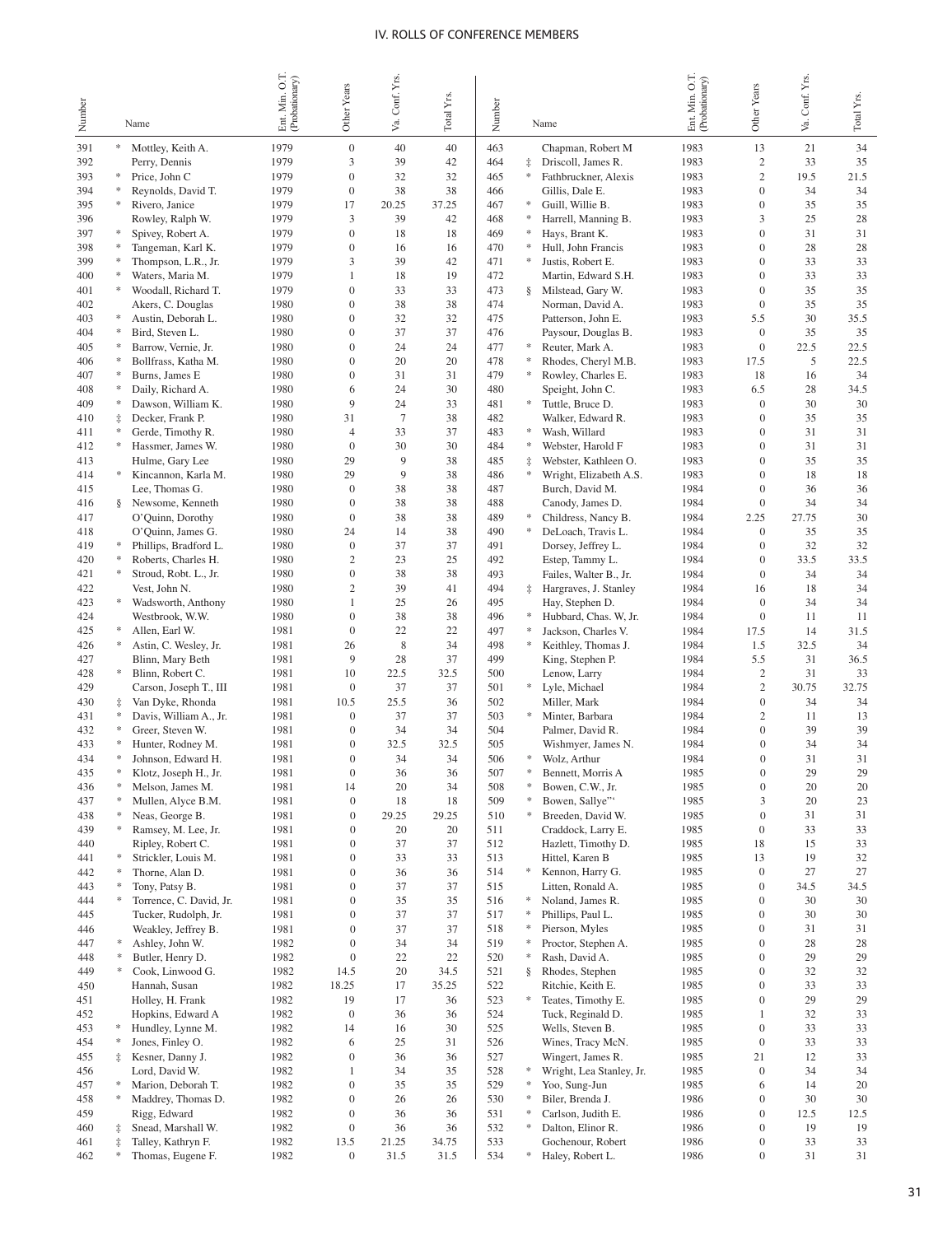|            |            |                                            |                                 |                                      |                    |             |            |                      |                                         |                                  |                                      | Conf. Yrs.   |             |
|------------|------------|--------------------------------------------|---------------------------------|--------------------------------------|--------------------|-------------|------------|----------------------|-----------------------------------------|----------------------------------|--------------------------------------|--------------|-------------|
| Number     |            |                                            | Ent Min. O.T.<br>(Probationary) | Other Years                          | Va. Conf. Yrs.     | Total Yrs.  | Number     |                      |                                         | Ent. Min. O.T.<br>(Probationary) | Other Years                          |              | Total Yrs.  |
|            |            | Name                                       |                                 |                                      |                    |             |            |                      | Name                                    |                                  |                                      | Š.           |             |
| 535        |            | Heaton, Gary E.                            | 1986                            | $\boldsymbol{0}$                     | 32                 | 32          | 607        | $\frac{1}{2}$        | Miller, Gretchen A.                     | 1989                             | $\mathbf{0}$                         | 23           | 23          |
| 536        |            | Insley, George T.,                         | 1986                            | $\overline{0}$                       | 24                 | 24          | 608        |                      | Miranda, Edgar                          | 1989                             | 11.25                                | 5            | 16.25       |
| 537        |            | Keezel, Teresa M.                          | 1986                            | $\mathbf{0}$                         | 32                 | 32          | 609        |                      | Moore, Keith D.                         | 1989                             | $\overline{0}$                       | 34           | 34          |
| 538        | ∗          | McAllister-Wilson, D.                      | 1986                            | 15                                   | 17                 | 32          | 610        |                      | Nave, G. Kirk                           | 1989                             | $\boldsymbol{0}$                     | 30           | 30          |
| 539        |            | Monge, K. M.R.                             | 1986                            | $\mathbf{0}$                         | 30                 | 30          | 611        | *                    | Page, Jean H.                           | 1989                             | $\boldsymbol{0}$                     | 14           | 14          |
| 540        |            | Shipley, Patricia L.                       | 1986                            | $\overline{0}$                       | 25                 | 25          | 612        | ∗                    | Radford, James O.                       | 1989                             | 1.5                                  | 29           | 30.5        |
| 541        | $\ddagger$ | Smith, Theodore                            | 1986                            | $\mathbf{0}$                         | 32                 | 32          | 613        | $\frac{1}{2}$        | Swartz, Ronna L.                        | 1989                             | $\boldsymbol{0}$                     | 18           | 18          |
| 542<br>543 | İ<br>ş     | Soulen, R. Kendall<br>Thomas, James D.     | 1986<br>1986                    | 32<br>$\mathbf{0}$                   | $\mathbf{0}$<br>34 | 32<br>34    | 614<br>615 | *                    | Bonney, David J.<br>Bradley, Stephen E. | 1990<br>1990                     | $\boldsymbol{0}$<br>$\boldsymbol{0}$ | 28<br>21.75  | 28<br>21.75 |
| 544        |            | Watkins, James P.                          | 1986                            | 21                                   | 9                  | 30          | 616        |                      | Carson, Joseph D.                       | 1990                             | $\boldsymbol{0}$                     | 28           | 28          |
| 545        |            | White, Burton E.                           | 1986                            | $\mathbf{0}$                         | 30                 | 30          | 617        | $\ast$               | Carter, L. Wayne                        | 1990                             | $\boldsymbol{0}$                     | 25           | 25          |
| 546        |            | White, Mary S.V.                           | 1986                            | $\mathbf{1}$                         | 19                 | 20          | 618        |                      | Cory, Penny Pugh                        | 1990                             | $\mathbf{0}$                         | 28           | 28          |
| 547        | *          | Allen, George J                            | 1987                            | 8                                    | 30                 | 38          | 619        | *                    | Cross, A. Susan                         | 1990                             | 22                                   | $\mathbf{1}$ | 23          |
| 548        |            | Berlin, Thomas M.                          | 1987                            | $\mathbf{0}$                         | 31                 | 31          | 620        | *                    | Ferrell, Dwala J.                       | 1990                             | 20                                   | 6            | 26          |
| 549        | *          | Clark, Jay E.                              | 1987                            | 6.5                                  | 14                 | 20.5        | 621        |                      | Gestwick, Clara                         | 1990                             | $\mathbf{0}$                         | 20.75        | 20.75       |
| 550        |            | Creech, Stephen R.                         | 1987                            | $\mathbf{0}$                         | 30.25              | 30.25       | 622        | *                    | Grow, Ralph H., Jr.                     | 1990                             | 3                                    | 16           | 19          |
| 551        | $\ddagger$ | Davis, Scott E.                            | 1987                            | 10                                   | 21                 | 31          | 623        | $\ast$               | Hancock, Maurice G.                     | 1990                             | $\mathbf{1}$                         | 15           | 16          |
| 552        |            | Goodpasture, David                         | 1987                            | $\mathbf{0}$                         | 32                 | 32          | 624        |                      | House, Robert L.                        | 1990                             | $\overline{0}$                       | 30           | 30          |
| 553        |            | Hardman-Cromwell, Y                        | 1987                            | 20                                   | 6                  | 26          | 625        |                      | Kirkland, M. Davies                     | 1990                             | $\overline{0}$                       | 28           | 28          |
| 554        |            | Hawks, Harold D., Jr.                      | 1987                            | $\mathbf{0}$                         | 29                 | 29          | 626        | §.                   | Nesselrodt, David L.                    | 1990                             | $\overline{0}$<br>9                  | 27           | 27          |
| 555<br>556 |            | Johnson, Joyce E.<br>Lipke, Dennis C.      | 1987<br>1987                    | $\boldsymbol{0}$<br>$\boldsymbol{0}$ | 13<br>24.75        | 13<br>24.75 | 627<br>628 |                      | Ray, Linda Driver                       | 1990<br>1990                     | $\overline{0}$                       | 12<br>30     | 21<br>30    |
| 557        | *          | McMillen, Sandra A.                        | 1987                            | $\boldsymbol{0}$                     | 30                 | 30          | 629        | *                    | Riedel, Christopher<br>Satter, Ralph G  | 1990                             | $\overline{0}$                       | 25           | 25          |
| 558        |            | Michie-Bent-Susan L                        | 1987                            | $\boldsymbol{0}$                     | 22                 | 22          | 630        | $\ast$               | Shappell, John F.                       | 1990                             | $\overline{0}$                       | 25           | 25          |
| 559        |            | Nixon, Paul                                | 1987                            | 22                                   | 9                  | 31          | 631        | $\ast$               | Short, Judith Ellen                     | 1990                             | 5                                    | 16           | 21          |
| 560        |            | Southall-Vess, M.F.                        | 1987                            | 6                                    | 23                 | 29          | 632        | §.                   | Southall-Vess, L.M.                     | 1990                             | 5                                    | 24           | 29          |
| 561        | *          | Zuchelli, David J.                         | 1987                            | 11.75                                | 21                 | 32.5        | 633        | *                    | Suerdieck, Christina                    | 1990                             | 4                                    | 15           | 19          |
| 562        |            | Boggs, Kerry David                         | 1988                            | $\mathbf{0}$                         | 31                 | 31          | 634        |                      | Sykes, Lisa K.                          | 1990                             | $\overline{0}$                       | 28           | 28          |
| 563        | *          | Bookwalter, Carol I                        | 1988                            | $\boldsymbol{0}$                     | 17                 | 17          | 635        | *                    | Taylor, Elizabeth W.                    | 1990                             | $\boldsymbol{0}$                     | 23           | 23          |
| 564        |            | Casey-Rutland, H.                          | 1988                            | 2.5                                  | 16                 | 18.5        | 636        | $\ast$               | Watts, P. Michael                       | 1990                             | 17.5                                 | 9            | 26.5        |
| 565        | $\approx$  | Davies, Larry E.                           | 1988                            | $\boldsymbol{0}$                     | 32                 | 32          | 637        |                      | Williams, H.C., Jr.                     | 1990                             | $\boldsymbol{0}$                     | 25           | 25          |
| 566        | *          | DeJong, John E.                            | 1988                            | $\boldsymbol{0}$                     | 18                 | 18          | 638        | $\ast$               | Zavitz, Dwight L., Jr.                  | 1990                             | $\overline{0}$                       | 20           | 20          |
| 567        |            | Derflinger, Michael                        | 1988                            | $\boldsymbol{0}$                     | 30                 | 30          | 639        | $\ddagger$           | Baker, Dori L.                          | 1991                             | 26.75                                | $\mathbf{0}$ | 26.75       |
| 568        | ş<br>*     | Gestwick, Douglas                          | 1988<br>1988                    | $\mathfrak{2}$<br>$\boldsymbol{0}$   | 28<br>18           | 30<br>18    | 640<br>641 | $\ddagger$           | Barker-Brugman, Kim                     | 1991<br>1991                     | 11<br>$\tau$                         | 9.5<br>20    | 20.5        |
| 569<br>570 |            | Gunn, Alda V.<br>Knick, W. Clay            | 1988                            | $\boldsymbol{0}$                     | 30                 | 30          | 642        | §.                   | Barnett, Edward S.<br>Brooks, N. Burton | 1991                             | 2.5                                  | 25.5         | 27<br>28    |
| 571        |            | LeMon, Carl J                              | 1988                            | $\boldsymbol{0}$                     | 30                 | 30          | 643        |                      | Daniels, Sherry Lynn                    | 1991                             | 15                                   | 12           | 27          |
| 572        |            | Martin, Louis A.                           | 1988                            | 12                                   | 20                 | 32          | 644        | $\ast$               | Erbin, Lawrence A.                      | 1991                             | $\boldsymbol{0}$                     | 27           | 27          |
| 573        | *          | Mills, Ronald V.                           | 1988                            | $\boldsymbol{0}$                     | 23                 | 23          | 645        | İ.                   | Foster, Barry Scott                     | 1991                             | $\mathfrak{2}$                       | 25           | 27          |
| 574        |            | Moore, Wayne C.                            | 1988                            | $\mathbf{0}$                         | 35                 | 35          | 646        |                      | Gochenour, Kathy B.                     | 1991                             | $\boldsymbol{0}$                     | 27           | 27          |
| 575        |            | Orndorff, James R.                         | 1988                            | $\mathbf{0}$                         | 30                 | 30          | 647        |                      | Gordon, Richard S.                      | 1991                             | $\boldsymbol{0}$                     | 27           | 27          |
| 576        |            | Rodden, James R.                           | 1988                            | $\boldsymbol{0}$                     | 31                 | 31          | 648        | $\ast$               | Hetherington, Jo E.                     | 1991                             | $\boldsymbol{0}$                     | 27           | 27          |
| 577        | $\ddagger$ | Smith, Teresa S                            | 1988                            | 10.25                                | 19                 | 29.25       | 649        |                      | McMillen, Randall                       | 1991                             | 0.5                                  | 27.5         | 28          |
| 578        |            | Taylor, James J.                           | 1988                            | $\mathbf{0}$                         | 28                 | 28          | 650        | ‡                    | Moon, Peter M.                          | 1991                             | $\boldsymbol{0}$                     | 27           | 27          |
| 579        |            | Un, Won H                                  | 1988                            | $\mathbf{0}$                         | 30                 | 30          | 651        | *                    | Bird, Marianne                          | 1992                             | $\mathbf{0}$                         | 14           | 14          |
| 580<br>581 | *          | White, William M.<br>Wickham, Charles      | 1988<br>1988                    | $\boldsymbol{0}$<br>$\boldsymbol{0}$ | 30<br>29           | 30<br>29    | 652<br>653 | $\ddagger$<br>$\ast$ | Brooks, Florence<br>Comstock, Ellen W   | 1992<br>1992                     | $\overline{\mathbf{c}}$<br>11.5      | $\tau$<br>12 | 9<br>23.5   |
| 582        |            | Bennett, Jonathan L                        | 1989                            | $\boldsymbol{0}$                     | 30                 | 30          | 654        |                      | Frank, Michael T.                       | 1992                             | $\boldsymbol{0}$                     | 30           | 30          |
| 583        |            | Bishop, Jerry Lee                          | 1989                            | 4.5                                  | 17.25              | 21.75       | 655        |                      | Heath, H. Celeste                       | 1992                             | $\mathbf{0}$                         | 23           | 23          |
| 584        |            | Brosnan, David R.                          | 1989                            | $\boldsymbol{0}$                     | 16                 | 16          | 656        |                      | Henry, James E.                         | 1992                             | $\boldsymbol{0}$                     | 26           | 26          |
| 585        | $\ddagger$ | Burks, Benjamin D.                         | 1989                            | 23                                   | 6                  | 29          | 657        | *                    | Hottle, Lucy B. M.                      | 1992                             | $\mathbf{0}$                         | 22           | 22          |
| 586        | $\ddagger$ | Chandler, James H.                         | 1989                            | $\overline{\mathbf{c}}$              | 26.25              | 28.25       | 658        | *                    | Jones, Patricia A.                      | 1992                             | $\boldsymbol{0}$                     | 20           | 20          |
| 587        |            | Clark, Larry D.                            | 1989                            | $\boldsymbol{0}$                     | 15                 | 15          | 659        | *                    | Loehr, Judy L.                          | 1992                             | $\tau$                               | 14.5         | 21.5        |
| 588        |            | Cloud, Becky Jane                          | 1989                            | $\boldsymbol{0}$                     | 27                 | 27          | 660        |                      | McClain, L. Bryan                       | 1992                             | $\overline{4}$                       | 22           | 26          |
| 589        | $\ast$     | Colwell, Robin L.                          | 1989                            | $\boldsymbol{0}$                     | 34                 | 34          | 661        | ∗                    | Meadows, Patricia                       | 1992                             | $\boldsymbol{0}$                     | 21           | 21          |
| 590        |            | Cooper, Frances                            | 1989                            | $\boldsymbol{0}$                     | 29                 | 29          | 662        | ∗                    | Nottingham, Saundra                     | 1992                             | $\boldsymbol{0}$                     | 18           | 18          |
| 591        | $\ast$     | Copeland, Michael                          | 1989                            | $\boldsymbol{0}$                     | 30                 | 30          | 663        | $\ddagger$           | Parks, Robert J., Jr.                   | 1992                             | $\boldsymbol{0}$                     | 35           | 35          |
| 592        |            | Eo, Yunho                                  | 1989                            | 6                                    | 23.25              | 29.25       | 664        |                      | Propst, Steven L                        | 1992                             | $\boldsymbol{0}$                     | 28           | 28          |
| 593<br>594 |            | Forstall, Walton, II<br>Foss, Elizabeth A. | 1989<br>1989                    | $\boldsymbol{0}$<br>$\boldsymbol{0}$ | 30<br>29           | 30<br>29    | 665<br>666 |                      | Rimer, Scott M.<br>Song, Moon Sup       | 1992<br>1992                     | $\boldsymbol{0}$<br>$\boldsymbol{0}$ | 26<br>26     | 26<br>26    |
| 595        | ∗          | Geeting, Robert D.                         | 1989                            | $\boldsymbol{0}$                     | 28                 | 28          | 667        |                      | Tillapaugh, Charles                     | 1992                             | $\boldsymbol{0}$                     | 26           | 26          |
| 596        | §.         | Hadley-Goggin, R.B.                        | 1989                            | $\boldsymbol{0}$                     | 28.75              | 28.75       | 668        | *                    | Tippens, Norman G.                      | 1992                             | $\boldsymbol{0}$                     | 26.75        | 26.75       |
| 597        |            | Hill, Lorenzo D.                           | 1989                            | $\boldsymbol{0}$                     | 30                 | 30          | 669        |                      | Witt, Jeffrey A.                        | 1992                             | $\boldsymbol{0}$                     | 31           | 31          |
| 598        | *          | Hines, Garland K, Jr.                      | 1989                            | $\boldsymbol{0}$                     | 23                 | 23          | 670        | $\ast$               | Boyette, Keith D                        | 1993                             | $\boldsymbol{0}$                     | 24           | 24          |
| 599        | *          | Holbert, David A.                          | 1989                            | $\boldsymbol{0}$                     | 21                 | 21          | 671        |                      | Brown, Clarence R.                      | 1993                             | 1.5                                  | 25           | 26.5        |
| 600        |            | Honeycutt, J. Denise                       | 1989                            | 9.5                                  | 19                 | 28.5        | 672        |                      | Carper, Alan Bruce                      | 1993                             | $\boldsymbol{0}$                     | 27           | 27          |
| 601        |            | Jennings, Frank T.                         | 1989                            | $\boldsymbol{0}$                     | 34                 | 34          | 673        |                      | Craig, Timothy P.                       | 1993                             | $\boldsymbol{0}$                     | 25           | 25          |
| 602        |            | Johnson, James L.                          | 1989                            | 12                                   | 13                 | 25          | 674        |                      | Duncan, Carl R.                         | 1993                             | $\boldsymbol{0}$                     | 26           | 26          |
| 603        | *          | Jordan, Preston L.                         | 1989                            | $\boldsymbol{0}$                     | 7.75               | 7.75        | 675        |                      | Ecklund, Richard H.                     | 1993                             | $\boldsymbol{0}$                     | 28           | 28          |
| 604        |            | Joyner, Alexander B.                       | 1989                            | 5                                    | 24                 | 29          | 676        |                      | Giessler, F.W., II                      | 1993                             | $\boldsymbol{0}$                     | 25           | 25          |
| 605        | *          | Legg, Floetta                              | 1989                            | $\boldsymbol{0}$<br>$\boldsymbol{0}$ | 23                 | 23<br>24    | 677        | $\ast$               | Hough, Elizabeth A                      | 1993                             | $\boldsymbol{0}$<br>$\mathbf{0}$     | 16           | 16          |
| 606        |            | McPhail, Sam E.                            | 1989                            |                                      | 24                 |             | 678        |                      | Hough, Neil R.                          | 1993                             |                                      | 25           | 25          |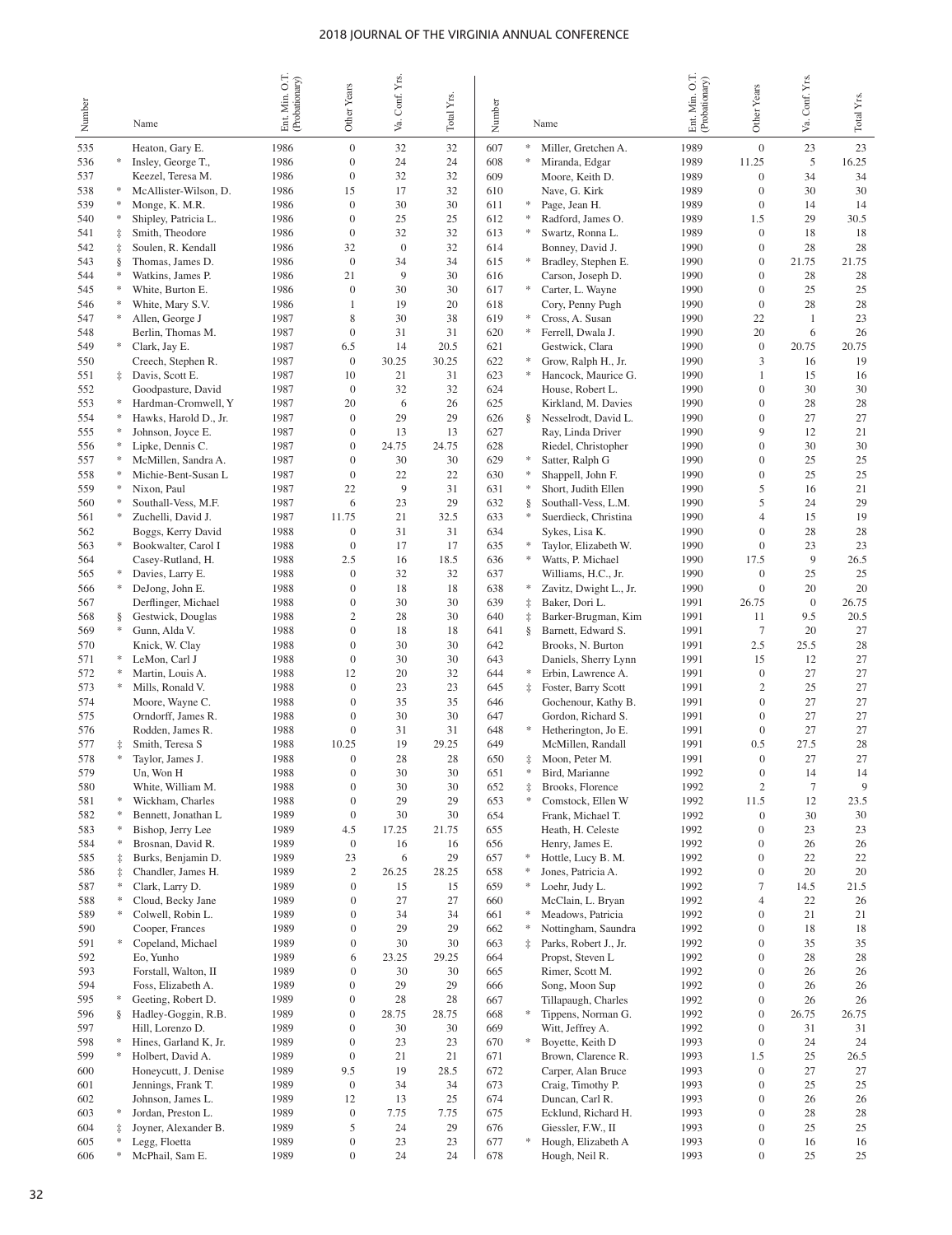|            |                 |                                              |                                  |                                      | Conf. Yrs.         |             |            |                 |                                             |                                 |                                  |                    |              |
|------------|-----------------|----------------------------------------------|----------------------------------|--------------------------------------|--------------------|-------------|------------|-----------------|---------------------------------------------|---------------------------------|----------------------------------|--------------------|--------------|
| Number     |                 | Name                                         | Ent. Min. O.T.<br>(Probationary) | Other Years                          | Уa.                | Total Yrs.  | Number     |                 | Name                                        | Ent Min. O.T.<br>(Probationary) | Other Years                      | Va. Conf. Yrs.     | Total Yrs.   |
|            |                 |                                              |                                  |                                      |                    |             |            |                 |                                             |                                 |                                  |                    |              |
| 679<br>680 |                 | McMillion, Steven<br>Rowland, Raymond.       | 1993<br>1993                     | $\mathbf{0}$<br>$\boldsymbol{0}$     | 29<br>28           | 29<br>28    | 751<br>752 |                 | Pizzeck, Don R.<br>Plasters, Sandra         | 1996<br>1996                    | $\mathbf{0}$<br>$\mathbf{0}$     | 22<br>23           | $22\,$<br>23 |
| 681        |                 | Singleton, Dawn M.                           | 1993                             | $\overline{0}$                       | 24.5               | 24.5        | 753        | ∗               | Reiss, Bonnie A.                            | 1996                            | $\mathbf{0}$                     | $7\phantom{.0}$    | $\tau$       |
| 682        | *               | Smith, Jr., Robert W.                        | 1993                             | $\overline{0}$                       | 20                 | 20          | 754        | ∗               | Staul, Rita                                 | 1996                            | $\overline{0}$                   | 21                 | 21           |
| 683        |                 | Tate, Timothy T.                             | 1993                             | $\mathbf{0}$                         | 25                 | 25          | 755        |                 | Tang, Ann On-Lin                            | 1996                            | 8                                | 14                 | 22           |
| 684        |                 | Thornton, J. W. Sr                           | 1993                             | $\mathbf{0}$                         | 25                 | 25          | 756        | *               | Welch, Rosemary G.                          | 1996                            | $\overline{0}$                   | 16                 | 16           |
| 685<br>686 | *               | Warnick, Harvey L.<br>Waltz, Philip M        | 1993<br>1993                     | $\mathbf{0}$<br>$\mathbf{0}$         | 9<br>25            | 9<br>25     | 757<br>758 |                 | Yang, Chong Ho<br>Andress, John C.          | 1996<br>1997                    | 3<br>$\overline{0}$              | 14<br>21           | 17<br>21     |
| 687        | ∗               | Work, Kathleen                               | 1993                             | $\mathbf{0}$                         | 20                 | 20          | 759        | ∗               | Bowen, Donna M.                             | 1997                            | $\overline{0}$                   | 8.25               | 8.25         |
| 688        | *               | Beckley, Harlan R.                           | 1994                             | 45                                   | $\boldsymbol{0}$   | 45          | 760        |                 | Broce, Reid S.                              | 1997                            | $\overline{0}$                   | 21                 | 21           |
| 689        |                 | Burkholder, Barry                            | 1994                             | $\mathbf{0}$                         | 25                 | 25          | 761        | *               | Byrd, Doris V.                              | 1997                            | $\mathbf{0}$                     | 17                 | 17           |
| 690        | ∗               | Cannon, Jeffrey L.                           | 1994                             | $\boldsymbol{0}$                     | 26.75              | 26.75       | 762        |                 | Cailles, Joseph J.                          | 1997                            | $\overline{0}$                   | 21                 | 21           |
| 691<br>692 |                 | Christian, Mark E.<br>Cooper, Robert E.      | 1994<br>1994                     | 15<br>$\mathbf{0}$                   | 24<br>24           | 39<br>24    | 763<br>764 |                 | Clark, Terry L.<br>Cole, John W., II        | 1997<br>1997                    | $\mathbf{0}$<br>$\mathbf{0}$     | 27<br>21           | 27<br>21     |
| 693        | §.              | Earley, Phyllis R.                           | 1994                             | $\boldsymbol{0}$                     | 24                 | 24          | 765        | $\ddagger$      | Crews, Tammy                                | 1997                            | 21                               | $\mathbf{0}$       | 21           |
| 694        |                 | Glass, Elizabeth S.                          | 1994                             | 22.5                                 | $\mathbf{1}$       | 23.5        | 766        |                 | Daniely, James G.                           | 1997                            | $\mathbf{1}$                     | 20                 | 21           |
| 695        |                 | Hyeon, Seong                                 | 1994                             | $\mathbf{0}$                         | 13                 | 13          | 767        |                 | Dunlap, Melissa                             | 1997                            | $\overline{c}$                   | 16.25              | 18.25        |
| 696        |                 | Jones Jr., Robert O.                         | 1994                             | $\mathbf{0}$                         | 24                 | 24          | 768        |                 | Duley, Jason B.                             | 1997                            | $\overline{0}$                   | 22.5               | 22.5         |
| 697<br>698 | ∗               | Koolman, Derek P.<br>McDonald, Jean G.       | 1994<br>1994                     | $\mathbf{0}$<br>$\mathbf{0}$         | 23<br>15           | 23<br>15    | 769<br>770 | *               | Fair, John A.                               | 1997<br>1997                    | $\overline{0}$<br>$\overline{0}$ | 13<br>18           | 13<br>18     |
| 699        |                 | Plummer, John A.                             | 1994                             | $\overline{0}$                       | 20                 | 20          | 771        |                 | Foerster, Abigail E.<br>Haynes, Kevin W.    | 1997                            | $\overline{0}$                   | 23                 | 23           |
| 700        |                 | Reynolds, Charles F.                         | 1994                             | $\overline{0}$                       | 24                 | 24          | 772        |                 | Johnson, Robert B.                          | 1997                            | $\overline{0}$                   | 22                 | 22           |
| 701        |                 | Robinson, Burton                             | 1994                             | $\boldsymbol{0}$                     | 27                 | 27          | 773        |                 | Jones, John Robt Sr.                        | 1997                            | $\overline{0}$                   | 23                 | 23           |
| 702        |                 | Rodriguez-Colon, Lydia                       | 1994                             | 12                                   | 12                 | 24          | 774        | ∗               | Julcher, John G.                            | 1997                            | $\overline{0}$                   | 11                 | 11           |
| 703<br>704 |                 | Seibert, Vickie G.                           | 1994<br>1994                     | $\mathbf{0}$<br>$\mathfrak{2}$       | 25<br>14.25        | 25<br>16.25 | 775<br>776 |                 | Lagerveld, David C.<br>Lindsey, Michelle E. | 1997<br>1997                    | $\overline{0}$<br>$\overline{0}$ | 24<br>21           | 24<br>21     |
| 705        |                 | Shepherd, Edward, Jr.<br>Shoemaker, Rochelle | 1994                             | $\boldsymbol{0}$                     | 21                 | 21          | 777        |                 | Mott, Donna L.S.                            | 1997                            | $\overline{0}$                   | 12                 | 12           |
| 706        |                 | Stamps, Robert J.                            | 1994                             | 28                                   | 12                 | 40          | 778        | ∗               | Prentace-Commander,                         | 1997                            | $\overline{0}$                   | 20                 | 20           |
| 707        |                 | Taylor, Andrew R.                            | 1994                             | 28                                   | 12                 | 40          | 779        |                 | Janice<br>Riggs, Patricia A.                | 1997                            | $\overline{0}$                   | 21                 | 21           |
| 708        |                 | Zottoli, Helen M.                            | 1994                             | $\boldsymbol{0}$                     | 21                 | 21          | 780        | *               | Siddons, James D.                           | 1997                            | $\overline{0}$                   | 14                 | 14           |
| 709        |                 | Williams, Russell                            | 1994                             | $\boldsymbol{0}$<br>$\overline{c}$   | 25<br>19           | 25<br>21    | 781        |                 | Spigener, Laney S.                          | 1997                            | $\overline{0}$                   | 23                 | 23           |
| 710<br>711 | ‡               | Alley-Grant, M. Lynn<br>Bair, Tracy R.       | 1995<br>1995                     | $\boldsymbol{0}$                     | 15                 | 15          | 782        | $\ddagger$      | Grimes, Kendra D.                           | 1997                            | $\overline{4}$                   | 11                 | 15           |
| 712        | ∗               | Basehore, Betsy                              | 1995                             | $\boldsymbol{0}$                     | 17                 | 17          | 783        | *               | Vornov, Steven                              | 1997                            | $\overline{0}$                   | 20                 | 20           |
| 713        |                 | Bright, John A.                              | 1995                             | $\boldsymbol{0}$                     | 23                 | 23          | 784<br>785 |                 | Waclo, Kenneth<br>Bates, Matthew W.         | 1997<br>1998                    | $\overline{0}$<br>14             | 22<br>19           | 22<br>33     |
| 714        | ∗               | Crichlow, Winston L.                         | 1995                             | $\boldsymbol{0}$                     | 13                 | 13          | 786        |                 | Carey, Jr. James H.                         | 1998                            | $\overline{0}$                   | 20                 | 20           |
| 715        | ∗               | Crabill, Ralph H.                            | 1995                             | $\boldsymbol{0}$<br>$\boldsymbol{0}$ | 21                 | 21          | 787        | *               | Carter, Vernell M.                          | 1998                            | $\overline{0}$                   | 16                 | 16           |
| 716<br>717 |                 | DeLoach, Clyde<br>Fletcher, Bart             | 1995<br>1995                     | 22                                   | 22<br>$\mathbf{1}$ | 22<br>23    | 788        |                 | Duncan, Dewayne A.                          | 1998                            | $\overline{7}$                   | 13                 | 20           |
| 718        |                 | Givens, Frances                              | 1995                             | $\mathbf{0}$                         | 23                 | 23          | 789        | *               | Gentry, Kay Barstow                         | 1998                            | $\mathbf{0}$                     | 20.75              | 20.75        |
| 719        |                 | Hanak, Christine                             | 1995                             | 10                                   | $\mathbf{0}$       | 10          | 790<br>791 | $\ddagger$<br>* | Holton, Margaret<br>Hauck, Robert L.        | 1998<br>1998                    | 20<br>$\overline{0}$             | $\mathbf{0}$<br>14 | 20<br>14     |
| 720        | ∗               | Harris, Ralph                                | 1995                             | $\boldsymbol{0}$                     | 24                 | 24          | 792        |                 | Hong, Jung Pyo                              | 1998                            | $\overline{0}$                   | 16                 | 16           |
| 721<br>722 |                 | Hopkins, Scott D.<br>Kendall, Michael        | 1995<br>1995                     | 9<br>$\boldsymbol{0}$                | 16<br>23           | 25<br>23    | 793        |                 | Lewandowski, Robt                           | 1998                            | $\mathbf{0}$                     | 17                 | 17           |
| 723        |                 | Lucas, Debra R.                              | 1995                             | $\Omega$                             | 21                 | 21          | 794        | ∗               | MacNicoll, Donald C.                        | 1998                            | $\overline{2}$                   | 8.75               | 10.75        |
| 724        | ∗               | Marsh, Corinne                               | 1995                             | $\boldsymbol{0}$                     | 17                 | 17          | 795        |                 | Meadows, Sylvia S.<br>Nelson, Gretchen O.   | 1998                            | $\boldsymbol{0}$                 | $20\,$             | 20           |
| 725        | ∗               | Murphy, Patricia A.                          | 1995                             | $\boldsymbol{0}$                     | 11.5               | 11.5        | 796<br>797 |                 | Powell, Debra Ann                           | 1998<br>1998                    | $\boldsymbol{0}$<br>$\mathbf{0}$ | 20<br>20           | 20<br>20     |
| 726        |                 | Nelson, Michael L.                           | 1995                             | $\boldsymbol{0}$                     | 22                 | 22          | 798        |                 | Ramsey, Norman III                          | 1998                            | 3                                | 24                 | 27           |
| 727<br>728 | ∗<br>∗          | Norton, Vera Ann<br>Rice, Grace E.           | 1995<br>1995                     | $\boldsymbol{0}$<br>$\boldsymbol{0}$ | 14<br>12           | 14<br>12    | 799        | ∗               | Reed, David D.                              | 1998                            | 22                               | 10                 | 32           |
| 729        |                 | Sault, Stephanie M.                          | 1995                             | 9                                    | 17                 | 26          | 800        | *               | Salmon, Sue Ann                             | 1998                            | $\overline{c}$                   | 17                 | 19           |
| 730        |                 | Schlechty, David T                           | 1995                             | $\boldsymbol{0}$                     | 23                 | 23          | 801<br>802 | $\ddagger$      | Sygeel, Crystal R.<br>White, Adam J.        | 1998<br>1998                    | 14.25<br>9                       | 3<br>12            | 17.25<br>21  |
| 731        |                 | Sixbey, Brian K.                             | 1995                             | 0                                    | 22                 | 22          | 803        |                 | Barnard, Thomas R.                          | 1999                            | $\boldsymbol{0}$                 | 23                 | 23           |
| 732        |                 | Smith, Timothy T.                            | 1995                             | $\boldsymbol{0}$                     | 30.25              | 30.25       | 804        |                 | Bates, Denise P.                            | 1999                            | $\Omega$                         | 19                 | 19           |
| 733<br>734 | *               | Stacy, Charles R.<br>Throckmorton, Barry     | 1995<br>1995                     | $\boldsymbol{0}$<br>$\boldsymbol{0}$ | 22<br>26           | 22<br>26    | 805        | *               | Carter, Carroll C.                          | 1999                            | $\boldsymbol{0}$                 | 17                 | 17           |
| 735        | ş               | Barre, Kirsten K                             | 1996                             | 19                                   | 3                  | 22          | 806        | ∗               | Dunkum, Jeane D.                            | 1999                            | 0                                | 21                 | 21           |
| 736        | ∗               | Brill, Jr., Ray S.                           | 1996                             | $\boldsymbol{0}$                     | 20                 | 20          | 807<br>808 | ∗               | Ecklund, Elizabeth<br>Ford, Robert W.       | 1999                            | $\mathbf{0}$<br>5                | 19<br>21.5         | 19<br>26.5   |
| 737        |                 | Carswell, Warren R.                          | 1996                             | 8                                    | 13                 | 21          | 809        | $\ddagger$      | Kim, Seon-Young                             | 1999<br>1999                    | $\mathbf{0}$                     | 19                 | 19           |
| 738        | *               | Childers, Denise                             | 1996                             | 8                                    | 15                 | 23          | 810        | $\ddagger$      | Nassef, Marianne Kehoe                      | 1999                            | 14                               | 5                  | 19           |
| 739<br>740 | $\ast$          | Fair, Deborah R.<br>Forrester, Joseph D.     | 1996<br>1996                     | $\boldsymbol{0}$<br>$\boldsymbol{0}$ | 17<br>21           | 17<br>21    | 811        | $\ast$          | Piluso, Phyllis S.                          | 1999                            | $\mathbf{0}$                     | 14.75              | 14.75        |
| 741        | *               | Haynes, John B.                              | 1996                             | $\mathbf{0}$                         | 20                 | 20          | 812        |                 | Reaves, Michael B.                          | 1999                            | $\overline{0}$                   | 19                 | 19           |
| 742        |                 | Heinzman, William E.                         | 1996                             | $\boldsymbol{0}$                     | 22                 | 22          | 813<br>814 |                 | Reaves, Susan M.<br>Richardson Mark D.      | 1999<br>1999                    | $\mathbf{0}$<br>$\overline{0}$   | 19<br>20           | 19<br>20     |
| 743        | *               | Horner, Patricia M.                          | 1996                             | $\boldsymbol{0}$                     | 11                 | 11          | 815        | ş               | Roberts, Jeffry J.                          | 1999                            | $\mathbf{0}$                     | 19                 | 19           |
| 744        |                 | Hoskins, Robert N.                           | 1996                             | $\boldsymbol{0}$                     | 22                 | 22          | 816        | $\ddagger$      | Rochford III, David                         | 1999                            | $\overline{0}$                   | 19                 | 19           |
| 745<br>746 | $\ddagger$<br>÷ | Howard, Janine<br>Johnson, Jan               | 1996<br>1996                     | $\mathbf{0}$<br>8                    | 22<br>$\,$ 8 $\,$  | 22<br>16    | 817        |                 | Rosario, Ileana                             | 1999                            | $\mathbf{0}$                     | 19                 | 19           |
| 747        |                 | Kelchner, John J.                            | 1996                             | $\mathbf{0}$                         | 22                 | 22          | 818        | *               | Townsend, Charles                           | 1999                            | $\overline{0}$                   | 21                 | 21           |
| 748        | ş               | Martin, John A.                              | 1996                             | $\boldsymbol{0}$                     | 23.75              | 23.75       | 819<br>820 | ∗               | Urban, Russell T.<br>Werner, Paula P.       | 1999<br>1999                    | $\mathbf{0}$<br>$\mathbf{0}$     | 19<br>19           | 19<br>19     |
| 749        |                 | Montgomery, Wm. B.                           | 1996                             | $\boldsymbol{0}$                     | 22                 | 22          | 821        | ∗               | Wilson, Stephanie L.                        | 1999                            | $\boldsymbol{0}$                 | 10                 | 10           |
| 750        |                 | Parrish, Delia M.                            | 1996                             | $\boldsymbol{0}$                     | 23                 | 23          | 822        | *               | Whitlock, Edwin C.                          | 1999                            | $\boldsymbol{0}$                 | 17                 | 17           |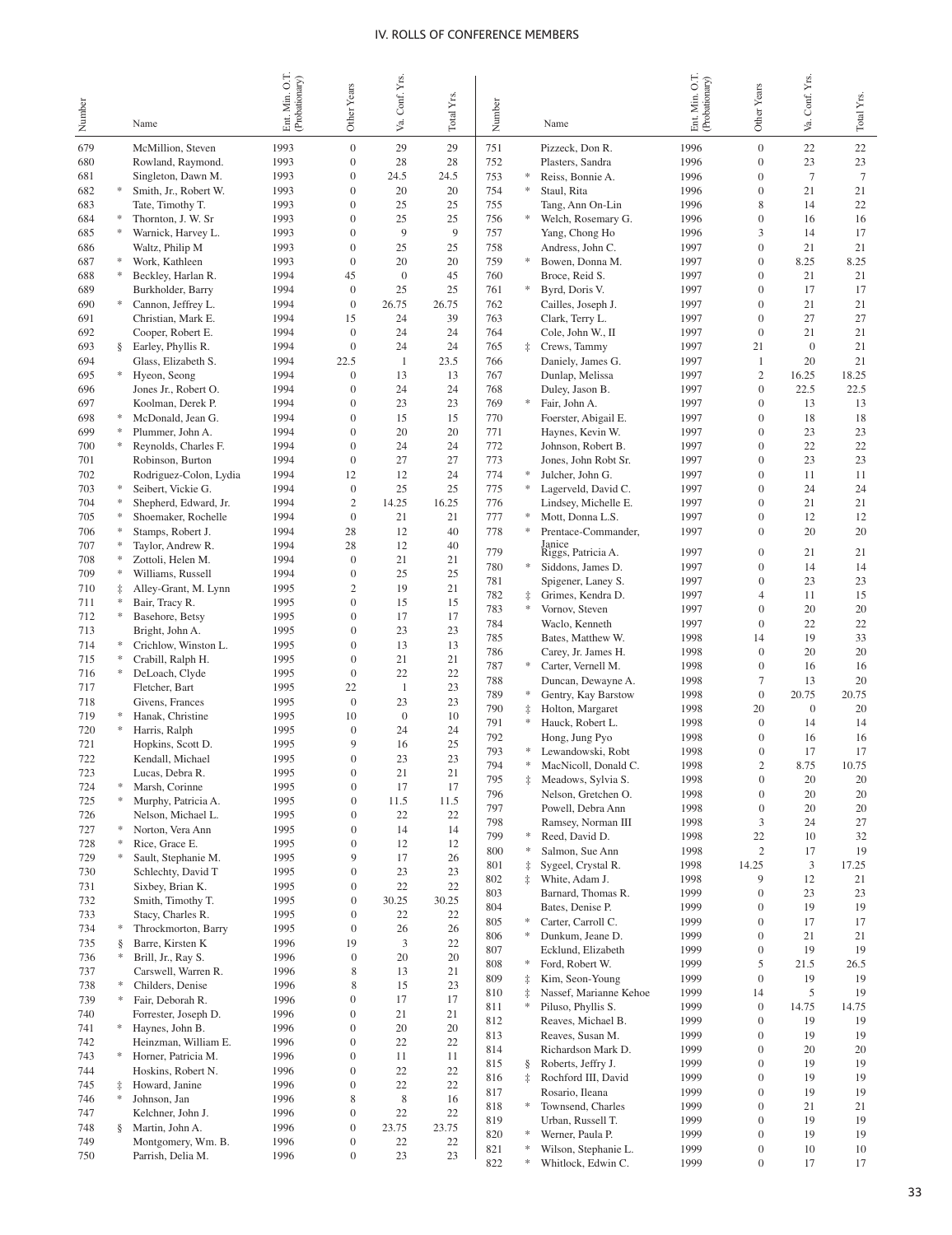| Number     |            | Name                                       | Ent Min. O.T.<br>(Probationary) | Other Years                          | Va. Conf. Yrs. | Total Yrs. | Number     |            | Name                                          | U.L<br>Ent. Min. O.T.<br>(Probationary) | Other Years                          | Va. Conf. Yrs.   | Total Yrs.  |
|------------|------------|--------------------------------------------|---------------------------------|--------------------------------------|----------------|------------|------------|------------|-----------------------------------------------|-----------------------------------------|--------------------------------------|------------------|-------------|
| 823        | *          | Abbott, Daniel P.                          | 2000                            | $\boldsymbol{0}$                     | 23.5           | 23.5       | 895        |            | Johnson, Darcey Gritzm-                       | 2003                                    | $\overline{7}$                       | $\overline{7}$   | 14          |
| 824        |            | Brack, Susan Fae                           | 2000                            | $\mathbf{0}$                         | 17             | 17         | 896        |            | acher                                         | 2003                                    | 1                                    | 17               | 18          |
| 825        | *          | Bridges, Tilden                            | 2000                            | $\boldsymbol{0}$                     | 15             | 15         | 897        |            | Parson, Derrick<br>Smith, Matthew G.          | 2003                                    | $\overline{0}$                       | 17               | 17          |
| 826        |            | Brown, Brian                               | 2000                            | 5                                    | 13             | 18         | 898        |            | Smith, T. Bryson                              | 2003                                    | $\overline{0}$                       | 16               | 16          |
| 827        |            | Caudill, Elizabeth G.                      | 2000                            | $\boldsymbol{0}$                     | 17             | 17         | 899        |            | Stallings, Claudia H.                         | 2003                                    | $\overline{0}$                       | 15               | 15          |
| 828<br>829 |            | Cheatham, Russell                          | 2000<br>2000                    | 18.5<br>3                            | 18<br>14       | 36.5<br>17 | 900        | *          | Stover, Patricia                              | 2003                                    | $\overline{0}$                       | 22               | 22          |
| 830        |            | Dore, Livingstone<br>Dulaney, Bradley S.   | 2000                            | $\boldsymbol{0}$                     | 18             | 18         | 901        |            | Wilson, Jr. Penny L.                          | 2003                                    | $\overline{0}$                       | 18               | 18          |
| 831        |            | Gunsalus, Richard                          | 2000                            | $\boldsymbol{0}$                     | 23             | 23         | 902        |            | Bennett, Christopher M.                       | 2004                                    | 1                                    | 14               | 15          |
| 832        |            | Haugh, Jeffrey J.                          | 2000                            | $\boldsymbol{0}$                     | 18             | 18         | 903        |            | Benninghove, Loretta                          | 2004                                    | $\overline{0}$                       | 19               | 19          |
| 833        |            | Heckstall, Marilyn                         | 2000                            | $\boldsymbol{0}$                     | 18             | 18         | 904<br>905 | İ.         | Calvert, Sarah L. K.<br>Douce, Tonya M.       | 2004<br>2004                            | $\mathbf{2}$<br>$\mathbf{0}$         | 12<br>12         | 14<br>12    |
| 834        |            | Kim, Eumin Oh                              | 2000                            | 7                                    | 12             | 19         | 906        |            | Forbes, Sharon Lee                            | 2004                                    | $\overline{0}$                       | 15               | 15          |
| 835        |            | Lawson, Hae Rin                            | 2000                            | $\mathbf{2}$                         | 17             | 19         | 907        |            | Herndon, Chad M.                              | 2004                                    | $\overline{0}$                       | 14               | 14          |
| 836        |            | Lee, Stephen K.                            | 2000                            | 4.75<br>$\overline{c}$               | 13<br>19       | 17.75      | 908        | İ          | Lewis, Deborah E.                             | 2004                                    | $\overline{0}$                       | 14               | 14          |
| 837<br>838 |            | Lee, Hyo Joong<br>Lock, Mary J.            | 2000<br>2000                    | $\boldsymbol{0}$                     | 11.5           | 21<br>11.5 | 909        |            | Micheli, Jason A.                             | 2004                                    | $\overline{0}$                       | 15               | 15          |
| 839        |            | Martin, Candace L.                         | 2000                            | $\boldsymbol{0}$                     | 18             | 18         | 910        |            | Monroe, Linda H.                              | 2004                                    | $\overline{0}$                       | 14               | 14          |
| 840        |            | Maxwell, Michael T.                        | 2000                            | $\boldsymbol{0}$                     | 18             | 18         | 911        |            | Mrini, A. Mark                                | 2004                                    | $\overline{0}$                       | 15               | 15          |
| 841        |            | McClung, William Jr.                       | 2000                            | $\boldsymbol{0}$                     | 18             | 18         | 912<br>913 |            | Ritter, Valerie W.                            | 2004                                    | $\overline{0}$<br>$\overline{0}$     | 16<br>23         | 16          |
| 842        | ∗          | Samson, Angelito G                         | 2000                            | $\,$ 8 $\,$                          | 16             | 24         | 914        | ŧ          | Shepherd, Thomas B.<br>Summers, Steven J.     | 2004<br>2004                            | $\overline{0}$                       | 18               | 23<br>18    |
| 843        | ∗          | Sharp, Donna D.                            | 2000                            | 5.75                                 | 5              | 10.75      | 915        |            | Weedling, Faith M.                            | 2004                                    | $\overline{0}$                       | 14               | 14          |
| 844        |            | Shoop, Joseph A.                           | 2000                            | $\mathbf{0}$                         | 21             | 21         | 916        |            | Bennett, Erich David                          | 2005                                    | $\overline{0}$                       | 13               | 13          |
| 845        | *          | Simmons, Myron I.                          | 2000                            | $\boldsymbol{0}$                     | 13             | 13         | 917        | ş          | Carey, Deborah L.                             | 2005                                    | $\overline{0}$                       | 12               | 12          |
| 846        |            | Smith, James M.                            | 2000                            | $\boldsymbol{0}$                     | 22             | 22         | 918        | *          | DeLong, Leah C.                               | 2005                                    | $\overline{0}$                       | 10               | $10\,$      |
| 847<br>848 | ŧ          | Teague, Forrest H. Jr.<br>West, Gregory B. | 2000<br>2000                    | $\boldsymbol{0}$<br>2                | 18<br>17       | 18<br>19   | 919        |            | Fitch, Aaron W.                               | 2005                                    | $\mathbf{0}$                         | 18               | 18          |
| 849        | $\ast$     | Winkler, Edward P.                         | 2000                            | $\overline{c}$                       | 15             | 17         | 920        |            | Gresham, Edgar R.                             | 2005                                    | $\mathbf{0}$                         | 13               | 13          |
| 850        | §.         | Woodfin, Robert II                         | 2000                            | $\mathbf{0}$                         | 18             | 18         | 921        |            | Guest, Catharine T.                           | 2005                                    | $\mathbf{0}$                         | 12               | 12          |
| 851        |            | Alderman, Luis E.                          | 2001                            | 7.25                                 | 10             | 17.25      | 922        | ∗          | Hall, Priscilla Gay B.                        | 2005                                    | $\mathbf{0}$                         | 14               | 14          |
| 852        | ‡.         | Almy, Robert A.                            | 2001                            | 0                                    | 17             | 17         | 923<br>924 |            | Haynes, I. Kathleen W.                        | 2005                                    | $\mathbf{0}$<br>$\mathbf{0}$         | 13<br>13         | 13<br>13    |
| 853        |            | Berghuis, J. Robert                        | 2001                            | $\boldsymbol{0}$                     | 20             | 20         | 925        |            | Haynes, John Berry, Jr.<br>Kim, Chul-Ki       | 2005<br>2005                            | $\mathbf{0}$                         | 13               | 13          |
| 854        |            | Card, Kathleene B.                         | 2001                            | $\boldsymbol{0}$                     | 12.75          | 12.75      | 926        |            | Koontz, Deborah Ann                           | 2005                                    | $\mathbf{0}$                         | 13               | 13          |
| 855        | ∗          | Frederick, Lou Ann                         | 2001                            | $\boldsymbol{0}$                     | 11.25          | 11.25      | 927        | *          | Moore, Edna F.                                | 2005                                    | $\mathbf{0}$                         | 9                | 9           |
| 856        |            | Freund, Elizabeth P.                       | 2001                            | $\boldsymbol{0}$                     | 8              | 8          | 928        |            | Pannell, Amy Elizabeth                        | 2005                                    | $\mathbf{0}$                         | 15               | 15          |
| 857        | *          | Hartman, Gary W.                           | 2001                            | $\boldsymbol{0}$<br>$\boldsymbol{0}$ | 6<br>17        | 6<br>17    | 929        |            | Plasters, Michael Wade                        | 2005                                    | $\mathbf{0}$                         | 28               | 28          |
| 858<br>859 | ‡.         | Holder, Donna C.<br>Kim, Sangkeun          | 2001<br>2001                    | 12.5                                 | 4.5            | 17         | 930        |            | Robertson, Robert J. III                      | 2005                                    | $\mathbf{0}$                         | 14               | 14          |
| 860        |            | Lewis, Robert D.                           | 2001                            | 0                                    | 12             | 12         | 931        |            | Rumburg, Rebecca L.                           | 2005                                    | $\mathbf{0}$                         | 15               | 15          |
| 861        |            | McGarr, L. Raymond                         | 2001                            | $\mathbf{0}$                         | 20             | 20         | 932        |            | Snow, Jason W.                                | 2005                                    | $\mathbf{0}$                         | 13               | 13          |
| 862        |            | Mitchell, Bass M.                          | 2001                            | $\boldsymbol{0}$                     | 24             | 24         | 933        | $\ast$     | Stearns, Carla P.                             | 2005                                    | $\mathbf{0}$<br>$\overline{4}$       | 11               | 11<br>17    |
| 863        |            | Morton, Lyle E.                            | 2001                            | 15                                   | 11             | 26         | 934<br>935 |            | Tran, Charles K.<br>White, Justin S.          | 2005<br>2005                            | $\overline{0}$                       | 13<br>14         | 14          |
| 864        |            | Pruitt, Gordon K.                          | 2001                            | $\boldsymbol{0}$                     | 18             | 18         | 936        |            | Yoo, Sung IL                                  | 2005                                    | $\boldsymbol{0}$                     | 15               | 15          |
| 865        |            | Rose, Brenda L.                            | 2001                            | $\mathbf{1}$                         | 13.5           | 14.25      | 937        | ∗          | Yu, Hija Lee                                  | 2005                                    | $\mathbf{0}$                         | 5.25             | 5.25        |
| 866        | *          | Stewart, Douglas                           | 2001                            | $\overline{0}$<br>$\Omega$           | 13             | 13         | 938        | İ          | Abbott, Catherine G.                          | 2006                                    | $\mathbf{0}$                         | 12               | 12          |
| 867<br>868 |            | Stewart, Sydney E.<br>Vineyard, Stephen T. | 2001<br>2001                    | $\boldsymbol{0}$                     | 8.5<br>20      | 8.5<br>20  | 939        |            | Blackmonson, Lisa R. .                        | 2006                                    | $\boldsymbol{0}$                     | 14               | 14          |
| 869        | $\ddagger$ | Allen, Justin                              | 2002                            | 11                                   | 6              | 17         | 940        |            | Bottoms, Sandra C.                            | 2006                                    | $\boldsymbol{0}$                     | 13               | 13          |
| 870        |            | Anderson-Cloud, R.                         | 2002                            | $\boldsymbol{0}$                     | 16             | 16         | 941        |            | Box, Oliver                                   | 2006                                    | 3                                    | 9                | 12          |
| 871        | t          | Boone, Sandra L.                           | 2002                            | $\mathbf{1}$                         | 13             | 14         | 942        |            | Cho, Seung-Hie                                | 2006                                    | $\boldsymbol{0}$                     | 11               | 11          |
| 872        |            | Cloud, Bert                                | 2002                            | $\boldsymbol{0}$                     | 16             | 16         | 943<br>944 |            | Choi, Jae Haeng<br>Choi, Ji Hoon              | 2006<br>2006                            | 8<br>$\boldsymbol{0}$                | 3.75<br>13       | 11.75<br>13 |
| 873        | ∗          | Freeman, William R.                        | 2002                            | $\boldsymbol{0}$                     | 11             | 11         | 945        |            | Combs, Alan T                                 | 2006                                    | $\boldsymbol{0}$                     | 10               | 10          |
| 874        | *          | Gibbs-Morris, Connie                       | 2002                            | 0                                    | 11             | 11         | 946        |            | Donald, Christopher                           | 2006                                    | $\boldsymbol{0}$                     | 11.75            | 11.75       |
| 875        | ∗          | Jacobs, Barbara                            | 2002                            | $\boldsymbol{0}$                     | 13.5           | 13.5       | 947        | ş          | Gibson, Suzanne D.                            | 2006                                    | $\boldsymbol{0}$                     | 12               | 12          |
| 876<br>877 |            | John, William H.<br>Lock, John E.          | 2002<br>2002                    | 0<br>$\boldsymbol{0}$                | 18<br>18       | 18<br>18   | 948        | $\ddagger$ | Gresham, Bret-Ashton G.                       | 2006                                    | $\overline{c}$                       | 10               | 12          |
| 878        |            | Mayton, Michel Q.                          | 2002                            | 0                                    | 17             | 17         | 949        |            | Hughes, Dwight                                | 2006                                    | 6                                    | 8                | 14          |
| 879        |            | McLain, Christina R.                       | 2002                            | $\boldsymbol{0}$                     | 16.5           | 16.5       | 950        |            | Johnson, Amy D.                               | 2006                                    | $\mathbf{1}$                         | 10               | 11          |
| 880        |            | Roberson, C. Marc                          | 2002                            | 3                                    | 20             | 23         | 951        |            | Kim, Han Sung                                 | 2006                                    | 10                                   | $\boldsymbol{2}$ | 12          |
| 881        | ∗          | Smith, Jeffrey B.                          | 2002                            | 1                                    | 15             | 16         | 952        |            | Lloyd, Robert B. Jr.                          | 2006                                    | $\boldsymbol{0}$<br>$\boldsymbol{0}$ | 11               | 11          |
| 882        |            | Snyder, John Bennett                       | 2002                            | 0                                    | 19             | 19         | 953<br>954 |            | Lutz, Elizabeth A.<br>McMullen, Bradley       | 2006<br>2006                            | 0                                    | 12<br>12         | 12<br>12    |
| 883        |            | Turner-Haga, Christy                       | 2002                            | $\boldsymbol{0}$                     | 16             | 16         | 955        |            | Perez, Carl L.                                | 2006                                    | 0                                    | 12               | 12          |
| 884        |            | Walker, Elizabeth v. T.                    | 2002                            | 0                                    | 18             | 18         | 956        |            | Perkins, Tasi                                 | 2006                                    | 0                                    | 13               | 13          |
| 885        |            | Bates, Charles F.                          | 2003                            | $\boldsymbol{0}$                     | 17             | 17         | 957        | $\ast$     | Petreski, Kitan                               | 2006                                    | $\boldsymbol{0}$                     | 15               | 15          |
| 886<br>887 |            | Beck, Timothy A.<br>Clark Egan, Pamela     | 2003<br>2003                    | $\boldsymbol{0}$<br>$\boldsymbol{0}$ | 19<br>15       | 19<br>15   | 958        |            | Salbert, Janet P.                             | 2006                                    | $\boldsymbol{0}$                     | 12               | 12          |
| 888        | *          | Compher, Nancy H.                          | 2003                            | $\boldsymbol{0}$                     | 11             | 11         | 959        | $\ddagger$ | Seusy, Brent M.                               | 2006                                    | 1                                    | 11               | 12          |
| 889        |            | Cundiff, Clark D.                          | 2003                            | 1                                    | 15             | 16         | 960        |            | Siegle, Brian D.                              | 2006                                    | $\boldsymbol{0}$                     | 11               | 11          |
| 890        | *          | Gable, Pamela Jo                           | 2003                            | $\boldsymbol{0}$                     | 15             | 15         | 961        |            | Teague, ReNe'e R.                             | 2006                                    | $\boldsymbol{0}$                     | 13.5             | 13.5        |
| 891        |            | Garber, Amanda M.                          | 2003                            | $\boldsymbol{0}$                     | 15             | 15         | 962        |            | Warner, George M.                             | 2006                                    | $\boldsymbol{0}$                     | 12               | 12          |
| 892        | ‡          | Gomez, Victor R.                           | 2003                            | 4                                    | 10.5           | 14.5       | 963<br>964 |            | Whaley, Michael Lee<br>Worthington, Judith G. | 2006<br>2006                            | $\boldsymbol{0}$<br>$\boldsymbol{0}$ | 12<br>14         | 12<br>14    |
| 893        | $\ddagger$ | Gunther, Allen E.                          | 2003                            | 6.5                                  | 10.5           | 17         | 965        | ∗          | Ahn, Byong H                                  | 2007                                    | $\boldsymbol{0}$                     | 5                | 5           |
| 894        | $\ddagger$ | Haushalter, Julie A.                       | 2003                            | 3                                    | 11             | 14         |            |            |                                               |                                         |                                      |                  |             |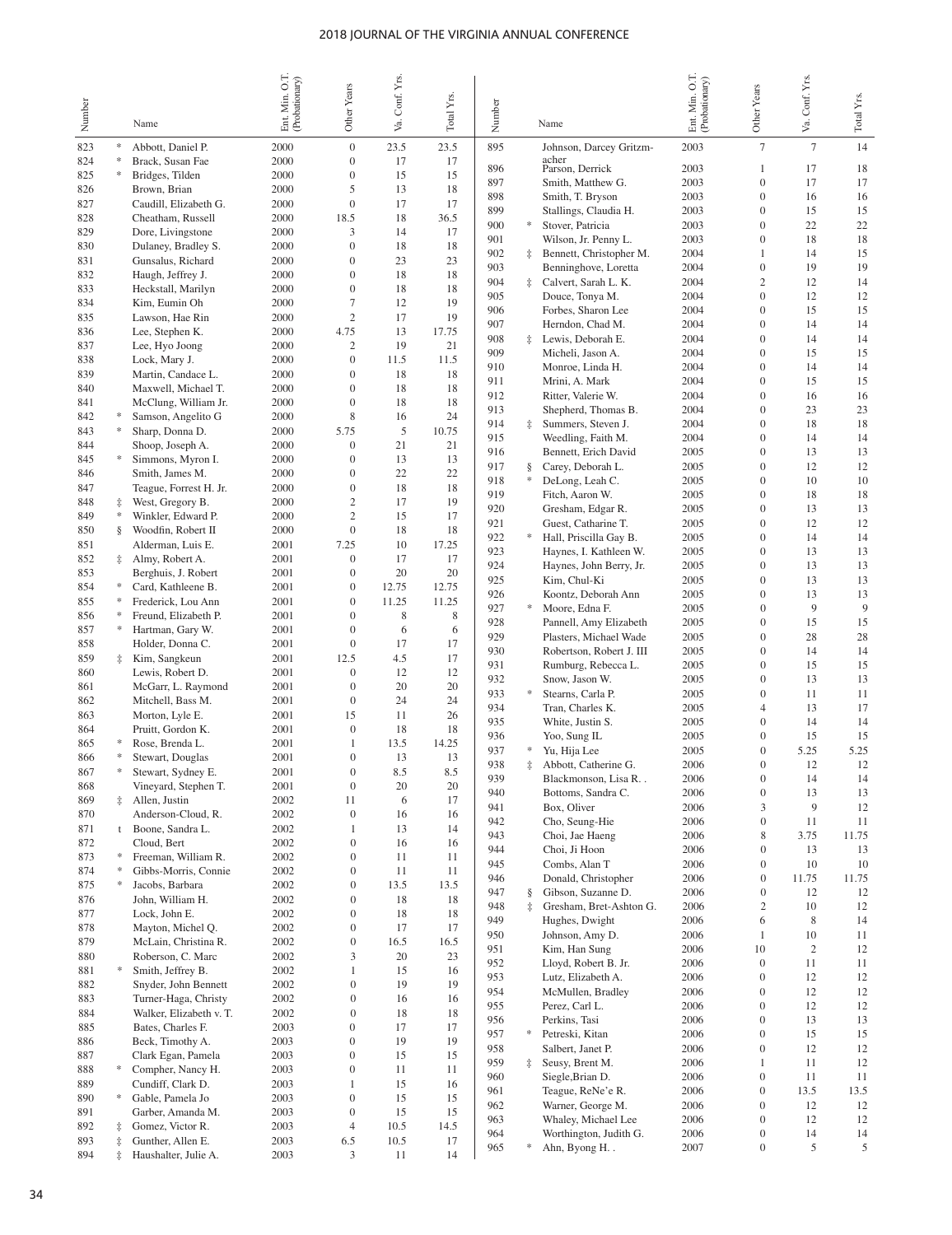|              |            |                                              |                                  |                                      | Conf. Yrs.      |            |              |            |                                        | Min. O.T.      |                                      |                      |                   |
|--------------|------------|----------------------------------------------|----------------------------------|--------------------------------------|-----------------|------------|--------------|------------|----------------------------------------|----------------|--------------------------------------|----------------------|-------------------|
| Number       |            |                                              | Ent. Min. O.T.<br>(Probationary) | Other Years                          |                 | Total Yrs. | Number       |            |                                        | (Probationary) | Other Years                          | Va. Conf. Yrs.       | Total Yrs.        |
|              |            | Name                                         |                                  |                                      | ya.             |            |              |            | Name                                   | Ent.           |                                      |                      |                   |
| 966          |            | Anderson, Elizabeth S.                       | 2007                             | $\mathbf{0}$                         | 12              | 12         | 1038         |            | Beck, Scott A.                         | 2010           | $\mathbf{0}$                         | 15                   | 15                |
| 967          |            | Copeland, Debra C.                           | 2007                             | $\boldsymbol{0}$                     | 16              | 16         | 1039         | $\ddagger$ | Book, Andrew H.                        | 2010           | $\mathbf{0}$                         | 9                    | 9                 |
| 968          |            | Cunningham, David L.                         | 2007                             | $\mathbf{0}$                         | 11              | 11         | 1040         |            | Cole, Charles                          | 2010           | $\mathbf{0}$                         | 10                   | 10                |
| 969          |            | Day, Jennifer L.                             | 2007                             | $\mathbf{0}$                         | 11              | 11         | 1041         |            | Crenshaw, Maxine C                     | 2010           | 3                                    | 11                   | 14                |
| 970          |            | Elmore, Daniel E.                            | 2007                             | $\boldsymbol{0}$                     | 11              | 11         | 1042         |            | Durrance, Thomas E.                    | 2010           | $\mathbf{0}$                         | 13                   | 13                |
| 971          |            | Griffin, Calvin J.                           | 2007                             | $\mathbf{0}$                         | 15              | 15         | 1043         |            | Henley, Bobbie Jo.                     | 2010           | $\mathbf{0}$                         | 8                    | 8                 |
| 972          |            | Grissett, Janet F.<br>Jamison, Donald        | 2007<br>2007                     | $\mathbf{0}$<br>$\boldsymbol{0}$     | 11<br>11        | 11         | 1044<br>1045 |            | Kang, Tae Won                          | 2010<br>2010   | 4<br>$\mathbf{0}$                    | $\overline{c}$<br>10 | 6                 |
| 973<br>974   |            | Joyner, James W.                             | 2007                             | $\mathbf{0}$                         | 11              | 11<br>11   | 1046         |            | Lee, Hyeon Ho<br>Lough, Robert DeWayne | 2010           | $\mathbf{0}$                         | 8                    | 10<br>$\,$ 8 $\,$ |
| 975          |            | Kim, Young Bong                              | 2007                             | $\mathfrak{2}$                       | 13              | 15         | 1047         |            | Magruder, David C.                     | 2010           | $\overline{0}$                       | 8                    | 8                 |
| 976          |            | Lee, Won Gyu                                 | 2007                             | $\boldsymbol{0}$                     | 11              | 11         | 1048         |            | May, Rachel Gene                       | 2010           | $\mathbf{0}$                         | 8                    | $\,$ 8 $\,$       |
| 977          |            | Lefon, David A.                              | 2007                             | $\mathbf{0}$                         | 16              | 16         | 1049         |            | Porras, Deborah Dickison               | 2010           | $\mathbf{0}$                         | 8                    | 8                 |
| 978          |            | McNabb, Meredith Leigh                       | 2007                             | $\mathbf{0}$                         | 11              | 11         | 1050         |            | Rooks, Mark Vaden                      | 2010           | $\mathbf{0}$                         | 8                    | $\,$ 8 $\,$       |
| 979          |            | McQueen, Sarah May                           | 2007                             | $\mathbf{0}$                         | 11              | 11         | 1051         |            | Rosner, Alison G.                      | 2010           | $\mathbf{0}$                         | 8                    | $\,$ 8 $\,$       |
| 980          |            | Meiser, Richard Lee                          | 2007                             | $\mathfrak{2}$                       | 18              | 20         | 1052         |            | Sasser, Douglas Reid Jr.               | 2010           | 3                                    | 8                    | 11                |
| 981          |            | Minor, Rebecca L.                            | 2007                             | $\overline{0}$                       | 11              | 11         | 1053         |            | Saucier, Megan J.                      | 2010           | $\mathbf{0}$                         | 8                    | 8                 |
| 982          |            | Money, Patricia.                             | 2007                             | $\overline{0}$                       | 10              | 10         | 1054         |            | Wilson, Jeffrey Dean                   | 2010           | $\mathbf{0}$                         | 12                   | 12                |
| 983          |            | Porter-Miller, Melissa D.                    | 2007                             | $\overline{0}$                       | 11              | 11         | 1055         |            | Barton, Richard Lee                    | 2011           | 6                                    | 7                    | 13                |
| 984          | $\ddagger$ | Pearsall, Lemuel Jr.                         | 2007                             | 1                                    | 11              | 12         | 1056         |            | Benton, J. Matthew                     | 2011           | $\mathbf{0}$                         | 7                    | $\tau$            |
| 985          |            | Perkins, Christina Marie                     | 2007                             | $\overline{0}$                       | 11              | 11         | 1057         |            | Brock, Andy L.                         | 2011           | $\mathbf{0}$                         | 7                    | $\tau$            |
| 986          |            | Pusso, Brenda Lee                            | 2007                             | $\overline{0}$                       | 10              | 10         | 1058         |            | Cochran, Larry J.                      | 2011           | $\mathbf{0}$                         | 7                    | $\tau$            |
| 987          |            | Robinette, Talmadge J                        | 2007                             | $\overline{0}$                       | 12              | 12         | 1059         |            | Coffey, Jennifer D.                    | 2011           | $\mathbf{0}$                         | 8                    | 8                 |
| 988          |            | Tipton, Thomas G.                            | 2007                             | $\overline{0}$                       | 10              | 10         | 1060         |            | Dadisman, Mary K.                      | 2011           | $\mathbf{0}$                         | 8                    | 8                 |
| 989          |            | Wise, Ronald Kent                            | 2007                             | $\overline{0}$                       | 11              | 11         | 1061         |            | Dettmer, Michael                       | 2011           | $\mathbf{0}$                         | 10                   | 10                |
| 990          |            | Buckles, Bryan K                             | 2008                             | $\overline{0}$                       | 9               | 9          | 1062         |            | Estes, Shayne.                         | 2011           | $\mathbf{0}$                         | 7                    | $\tau$            |
| 991          |            | Decker, Nathan                               | 2008                             | $\overline{0}$                       | 14              | 14         | 1063         | ‡.         | Guyton, Morgan                         | 2011           | 3                                    | 5                    | 8                 |
| 992          |            | Hemming, John T.                             | 2008                             | $\overline{0}$                       | 10              | 10         | 1064         |            | Huntsman, Marcia K.                    | 2011           | $\mathbf{0}$                         | 8.25                 | 8.25              |
| 993          |            | Hougland, Amy Beth                           | 2008                             | $\overline{0}$                       | 10              | 10         | 1065         |            | James, Thomas Glenn                    | 2011           | $\mathbf{0}$                         | 7                    | $\tau$            |
| 994          |            | Jun, Seungsoo                                | 2008                             | $\overline{0}$<br>$\overline{0}$     | 9<br>9          | 9<br>9     | 1066         |            | Johnson, Brian                         | 2011           | $\mathbf{0}$                         | 7                    | $\tau$            |
| 995          |            | Keeling, Sara P.                             | 2008<br>2008                     | $\overline{0}$                       | 10              | 10         | 1067<br>1068 |            | Locke, Sarah D.                        | 2011<br>2011   | $\mathbf{0}$<br>9                    | 8<br>1               | 8<br>10           |
| 996<br>997   |            | Kim, Michelle M.<br>Lee, Kang Uk             | 2008                             | $\overline{0}$                       | 14              | 14         | 1069         |            | Montgomery, Mark<br>Page, Jonathan J.  | 2011           | $\boldsymbol{0}$                     | 7                    | $\tau$            |
| 998          | ‡.         | LeMon, Joel M.                               | 2008                             | $\overline{c}$                       | $7\phantom{.0}$ | 9          | 1070         | ‡.         | Porias, Gayle D.                       | 2011           | $\overline{c}$                       | 6                    | $\,$ 8 $\,$       |
| 999          |            | Muffley, Craig Alan                          | 2008                             | $\mathbf{0}$                         | 12              | 12         | 1071         | $\ddagger$ | Tripodi, Dorothee E.                   | 2011           | 1                                    | 6                    | $\tau$            |
| 1000         |            | Park, Daniel                                 | 2008                             | 6.75                                 | 3               | 9.75       | 1072         |            | Yoo, Sung Woon                         | 2011           | 3                                    | 7                    | 10                |
| 1001         | ÷          | Rickabaugh, Marc W.                          | 2008                             | $\mathbf{0}$                         | 10              | 10         | 1073         | ‡.         | Gooch, Katherine B.                    | 2012           | $\mathfrak{2}$                       | $\overline{4}$       | 6                 |
| 1002         |            | Robbins, Brandon P.                          | 2008                             | 1                                    | 8               | 9          | 1074         |            | Baker, Paul                            | 2012           | $\overline{4}$                       | 6                    | 10                |
| 1003         |            | Robinson, Robert G.                          | 2008                             | $\overline{0}$                       | 11              | 11         | 1075         | ‡.         | Baynham, Lindsey M.                    | 2012           | $\boldsymbol{0}$                     | 6                    | 6                 |
| 1004         |            | Sahms, Jacob H.                              | 2008                             | $\overline{0}$                       | 10              | 10         | 1076         |            | Carpenter, June C.                     | 2012           | $\boldsymbol{0}$                     | 7                    | $\tau$            |
| 1005         |            | Song, Eric Chang-gyoon                       | 2008                             | $\mathbf{0}$                         | 12              | 12         | 1077         |            | Cho, Kyungsuk.                         | 2012           | $\boldsymbol{0}$                     | 6                    | 6                 |
| 1006         |            | Sumpter, Wilhelmina                          | 2008                             | $\mathbf{0}$                         | 7.75            | 7.75       | 1078         |            | Foster, Keiko Tani.                    | 2012           | $\boldsymbol{0}$                     | 6                    | 6                 |
| 1007         |            | Thompson, Stanley A.                         | 2008                             | $\overline{0}$                       | 18              | 18         | 1079         |            | Gibson, Donald D.                      | 2012           | 7                                    | $\tau$               | 14                |
| 1008         |            | Weeks, Robert J.                             | 2008                             | $\mathbf{0}$                         | 19              | 19         | 1080         |            | Hong, Shin Woo                         | 2012           | $\boldsymbol{0}$                     | 8                    | $\,$ 8 $\,$       |
| 1009         |            | Winner, Charles S.                           | 2008                             | $\overline{0}$                       | 10              | 10         | 1081         |            | Lee, Chenda I.                         | 2012           | $\mathbf{0}$                         | 6                    | 6                 |
| 1010         | İ.         | Abarca-Mitchell, Ashley                      | 2009                             | $\overline{0}$                       | 11              | 11         | 1082         | *          | Lugn, Bruce N.                         | 2012           | $\overline{0}$                       | $\tau$               | $\overline{7}$    |
| 1011         |            | Barbery, Lisa Ann                            | 2009                             | $\boldsymbol{0}$                     | 9               | 9          | 1083         |            | Park, Jae Woo                          | 2012           | 6                                    | $\mathfrak{2}$       | 8                 |
| 1012         |            | Crabbs, Linda E.                             | 2009                             | $\boldsymbol{0}$                     | 9               | 9          | 1084         |            | Paysour, Joanna M.                     | 2012           | $\boldsymbol{0}$                     | 6                    | 6                 |
| 1013         | 圭          | Crosby, Thomas W.                            | 2009                             | $\mathbf{2}$                         | 7               | 9          | 1085         |            | Roth, Meghan                           | 2012           | $\boldsymbol{0}$                     | 6                    | 6                 |
| 1014         |            | Eakes, Michael G.                            | 2009                             | $\boldsymbol{0}$                     | 9               | 9          | 1086         |            | Thorne, Michelle R.                    | 2012           | $\mathbf{1}$                         | 6                    | $\tau$            |
| 1015         |            | Frost, Thomas E.                             | 2009                             | $\boldsymbol{0}$                     | 9               | 9          | 1087         |            | Vaudt, Eric J.                         | 2012           | $\boldsymbol{0}$                     | 10                   | 10                |
| 1016         |            | Gilmore, Brandon L.                          | 2009                             | $\boldsymbol{0}$                     | 9               | 9<br>9     | 1088         |            | Wastella, Sarah R.                     | 2012           | $\boldsymbol{0}$                     | 6                    | 6                 |
| 1017<br>1018 |            | Gilmore, Rachel Marie<br>Griffin, Kotosha S. | 2009<br>2009                     | $\boldsymbol{0}$<br>$\boldsymbol{0}$ | 9<br>10         | 10         | 1089<br>1090 |            | Weedling, Steven W.<br>Wray, Daniel.   | 2012<br>2012   | $\boldsymbol{0}$<br>$\boldsymbol{0}$ | $\tau$<br>6          | $\tau$<br>6       |
| 1019         | ‡.         | Headley, Gerald C. III                       | 2009                             | 1                                    | 8               | 9          | 1091         |            | Blagg, Adam L.                         | 2013           | $\boldsymbol{0}$                     | 6                    | 6                 |
| 1020         |            | Horrocks, Benjamin E.                        | 2009                             | $\mathbf{0}$                         | 10              | 10         | 1092         |            | Choi, Bae Sick Peter                   | 2013           | $\boldsymbol{0}$                     | 5                    | 5                 |
| 1021         | $\ddagger$ | Labella-Foster, Elizabeth                    | 2009                             | 4.25                                 | 3.75            | 8          | 1093         |            | Colby, Drew V.                         | 2013           | $\boldsymbol{0}$                     | 5                    | 5                 |
| 1022         |            | Lee, Ki Cheon                                | 2009                             | $\boldsymbol{0}$                     | 9               | 9          | 1094         |            | Crisp, Amy L.                          | 2013           | $\boldsymbol{0}$                     | 5                    | 5                 |
| 1023         |            | Lim, Hung Su                                 | 2009                             | $\boldsymbol{0}$                     | 9               | 9          | 1095         |            | Fletcher, Jennifer                     | 2013           | $\boldsymbol{0}$                     | 6                    | 6                 |
| 1024         |            | Livermon, John G.                            | 2009                             | $\boldsymbol{0}$                     | 9               | 9          | 1096         |            | Kim, Eugene                            | 2013           | $\boldsymbol{0}$                     | 5                    | 5                 |
| 1025         |            | Lobenhofer, Lauren E.                        | 2009                             | $\mathbf{0}$                         | 9               | 9          | 1097         |            | Kim, Mikang                            | 2013           | $\boldsymbol{0}$                     | 5                    | 5                 |
| 1026         |            | Lowe, Linda H.                               | 2009                             | $\mathbf{0}$                         | 9               | 9          | 1098         |            | King, Joshua S.                        | 2013           | $\mathbf{0}$                         | $\tau$               | $\boldsymbol{7}$  |
| 1027         |            | Meisenhelter, Matthew A                      | 2009                             | 1.25                                 | 10.25           | 11.5       | 1099         |            | Mertins, Taylor C.                     | 2013           | $\mathbf{0}$                         | 5                    | 5                 |
| 1028         |            | Moore, Lynda D.                              | 2009                             | $\boldsymbol{0}$                     | 12              | 12         | 1100         |            | Nkruman, Emmanuel                      | 2013           | $\mathbf{0}$                         | 8                    | 8                 |
| 1029         |            | Newman, Craig C.                             | 2009                             | $\mathbf{0}$                         | 10              | 10         | 1101         |            | Parker, Stephanie K.                   | 2013           | $\mathbf{0}$                         | 5                    | 5                 |
| 1030         |            | Pugh, Sara E.                                | 2009                             | $\mathbf{0}$                         | 9               | 9          | 1102         |            | Phan, Hieu D.                          | 2013           | $\mathbf{0}$                         | 5                    | 5                 |
| 1031         |            | Sealand, Sarah Grams                         | 2009                             | $\boldsymbol{0}$                     | 9               | 9          | 1103         |            | Schoeman, John R.                      | 2013           | $\boldsymbol{0}$                     | 13                   | 13                |
| 1032         | İ          | Shea, Thomas M.                              | 2009                             | $\overline{c}$                       | 8               | 10         | 1104         |            | Springstead, Christa                   | 2013           | $\mathbf{0}$                         | $\tau$               | $\tau$            |
| 1033         |            | Squires, Jessica                             | 2009                             | $\boldsymbol{0}$                     | 9               | 9          | 1105         |            | Mercer<br>Stratton, Laura A.           | 2013           | $\mathbf{0}$                         | 5                    | 5                 |
| 1034         |            | Tanner, Melody P.                            | 2009                             | $\boldsymbol{0}$                     | 9               | 9          | 1106         |            | Waller, William J.                     | 2013           | $\mathbf{0}$                         | 6                    | 6                 |
| 1035         |            | Vaughan, David F. .                          | 2009                             | $\boldsymbol{0}$                     | 9               | 9          | 1107         |            | Kim, Yun Chol                          | 2013           | $\boldsymbol{0}$                     | 7                    | 7                 |
| 1036         |            | Willson, Andrew B.                           | 2009                             | $\boldsymbol{0}$                     | 10              | 10         | 1108         | $\ddagger$ | Ensz, Andrew                           | 2014           | $\overline{c}$                       | $\overline{c}$       | $\overline{4}$    |
| 1037         | ‡.         | Barrell, Veronica                            | 2010                             | $\boldsymbol{2}$                     | $\tau$          | 9          |              |            |                                        |                |                                      |                      |                   |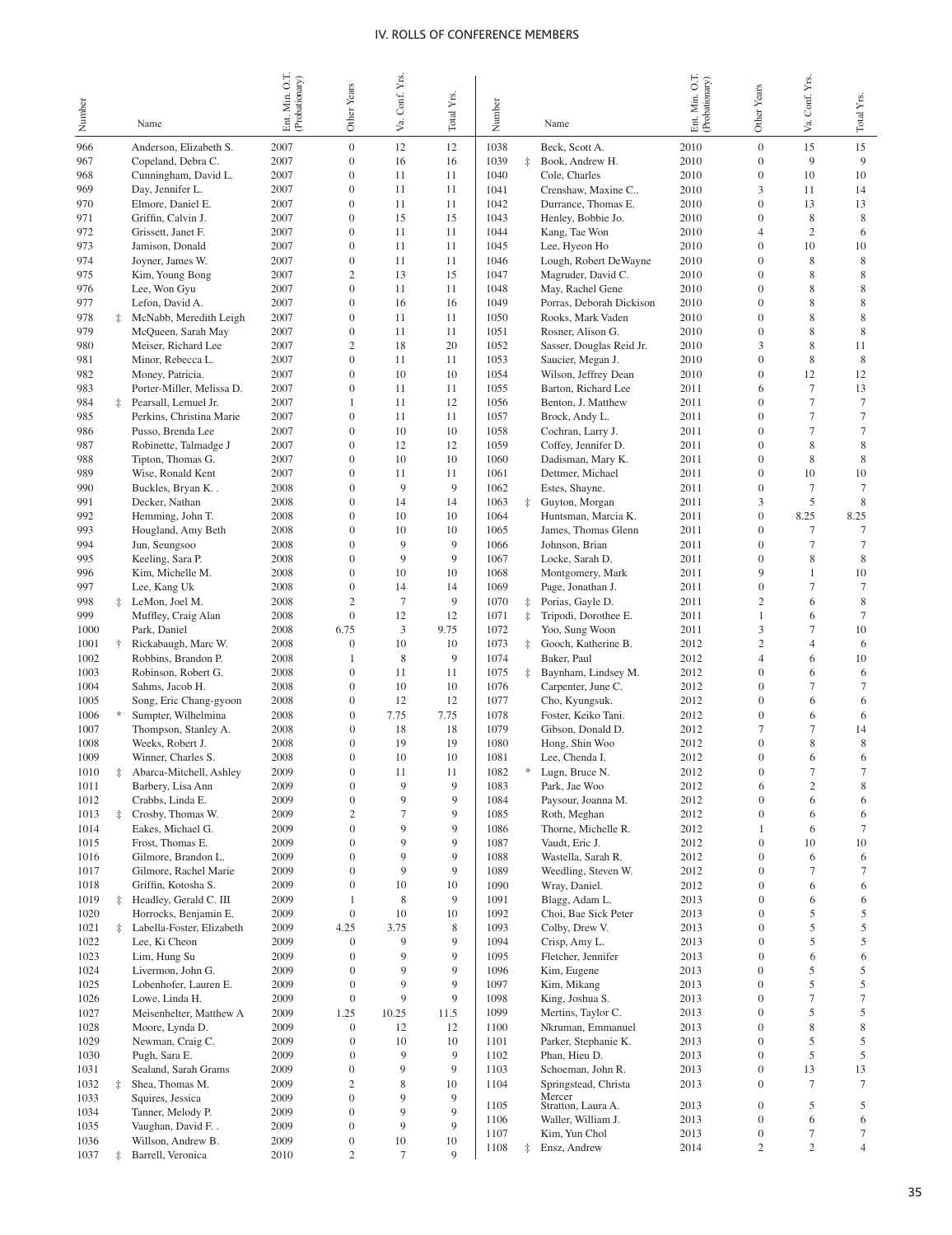| Number |            | Name                     | Ent. Min. O.T.<br>(Probationary) | Other Years      | Va. Conf. Yrs  | Total Yrs.     | Number | Name                                                         | Ent. Min. O.T.<br>(Probationary) | Other Years      | Conf. Yrs<br>Š. | Total Yrs.     |
|--------|------------|--------------------------|----------------------------------|------------------|----------------|----------------|--------|--------------------------------------------------------------|----------------------------------|------------------|-----------------|----------------|
| 1109   |            | Han, Grace Sun-Kim       | 2014                             | $\boldsymbol{0}$ | 4              | $\overline{4}$ | 1126   | Kim, Dan                                                     | 2015                             | $\overline{0}$   | 5               | 5              |
| 1110   |            | Huh, Keon                | 2014                             | $\overline{0}$   | 7              | 7              | 1127   | Levy, David B                                                | 2015                             | $\overline{0}$   | 3               | 3              |
| 1111   |            | Layman, C. Alan          | 2014                             | $\mathbf{0}$     | 4              | $\overline{4}$ | 1128   | Louk, Michelle D.                                            | 2015                             | $\Omega$         | 9               | 9              |
| 1112   |            | Lott, Michael Thomas     | 2014                             | $\mathbf{0}$     | 6              | 6              | 1129   | Nichols, Brandon T                                           | 2015                             | $\Omega$         | 3               | 3              |
| 1113   |            | Mays, Anita              | 2014                             | $\mathbf{0}$     | 5              | 5              | 1130   | Oswald, Ryan S.                                              | 2015                             | $\mathbf{0}$     | $\overline{7}$  | $\overline{7}$ |
| 1114   |            | Mcglone, James B         | 2014                             | $\overline{0}$   | 4              | $\overline{4}$ | 1131   | Simmons, Brian J                                             | 2015                             | $\boldsymbol{0}$ | 13              | 13             |
| 1115   | İ.         | Orndorff, Joshua Randall | 2014                             | $\overline{2}$   | $\overline{c}$ | $\overline{4}$ | 1132   | Thornberry, Gayle M                                          | 2015                             | $\mathbf{0}$     | 14              | 14             |
| 1116   |            | Sergent, Matthew Blair   | 2014                             | $\overline{0}$   | 11             | 11             | 1133   | Yoo-Hess, Seung Hae                                          | 2015                             | $\boldsymbol{0}$ | $\overline{4}$  | $\overline{4}$ |
| 1117   |            | Song, Jae Yong           | 2014                             | $\mathbf{0}$     | 5              | 5              |        |                                                              |                                  |                  |                 |                |
| 1118   |            | Varner, Edward Joseph    | 2014                             | $\overline{0}$   | $\overline{4}$ | $\overline{4}$ |        |                                                              |                                  |                  |                 |                |
| 1119   |            | Tucker<br>Ward, Timothy  | 2014                             | $\overline{0}$   | 9              | 9              |        |                                                              |                                  |                  |                 |                |
| 1120   |            | Webber, Amanda Suzanne   | 2014                             | $\overline{0}$   | 4              | 4              |        |                                                              |                                  |                  |                 |                |
| 1121   |            | Agbosu, Esther Naana     | 2015                             | $\mathbf{0}$     | 5              | 5              |        |                                                              |                                  |                  |                 |                |
| 1122   | $\ddagger$ | Bailey, Caitlyn Fox      | 2015                             | $\overline{0}$   | 3              | 3              |        |                                                              |                                  |                  |                 |                |
| 1123   |            | Earle, Devon Maust       | 2015                             | $\mathbf{0}$     | 3              | 3              |        |                                                              |                                  |                  |                 |                |
| 1124   |            | Grant, Amy E.            | 2015                             | $\boldsymbol{0}$ | 3              | 3              |        |                                                              |                                  |                  |                 |                |
| 1125   | $\ddagger$ | Hawkins, Ralph           | 2015                             | $\overline{0}$   | $\overline{4}$ | $\overline{4}$ |        |                                                              |                                  |                  |                 |                |
|        |            |                          |                                  |                  |                |                |        | 2. SERVICE YEARS FOR ASSOCIATE MEMBERS IN ORDER OF SENIORITY |                                  |                  |                 |                |

| Number                                                                                                                                                                                                                                                             |                                                                                                                                                                                                                                                     | Name                                                                                                                                                                                                                                                                                                                                                                                                                                                                                                                                                                                                                                                                                                                                                                                                                                                      | Ent. Min. O.T.<br>(Probationary)                                                                                                                                                                                                                                                                                             | Other Years                                                                                                                                                                                                                                                                                                                                                                                                                                                                                                                                                                                                                                                                       | Va. Conf. Yrs.                                                                                                                                                                                                                                                     | Total Yrs.                                                                                                                                                                                                                                               | Number                                                                                                                     |                                                                                                                                                    | Name                                                                                                                                                                                                                                                                                                                                                                                                                                   | Ent. Min. O.T.<br>(Probationary)                                                                                                                                     | Other Years                                                                                                                                                                                                                                                                                                                                                                          | Conf. Yrs.<br>Уa.                                                                                                              | Total Yrs.                                                                                                                    |
|--------------------------------------------------------------------------------------------------------------------------------------------------------------------------------------------------------------------------------------------------------------------|-----------------------------------------------------------------------------------------------------------------------------------------------------------------------------------------------------------------------------------------------------|-----------------------------------------------------------------------------------------------------------------------------------------------------------------------------------------------------------------------------------------------------------------------------------------------------------------------------------------------------------------------------------------------------------------------------------------------------------------------------------------------------------------------------------------------------------------------------------------------------------------------------------------------------------------------------------------------------------------------------------------------------------------------------------------------------------------------------------------------------------|------------------------------------------------------------------------------------------------------------------------------------------------------------------------------------------------------------------------------------------------------------------------------------------------------------------------------|-----------------------------------------------------------------------------------------------------------------------------------------------------------------------------------------------------------------------------------------------------------------------------------------------------------------------------------------------------------------------------------------------------------------------------------------------------------------------------------------------------------------------------------------------------------------------------------------------------------------------------------------------------------------------------------|--------------------------------------------------------------------------------------------------------------------------------------------------------------------------------------------------------------------------------------------------------------------|----------------------------------------------------------------------------------------------------------------------------------------------------------------------------------------------------------------------------------------------------------|----------------------------------------------------------------------------------------------------------------------------|----------------------------------------------------------------------------------------------------------------------------------------------------|----------------------------------------------------------------------------------------------------------------------------------------------------------------------------------------------------------------------------------------------------------------------------------------------------------------------------------------------------------------------------------------------------------------------------------------|----------------------------------------------------------------------------------------------------------------------------------------------------------------------|--------------------------------------------------------------------------------------------------------------------------------------------------------------------------------------------------------------------------------------------------------------------------------------------------------------------------------------------------------------------------------------|--------------------------------------------------------------------------------------------------------------------------------|-------------------------------------------------------------------------------------------------------------------------------|
| 1<br>$\mathfrak{2}$<br>3<br>$\overline{4}$<br>5<br>6<br>$\tau$<br>8<br>9<br>10<br>11<br>12<br>13<br>14<br>15<br>16<br>17<br>18<br>19<br>20<br>21<br>22<br>23<br>24<br>25<br>26<br>27<br>28<br>29<br>30<br>31<br>32<br>33<br>34<br>35<br>36<br>37<br>38<br>39<br>40 | *<br>*<br>*<br>*<br>$\frac{1}{2}$<br>*<br>*<br>*<br>*<br>*<br>$\frac{d\mathbf{r}}{d\mathbf{r}}$<br>*<br>*<br>*<br>×.<br>*<br>*<br>*<br>*<br>*<br>*<br>$\ast$<br>*<br>*<br>*<br>*<br>×.<br>*<br>*<br>*<br>*<br>∗<br>∗<br>*<br>*<br>$\ast$<br>×,<br>∗ | McIntrye, Robert L.<br>Bender, Harley<br>Pack, R. Elwood<br>Rowan, Darwood<br>Ramsey, Luther S<br>Richmond, James F.<br>Soots, Virgil W.<br>Lamb, Bobby H.<br>Clark, Wm. M., Jr.<br>Tatum, Gene C.<br>Caldwell, Samuel F.<br>Green, Alfred M.<br>Worley, Otis H.<br>Tucker, Clay B.<br>Collins, Donald Lee<br>Crockett, Albert Lee<br>Vanhook, Bettie Jean<br>Sowder, Robert J.<br>Blankenship, James H<br>Tarpley, Emory N.<br>Parker, Steven D.<br>Mann, Larry F.<br>Wright, Wm C., Jr.<br>Lewis, Steve J.<br>Pruitt, Jack D.<br>Rumburg, Reginald<br>James, Kenneth S.<br>Thorne, Robert J.<br>Fisher, Wm. R.<br>Stovall, Lowell P.<br>Wyatt, Doyle<br>Branton, Grover, III<br>Brothers, Emily H.<br>Galbreath, Richard<br>Hammond, Joseph, Jr.<br>Schooler, Jack L.<br>Huffman, Denise R.<br>Maas, Robert E.<br>Craig, David E.<br>Clemens, Frederick | 1968<br>1969<br>1969<br>1969<br>1971<br>1971<br>1971<br>1972<br>1975<br>1975<br>1976<br>1976<br>1977<br>1978<br>1979<br>1979<br>1979<br>1980<br>1981<br>1982<br>1983<br>1984<br>1984<br>1986<br>1987<br>1987<br>1988<br>1991<br>1992<br>1992<br>1992<br>1996<br>1996<br>1996<br>1996<br>1996<br>1997<br>1997<br>1998<br>1999 | 18<br>$\boldsymbol{0}$<br>$\mathfrak{2}$<br>$\overline{0}$<br>6<br>$\overline{4}$<br>$\mathbf{0}$<br>14.5<br>$\mathbf{0}$<br>$\boldsymbol{0}$<br>$\mathbf{1}$<br>$\boldsymbol{0}$<br>$\boldsymbol{0}$<br>$\boldsymbol{0}$<br>$\mathbf{1}$<br>$\mathbf{0}$<br>$\boldsymbol{0}$<br>$\mathbf{0}$<br>$\mathbf{1}$<br>3<br>$\boldsymbol{0}$<br>$\overline{0}$<br>$\boldsymbol{0}$<br>$\mathbf{0}$<br>$\mathbf{0}$<br>$\mathbf{0}$<br>$\boldsymbol{0}$<br>$\boldsymbol{0}$<br>3<br>$\boldsymbol{0}$<br>$\boldsymbol{0}$<br>$\mathbf{0}$<br>$\boldsymbol{0}$<br>$\mathbf{0}$<br>$\boldsymbol{0}$<br>$\boldsymbol{0}$<br>$\boldsymbol{0}$<br>$\mathbf{0}$<br>$\mathbf{1}$<br>$\mathbf{0}$ | 3.5<br>31<br>27<br>41<br>13<br>$\overline{4}$<br>30<br>25<br>31<br>41<br>20<br>44.75<br>26<br>25<br>24<br>26<br>18<br>24<br>24<br>22<br>30<br>44<br>24<br>31<br>15<br>35<br>11<br>28<br>36<br>22.75<br>20<br>23<br>13<br>10<br>31<br>21<br>16<br>12<br>22<br>14.25 | 21.5<br>31<br>29<br>41<br>19<br>8<br>30<br>39.5<br>31<br>41<br>21<br>44.75<br>26<br>25<br>25<br>26<br>18<br>24<br>25<br>25<br>30<br>44<br>24<br>31<br>15<br>35<br>11<br>28<br>39<br>22.75<br>20<br>23<br>13<br>10<br>31<br>21<br>16<br>12<br>23<br>14.25 | 42<br>43<br>44<br>45<br>46<br>47<br>48<br>49<br>50<br>51<br>52<br>53<br>54<br>55<br>56<br>57<br>58<br>59<br>60<br>61<br>62 | $\frac{1}{2}$<br>$\approx$<br>$\approx$<br>$\ast$<br>$\ast$<br>$\ast$<br>×<br>ş<br>$\ast$<br>$\approx$<br>$\approx$<br>$\frac{1}{2} \xi$<br>*<br>∗ | Wagner, R.C.<br>James, William A.<br>Miller, Gary C.<br>Gross, Barbara<br>Shull, Don L<br>Simmons, James W.<br>Brenneke, John S.<br>Briggs, John G. Jr<br>Carlson, Susan K.<br>Frye, Cynthia Lee<br>Wiest, Charles N.<br>Lanasa, Ruth Kay<br>Knott, Janet C.<br>Reynolds, Thomas W.<br>Early, William Glen<br>Hall, John Robert<br>Gorman. George<br>Sandoval, Karen<br>Armstrong, Kenneth<br>Davis, Michael T.<br>Melester, C. Steven | 1999<br>2000<br>2000<br>2001<br>2001<br>2001<br>2002<br>2002<br>2002<br>2002<br>2002<br>2003<br>2004<br>2005<br>2006<br>2006<br>2007<br>2007<br>2008<br>2011<br>2015 | $\boldsymbol{0}$<br>$\boldsymbol{0}$<br>$\boldsymbol{0}$<br>$\boldsymbol{0}$<br>$\boldsymbol{0}$<br>$\boldsymbol{0}$<br>$\boldsymbol{0}$<br>$\boldsymbol{0}$<br>$\boldsymbol{0}$<br>6<br>$\boldsymbol{0}$<br>$\mathbf{0}$<br>$\mathbf{0}$<br>$\mathbf{0}$<br>$\boldsymbol{0}$<br>$\mathbf{0}$<br>$\boldsymbol{0}$<br>1.5<br>$\boldsymbol{0}$<br>$\boldsymbol{0}$<br>$\boldsymbol{0}$ | 10<br>20<br>24.25<br>18<br>10<br>22<br>21<br>12<br>24<br>5<br>19<br>10<br>13<br>10<br>12<br>16<br>16<br>12.5<br>11<br>11<br>13 | 10<br>20<br>24.25<br>18<br>10<br>22<br>21<br>12<br>24<br>11<br>19<br>10<br>13<br>10<br>12<br>16<br>16<br>14<br>11<br>11<br>13 |
| 41                                                                                                                                                                                                                                                                 |                                                                                                                                                                                                                                                     | Parks, III, Charles                                                                                                                                                                                                                                                                                                                                                                                                                                                                                                                                                                                                                                                                                                                                                                                                                                       | 1999                                                                                                                                                                                                                                                                                                                         | $\mathbf{0}$                                                                                                                                                                                                                                                                                                                                                                                                                                                                                                                                                                                                                                                                      | 26                                                                                                                                                                                                                                                                 | 26                                                                                                                                                                                                                                                       |                                                                                                                            |                                                                                                                                                    |                                                                                                                                                                                                                                                                                                                                                                                                                                        |                                                                                                                                                                      |                                                                                                                                                                                                                                                                                                                                                                                      |                                                                                                                                |                                                                                                                               |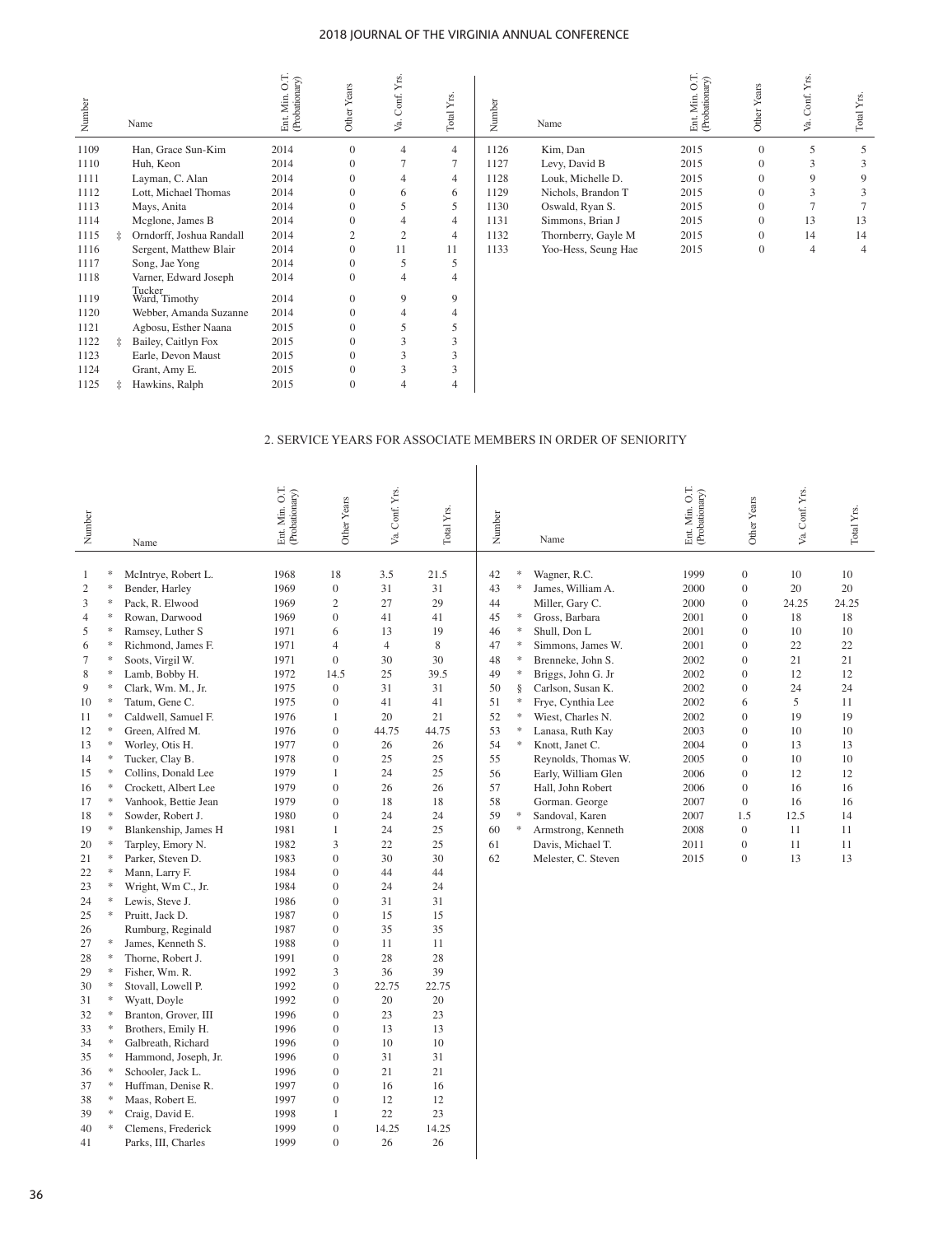### 3. SERVICE YEARS FOR PROVISIONAL MEMBERS ELECTED UNDER *1992 DISCIPLINE* IN

| ⊟      | Jam                  |  | ₫ |
|--------|----------------------|--|---|
| š<br>っ | Heacock, John G 1995 |  |   |

# 4. SERVICE YEARS FOR PROVISIONAL MEMBERS ELECTED AND COMMISSIONED IN PREPARATION FOR ORDER OF DEACON IN ALPHABETICAL ORDER

| <b>NAME</b>            | YEAR ELECTED PM/PE | VA. YEARS      |
|------------------------|--------------------|----------------|
|                        |                    |                |
| Allen, Marie           | 2016               | 1.75           |
| Anderson, Nathan P.    | 2017               |                |
| Conway, John H.        | 2016               | $\overline{c}$ |
| Hughes, Susan          | 2013               | 5              |
| t Kesner, Anne W.      | 2014               | $\overline{4}$ |
| ‡ Malloy, Katherine A. | 2017               | 1              |
| Wray, Heather          | 2015               | 3              |
|                        |                    |                |

### IN PREPARATION FOR ORDER OF ELDER IN ALPHABETICAL ORDER

|                         | <b>APPROVED</b> | VA.                     |                            | <b>APPROVED</b> | VA.            |
|-------------------------|-----------------|-------------------------|----------------------------|-----------------|----------------|
| <b>NAME</b>             | YEAR            | YRS.                    | NAME                       | YEAR            | YRS.           |
|                         |                 |                         |                            |                 |                |
| Ahn, Mi Sook            | 2018            | 3                       | Roth, Ashley B.            | 2017            | $\mathfrak{2}$ |
| Allen, Ashley Blair     | 2014            | $\overline{4}$          | Ryu, Young Sung            | 2017            | 3              |
| Bowers, James           | 2018            | 3                       | Schaeffer, Ryan Mark       | 2014            | $\overline{4}$ |
| Bowles, Genevieve       | 2016            | $\overline{c}$          | Simons, Joellen Mary       | 2017            | 10             |
| Campbell, Jay L.        | 2018            | $\boldsymbol{0}$        | Sloan, William Henry       | 2017            | 1              |
| Chapman, Carl M.        | 2016            | 3                       | Sullivan-Trent, Mary Alice | 2017            | $\overline{c}$ |
| Cho, Heewon             | 2017            | 3                       | Swingle, Thomas            | 2016            | $\overline{c}$ |
| Chung, In Yong (Danny)  | 2017            | $\mathbf{1}$            | Timmerman, Randall T.      | 2017            | 2              |
| * Cook, Marvin T.       | 2004            | 17                      | Ware, Andrew J.            | 2016            | $\overline{4}$ |
| Cousar, Barbara Ann     | 2017            | 6                       | Watson, Christopher C.     | 2018            | 3              |
| Devolites, Sean Charles | 2017            | 3                       | Webster, Katherine C.      | 2018            | $\mathbf{1}$   |
| Edwards, Darwin G       | 2012            | 11                      | Wicker, Gerald L.          | 2014            | $\tau$         |
| Geoffrion, Erin A.      | 2016            | 8                       | Wilds, Kameron M           | 2015            | 3              |
| Ginther, James A.       | 2018            | $\boldsymbol{0}$        | Wilkins, Frances D.        | 2016            | 3              |
| § Hackman, Ian J.       | 2012            | 9                       | Wooten, Dirk A.            | 2016            | $\overline{c}$ |
| Hendricks, Terry L.     | 2016            | 3                       |                            |                 |                |
| ‡ Hicks, Justin A.      | 2018            | 3                       |                            |                 |                |
| Isernhagen, Brett D.    | 2016            | $\overline{c}$          |                            |                 |                |
| Kim, Arum               | 2018            | 3                       |                            |                 |                |
| Kim, Jeongin            | 2016            | $\overline{4}$          |                            |                 |                |
| Kim, Jiyeon             | 2015            | 6                       |                            |                 |                |
| Kim, Minoo William      | 2017            | 3                       |                            |                 |                |
| Lacroix Fillette, Ellen | 2016            | $\overline{c}$          |                            |                 |                |
| Lamb, Jonathan Jennings | 2017            | $\mathbf{1}$            |                            |                 |                |
| Larock, Ryan S.         | 2016            | $\overline{\mathbf{c}}$ |                            |                 |                |
| Lee, Gi Il              | 2018            | $\overline{c}$          |                            |                 |                |
| Matthews, Michelle L    | 2015            | 3                       |                            |                 |                |
| Mcwilliams, David       | 2016            | $\overline{c}$          |                            |                 |                |
| Min, Kwong Hong Moses   | 2014            | $\overline{4}$          |                            |                 |                |
| Moore-Diamond, Emily    | 2014            | 8                       |                            |                 |                |
| Mulford, Stanley H. III | 2010            | 17                      |                            |                 |                |
| Namgung, Yosub          | 2018            | 1                       |                            |                 |                |
| Newman, Amanda H.       | 2016            | $\overline{4}$          |                            |                 |                |
| Obeng, John             | 2017            | 1                       |                            |                 |                |
| Oh, Donghwan Paul       | 2015            | $\overline{4}$          |                            |                 |                |
| Payne, Clayton W.       | 2015            | 8                       |                            |                 |                |
| Payne, Sarah E.         | 2018            | 1                       |                            |                 |                |
| Plemmons, Rachel G.     | 2018            | $\overline{4}$          |                            |                 |                |
| Posey, Brian E.         | 2013            | 9                       |                            |                 |                |
| Potter, Matthew G.      | 2018            | 1                       |                            |                 |                |
| Reibel, Erin            | 2016            | 9                       |                            |                 |                |
| Reynolds, Monica T.     | 2017            | 1                       |                            |                 |                |
| Ringenbach, Martha C.   | 2017            | 5                       |                            |                 |                |
| Robins, Koren B.        | 2014            | $\overline{4}$          |                            |                 |                |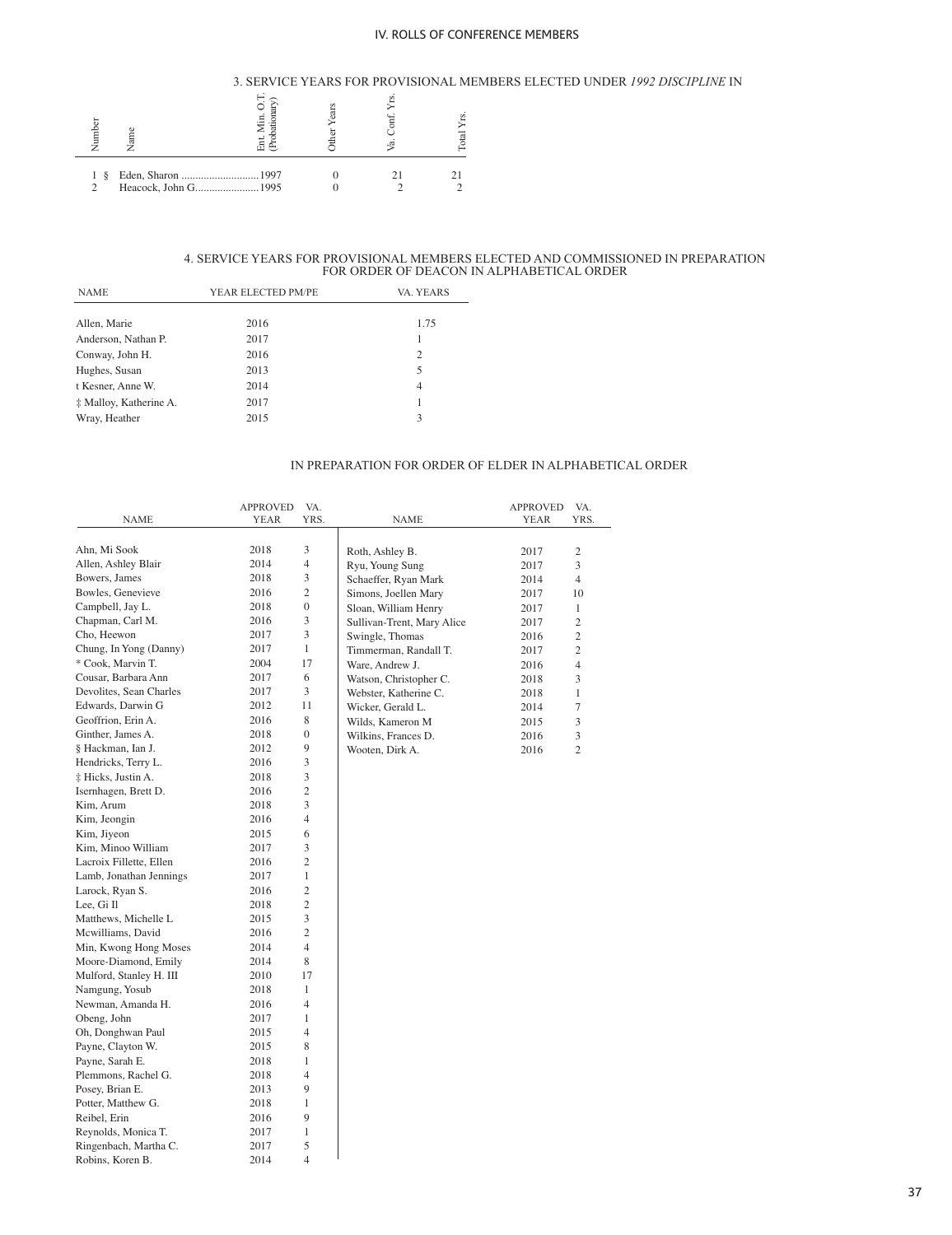# 5. SERVICE YEARS OF DEACONS IN FULL CONNECTION OF THE VIRGINIA ANNUAL CONFERENCE

|                |                                   | <b>NAME</b>          | YEAR BECAME DIACONAL<br><b>MINISTER</b> | VA. YEARS AND/OR<br><b>OTHER YEARS</b> | YR. BECAME DEACON IN<br><b>FULL CONNECTION</b> | VA. YEARS PD<br><b>AND/OR FD</b> |
|----------------|-----------------------------------|----------------------|-----------------------------------------|----------------------------------------|------------------------------------------------|----------------------------------|
|                | $\frac{1}{2}$                     | Benedict, Jeanetta   | 1977                                    | $\overline{33}$                        | 1997                                           | $\overline{6}$                   |
| $\overline{c}$ | $\ast$                            | Chadsey, Elizabeth   | 1977                                    | 20                                     | 1997                                           | 15                               |
| 3              | $\ast$                            | Cho, Kiok Chang      | 1996                                    | 7                                      | 2003                                           | 5.5                              |
| $\overline{4}$ | $\ast$                            | Cutshaw, Susan D     | 1977                                    | 30                                     | 1998                                           | 12                               |
| 5              | $\ast$                            | Douglass, Laura      | 1990                                    | 10                                     | 2000                                           | 16.5                             |
| 6              | $\ast$                            | Dowdy, Roger         | 1981                                    | 17                                     | 1998                                           | 17                               |
| 7              | $\frac{1}{2}$                     | Downs, Beth C        | 1977                                    | 18.5                                   | 1998                                           | 16                               |
| 8              | $\frac{1}{2}$                     | Hall, Judith T.      |                                         | $\overline{0}$                         | 1998                                           | 7                                |
| 9              |                                   | Hawkins, Janet       | 1986                                    | 11                                     | 2000                                           | 18                               |
| 10             | f                                 | Joyner, Courtney C.  |                                         | $\theta$                               | 2014                                           | 10                               |
| 11             | İ                                 | Laws, Brenda Lee     | 1988                                    | 15                                     | 2003                                           | 15                               |
| 12             |                                   | Lee, Cynthia A.      | 1989                                    | 11                                     | 2000                                           | 17                               |
| 13             | $\ddagger$                        | Lee, Virginia A      | 1992                                    | 5                                      | 1997                                           | 19                               |
| 14             | $\mathbf f$                       | Lenow, Amy           | 1987                                    | 9                                      | 2000                                           | 16                               |
| 15             | $\ast$                            | Maughlin, Joanne     | 1989                                    | 8                                      | 1997                                           | 5                                |
| 16             | $\frac{d\mathbf{r}}{d\mathbf{x}}$ | Mills, C. Ralph      | 2000                                    | 4                                      | 2004                                           | 4.5                              |
| 17             |                                   | Oguich, Judith       | 1990                                    | 10                                     | 2000                                           | 18                               |
| 18             | *                                 | Real, Martha M       | 1992                                    | 5                                      | 1997                                           | 19                               |
| 19             |                                   | Rodgers, III C. Milt | 1998                                    | 3                                      | 2001                                           | 14.5                             |
| 20             | $\ast$                            | Stockberger, Carole  | 1996                                    | 3                                      | 1999                                           | 6                                |
| 21             | $\ast$                            | Swann, Mary Sue      | 1983                                    | 15                                     | 1997                                           | 8                                |
| 22             | $\ast$                            | Swift, Robert G      | 1978                                    | 26                                     | 1998                                           | $\overline{7}$                   |
| 23             | $\ddagger$                        | Taylor, Leigh Ann    | 2000                                    | 1                                      | 2001                                           | 11.5                             |
| 24             | $\ast$                            | Tippett, G. Hardy    | 1977                                    | 32                                     | 1997                                           | 4.25                             |
| 25             | $\ast$                            | Uzzle, Carol T.      | 1977                                    | 30                                     | 1999                                           | 13.25                            |
| 26             | $\ast$                            | Wang, Shirley        | 1995                                    | $\overline{4}$                         | 2000                                           | 6.5                              |
| 27             | $\ddagger$                        | White, John D        | 1994                                    | 4                                      | 1998                                           | 15.75                            |
| 28             | $\ddagger$                        | Willhauck, Susan     |                                         | $\Omega$                               | 1997                                           | 21                               |
| 29             | İ                                 | Zirlott, Cynthia I   | 1987                                    | 14                                     | 2002                                           | 13.75                            |
|                |                                   | <b>NAME</b>          | YEAR BECAME DIACONAL<br><b>MINISTER</b> | VA. YEARS AND/OR<br><b>OTHER YEARS</b> | YR. BECAME DEACON IN<br><b>FULL CONNECTION</b> | VA. YEARS PD<br><b>AND/OR FD</b> |

|    |            | <b>NAME</b>              | <b>MINISTER</b> | <b>OTHER YEARS</b> | <b>FULL CONNECTION</b> | <b>AND/OR FD</b> |
|----|------------|--------------------------|-----------------|--------------------|------------------------|------------------|
|    |            | Baber, Charles           | 2010            | 0                  | 2013                   | 8                |
|    |            | Blakely, Lyndsie Nicole  | 2012            |                    | 2015                   | 6                |
| 3  | ÷          | Compton, Dawn            | 2007            |                    | 2007                   | 9.25             |
| 4  |            | Craft, Timothy S.        | 2013            | $\Omega$           | 2018                   | 5                |
| 5  | t          | Delamar, Caitlin         | 2015            |                    | 2018                   | 3                |
| 6  |            | Dietz, Joanna S.         | 2007            |                    | 2010                   | 10.5             |
|    | *          | Fender, Judith R         | 2000            | $\Omega$           | 2003                   | 14.75            |
| 8  | $\ast$     | Hankins, Jean M.         | 2007            |                    | 2010                   | 9                |
| 9  | İ          | Harding, Lynda W.        | 2004            | $^{(1)}$           | 2013                   | 15               |
| 10 |            | Hargrove, Jessica L.     | 2007            |                    | 2010                   | 11               |
| 11 |            | Hwang, Eoi Kyung         | 2003            |                    | 2007                   | 4.75             |
| 12 |            | Lane, Kelly              | 2012            | $\Omega$           | 2016                   | 6                |
| 13 | *          | Manning Michele          | 2004            |                    | 2007                   | 8                |
| 14 |            | Mcgehee, Lisa M.         | 2010            | $^{(1)}$           | 2013                   | 8                |
| 15 | $\ddagger$ | Oh, Jinwook              | 2013            |                    | 2016                   | 3.25             |
| 16 | ŧ          | Robinson, Nancy E.       | 2003            |                    | 2007                   | 14.5             |
| 17 | *          | Rudisill, Joan Morgan    | 2004            | $\Omega$           | 2007                   | 6                |
| 18 | $\ddagger$ | Stanley, Jason C.        | 2010            |                    | 2013                   | 7.75             |
| 19 | ŧ          | Torrence, Joseph S.      | 2003            | $^{(1)}$           | 2009                   | 15               |
| 20 |            | White, Christian S., Jr. | 2004            |                    | 2009                   |                  |
| 21 | *          | White, Valerie L.        | 2010            | $\Omega$           | 2013                   | 4.75             |

# 6. SERVICE YEARS FOR FULL-TIME LOCAL PASTORS IN ALPHABETICAL ORDER

 $\mathcal{A}$ 

| <b>NAME</b>           | VA. CONF.<br><b>YEARS</b> | <b>NAME</b>            | VA. CONF.<br><b>YEARS</b> | <b>NAME</b>           | VA. CONF.<br><b>YEARS</b> |
|-----------------------|---------------------------|------------------------|---------------------------|-----------------------|---------------------------|
| Aikens, Lorrie J      |                           | Bearden, William D.    | 10                        | Bryant, Jason Lee     | 14.5                      |
| Albrant, Daniel H.    |                           | Beck, Chad             |                           | S Brynildsen, Herbert | 21                        |
| Allen, Nona R. F.     | 12                        | Bennett, Donald Chris  | 15                        | * Buddenhagen, Ralph  | 13                        |
| *Armstrong, Daniel J. | 10                        | * Blagg, Donald L.     |                           | Budzik, Anthony       |                           |
| Arnold, Anthony       |                           | Blair, Devon M.K.      |                           | Budzik, Kathryn F.    |                           |
| Bailey, Sarah C.      | 0.25                      | Boettcher, Brian T.    |                           | Burch, Daniel         |                           |
| Baisey, Randall L.    | 6.5                       | Bollinger, James A.    |                           | Burleigh, William T.  |                           |
| Baldwin, Donald W.    | 19.5                      | * Branson, Allen Lee   | 6.5                       | Buse, Darin Marc      |                           |
| Baldwin, Pamela       |                           | * Brayton, Lawrence S. | 6                         | Buxton, Elizabeth     |                           |
| Barb, Victoria        |                           | Brockhausen, Frederick | 13.5                      | Carrillo, Eduardo A.  |                           |
| Barth, Timothy J.     | 0.25                      | Brown, Booker D.       | 0.25                      | Catlett, Susan G.     |                           |
| Baugham, Michael E.   |                           | Brown, David C         | 16                        | Chandler, Marlene A.  |                           |
| Beach, Lorena E.      |                           | Brown, James F.        | 23                        | Chandler, Reason      |                           |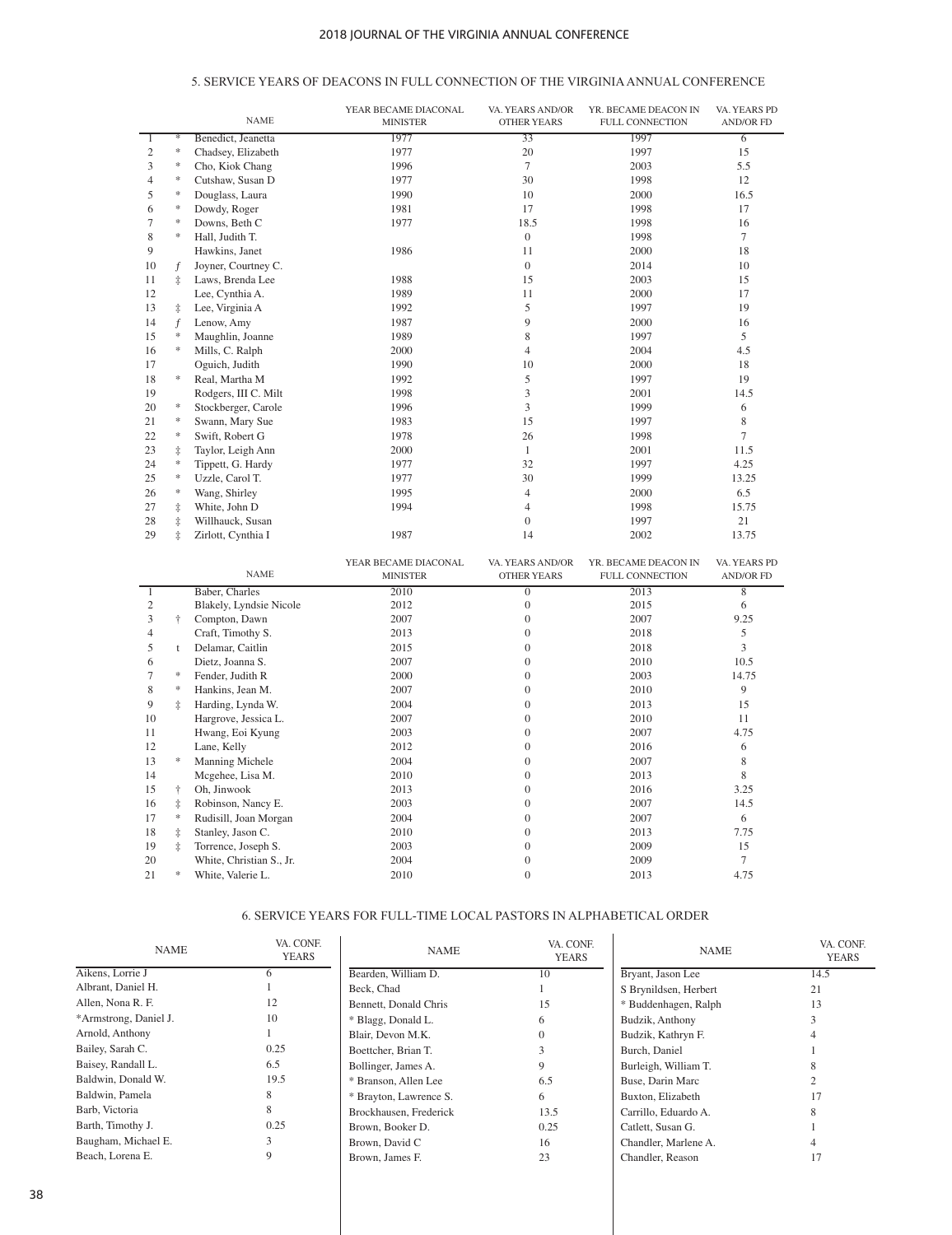| <b>NAME</b>                             | VA. CONF.              | <b>NAME</b>                                 | VA. CONF.          | <b>NAME</b>                            | VA. CONF.           |
|-----------------------------------------|------------------------|---------------------------------------------|--------------------|----------------------------------------|---------------------|
|                                         | <b>YEARS</b>           |                                             | <b>YEARS</b>       |                                        | <b>YEARS</b>        |
| Childress, Edwin M.                     | $\overline{21}$        | * Jeter, Kent L.                            | 13                 | * Pittman, Gregory D.                  | $\overline{15}$     |
| Clark, Deborah S.                       | 10                     | Johnson, Michael A.                         | 5                  | Plymale, Samuel                        | 1                   |
| Clayton, William Mark                   | 16                     | Johnson Nancy J. C.                         | 5                  | Poarch, Jonathan F.                    | $\overline{0}$      |
| * Clemens, Jeffery P.                   | 14.25                  | $\ddagger$ Jones, Robin C. M.               | 11                 | Poeckert, Kevin C.                     | 6                   |
| Cleveland, Kenneth E.                   | 10                     | * Kanten, Rita                              | 17                 | * Puckett, Evelyn A.                   | 16                  |
| Coleman, Stephen A.                     | 8                      | Keen, Susan W.                              | 0.25               | Rasnake, Penny G.                      | 0.25                |
| * Collins-Dinger, Ruth A.               | $\mathbf{2}$           | Kelly, Anne                                 | 3                  | Reynolds, Martha T.                    | 1.25                |
| Colwell, Nathan                         | 3                      | Kelly, Robert Irvin                         | 6.25               | Riggles, Robert N.                     | 6                   |
| Compton, Dawn<br>Crosby, Lee J          | 11.25<br>18            | Kennedy, Lester III                         | 8<br>6.25          | Riggs, Glen<br>‡ Ritter, Paul          | 3<br>11             |
| Crummett, William A                     | 15                     | * Kesler, Danny L.<br>Khokhar, Nadeem A.    | $\overline{4}$     | Robertson, Richard R.                  | 5                   |
| Culpepper, Robert K.                    | 6                      | Kiel, John Randall                          | 3                  | * Russell, Robert L.                   | 34                  |
| Dalton, Joshua E.                       | 0.25                   | Kim, Hodae T.                               | $\boldsymbol{0}$   | Ryu, David                             | 12                  |
| * Davidson, Ruth Ann                    | 5                      | Kim, Ohhwan                                 | 1                  | * Sallinger, Murray L.                 | $\overline{7}$      |
| Davis, Jr. George J.                    | 6                      | Kim, YoungMin M.                            | $\boldsymbol{0}$   | * Salmon, James                        | 11                  |
| Davis, Marsha                           | 6                      | Kirven, Timothy Joe                         | $\tau$             | Satterfield, Timothy V.                | 3                   |
| * Dawson, Richard B.                    | 3                      | Kwon, Peter Banseok                         | $\mathbf{1}$       | Schoeman, Laetitia                     | $\overline{3}$      |
| Day, Michael G.                         | 25                     | Lamb, Brian C.                              | $\overline{0}$     | Schooler, Charles                      | 25                  |
| Decker, Kenneth T.                      | 7                      | Landon, E. Darren                           | 10                 | Schwartz, Andrew H.                    | $\overline{0}$      |
| ‡ Douglas, Delano P.                    | $\overline{4}$         | * Langley, Charles L.                       | 13                 | Serrano Perez. Julio C.                | 0.25                |
| Duncan, Alexander                       | 8                      | Langille, Penny                             | $\overline{2}$     | Sheehan, Edward F.                     | 5                   |
| Duncan, Melody Ann                      | 0.25                   | * Lanman, Ronald T.                         | 5                  | * Shelton, Emerson                     | 6                   |
| * Early, Reginald A.                    | 22                     | * Lazenby, Elizabeth H.                     | $\tau$             | Showers, Phillip C.                    | 13.5                |
| Earnhardt, Timothy R.                   | 27                     | Lee, Un Ju T.                               | $\boldsymbol{0}$   | Shushok Kelly A.                       | 5                   |
| Edinger, David P.                       | $\tau$                 | Lewis, Barbara D.                           | 17                 | Sisson Anne M.                         | 10                  |
| * Edwards, James A.                     | 8.5                    | Little, Joe Stephen, Jr.                    | $\tau$             | ‡ Smith, Donna Brown                   | 9                   |
| Edwards, Kelvin A. Sr                   | 6                      | * Loyd, Harry                               | 12.5               | ‡ Smith, Rodney                        | 3                   |
| Elder, Gilbert M.                       | 9                      | Lucy, Curtis D.                             | 5                  | * Smith, Waverly C., III               | 16                  |
| Elmore, Kevin                           | 3                      | Lutz, Tobias                                | 3                  | Snodgrass, Steven C.                   | 3                   |
| Eum, Terry Kwanghyun                    | $\mathbf{1}$           | Mallary, Brian R.                           | $\mathbf{1}$       | Suh, Hyun Bum                          | $\overline{0}$      |
| Evans, William M.                       | 1                      | * Marshall, Betty                           | 11                 | Suh, Seokchane                         | $\overline{2}$      |
| * Fisher, David P.                      | 6                      | * Marshall, Mary Long                       | 4                  | Swan, Billy                            | 11                  |
| Fleischer, Morris                       | 21                     | * McCaslin, Henry H., Jr.                   | 3.5                | Talbott, Carrie Lynn                   | 12                  |
| Flood, John E. Sr.                      | 5                      | McCauley, Joshua A.                         | $\mathbf{1}$       | Talbott, Robert E.                     | 10                  |
| Follett, Allan                          | 16                     | McGlothin, John J.                          | $\boldsymbol{0}$   | Taylor, Owen M.                        | $\overline{0}$      |
| Franklin, John B.                       | 12                     | McKenney, William R.                        | 0.25               | Teixeira, Michael W.                   | 19.25               |
| * Fuss, Christopher                     | $\mathfrak{2}$         | * McKinley, Neal D.                         | 6.5                | * Theis, Linda Jean                    | 10                  |
| Gearheart, Timothy W.                   | 10                     | McLaughlin, Neil W.                         | $\overline{4}$     | * Thornberry, Wesley                   | 9.5                 |
| § Gillespie, Paul F.                    | 14                     | McMullen, Kevin D.                          | $\sqrt{2}$         | Thrasher, Kenneth L.                   | 19                  |
| Gilmer, Eileen A.                       | 5                      | * Mears, Charlene Landes                    | 12.75              | Tolbert, Michael                       | $\tau$              |
| * Glisson, Hannah                       | 9                      | Mercer, Jennifer                            | 9                  | Tomek, Derek                           | 11                  |
| * Godwin, Philip Gene                   | 6                      | * Meriwether, Gordon K.                     | $\mathfrak{2}$     | Trovalli-Cook, Rebecca L.              | $\overline{4}$      |
| * Goode, Leslie G.                      | 19                     | Meyers, Lisa Snoddy                         | $\boldsymbol{7}$   | § Turner, Jack Steven                  | 6                   |
| * Green, Robert E.                      | 12                     | Michalides, Robert                          | $\mathbf{1}$       | Utz, Vivian                            | 8                   |
| Greer, Jonathan S.<br>Greer, William A. | $\boldsymbol{0}$<br>12 | Miner, Barbara F.                           | 12<br>$\mathbf{1}$ | Vaughan, Nancy M.<br>Vernon, Keith Lee | 4<br>$\overline{4}$ |
| * Greer, William P.                     | 13                     | Misiaszek, Marie E.<br>Mitchell, William D. | 8.5                | Waddell, Sherry L.                     | 5                   |
| Grendahl, Richard P.                    | 15                     | Moffitt, Jesse M.                           | $\mathbf{1}$       | Washer, Deborah L.                     | 5                   |
| Gundry, Sean                            | 3                      | ‡ Moore, Jennifer V.                        | 10                 | Watkins, Denise Beth D.                | 5                   |
| Hagstrom, Joshua M.                     | $\boldsymbol{0}$       | Moreno Howard, Leisa N.                     | $\boldsymbol{0}$   | Westley, Bertina                       | $\overline{c}$      |
| Hall, Stephen M.                        | 5                      | Morris, Judy G.                             | 9                  | Westmoreland, David A.                 | 16                  |
| Hanson, Kenneth                         | 3                      | Morris, Michael S.                          | 1.75               | White, Harold E., Sr.                  | 13                  |
| Hardy, Dal Teer                         | $\mathbf{1}$           | Munnikhuysen, Joshua D.                     | 12                 | Williams, Justin L                     | 17.25               |
| Hardy, IV, Robert F.                    | 9.75                   | * Murphy, Allan T.                          | 17                 | Williams, Randall S.                   | 19                  |
| Harrington, Michael                     | 19                     | * Neilsen, Patricia                         | 6.75               | Woodburn, Jon M.                       | 11                  |
| Harris, Amanda B.                       | 1.25                   | * Nelan, Beverly J                          | 7                  | Woodson, John P.                       | $\overline{c}$      |
| Harrison, James H.                      | $\mathbf{1}$           | ‡ Nordan, Elizabeth                         | 0.25               | Workman, S. Karen                      | 11                  |
| Hasselbach, Maggie L.                   | $\mathbf{1}$           | * Oberdick, Jan                             | 8                  | Wright, James L.                       | 11                  |
| Heinrich, Russell L.                    | 16                     | Oliver, Sonia                               | 13                 | Wright, John C.                        | $\mathbf{1}$        |
| * Hatmaker, George                      | 11                     | O'Quinn, Blair C.                           | $\boldsymbol{0}$   | Wright, Lauren E.                      | $\boldsymbol{0}$    |
| * Haynes, John W.                       | 12                     | Packard, Margaret McMullen                  | 8                  | Wright, Sandra L.                      | 8                   |
| Hiner, Shawna N.                        | $\boldsymbol{0}$       | Page, James Edward Jr.                      | $\overline{4}$     | Yi, Han                                | $\boldsymbol{0}$    |
| Hollenbeck, Douglas                     | 16                     | Palmer, Nancy A.                            | 5                  |                                        |                     |
| Holly, Christine L.                     | $\boldsymbol{0}$       | Pelter, Penny                               | 5                  |                                        |                     |
| Holmes, Randy                           | 9.25                   | Penn, Evelyn L.                             | $\mathbf{1}$       |                                        |                     |
| Hudgins, Linda D.                       | $\boldsymbol{0}$       | Petry, Lowell David                         | 25                 |                                        |                     |
| § Huffman, Garland M.                   | 15                     | Pettry, Michael W.                          | 9.5                |                                        |                     |
| * Hundley, John Michael                 | $\boldsymbol{7}$       | Pihlcrantz, Robert M.                       | 16                 |                                        |                     |
| Irving, Alphonso Leon                   | 11                     | Pillow, Patrick S.                          | $\overline{4}$     |                                        |                     |